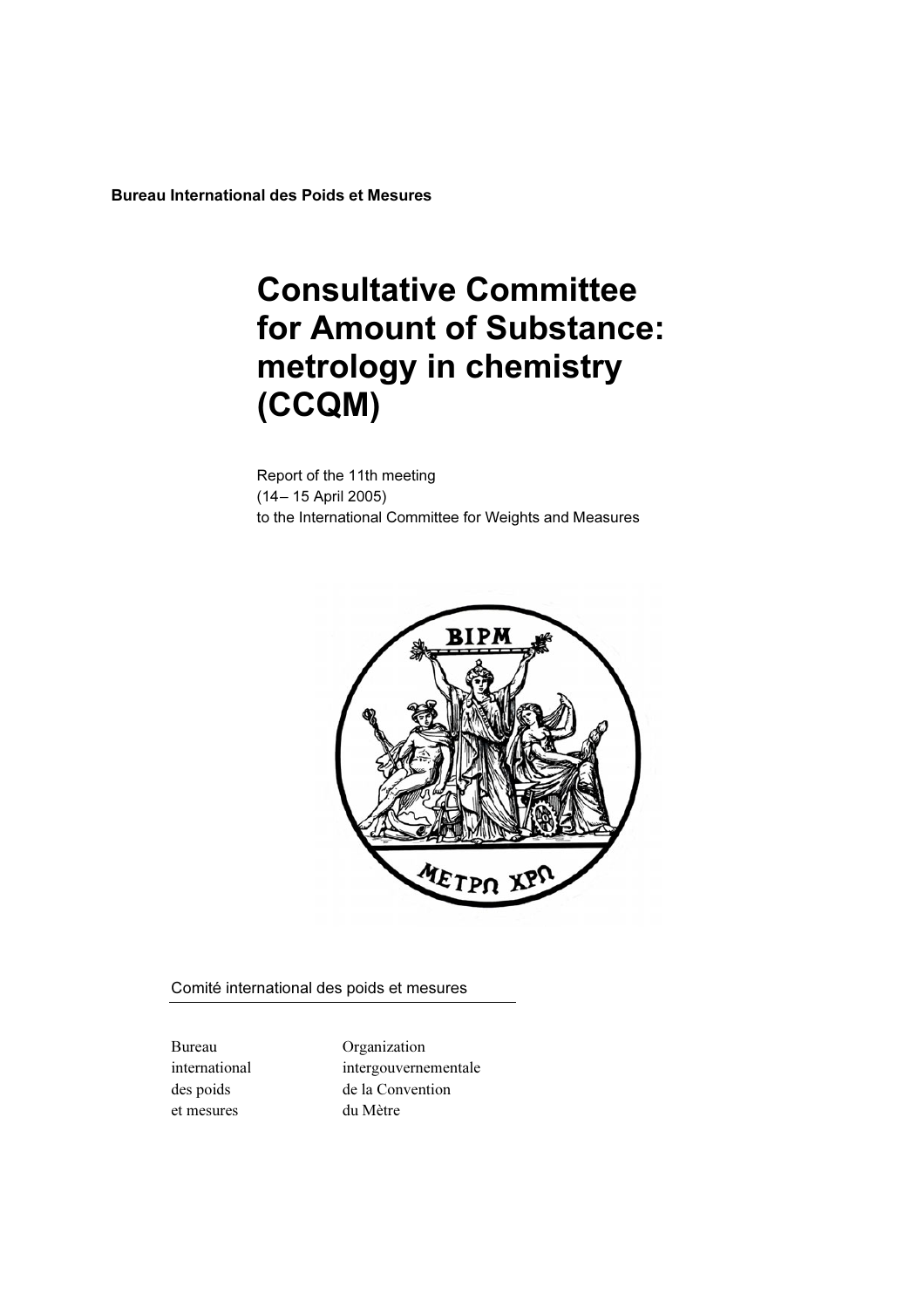#### 2 • 11th Meeting of the CCQM

#### Note:

Following a decision made by the International Committee for Weights and Measures at its 92nd meeting in October 2003, reports of meetings of Consultative Committees will henceforth be published only on the BIPM website in the form presented here.

Full bilingual printed versions in French and English will no longer appear.

> T.J. Quinn, Director BIPM, November 2003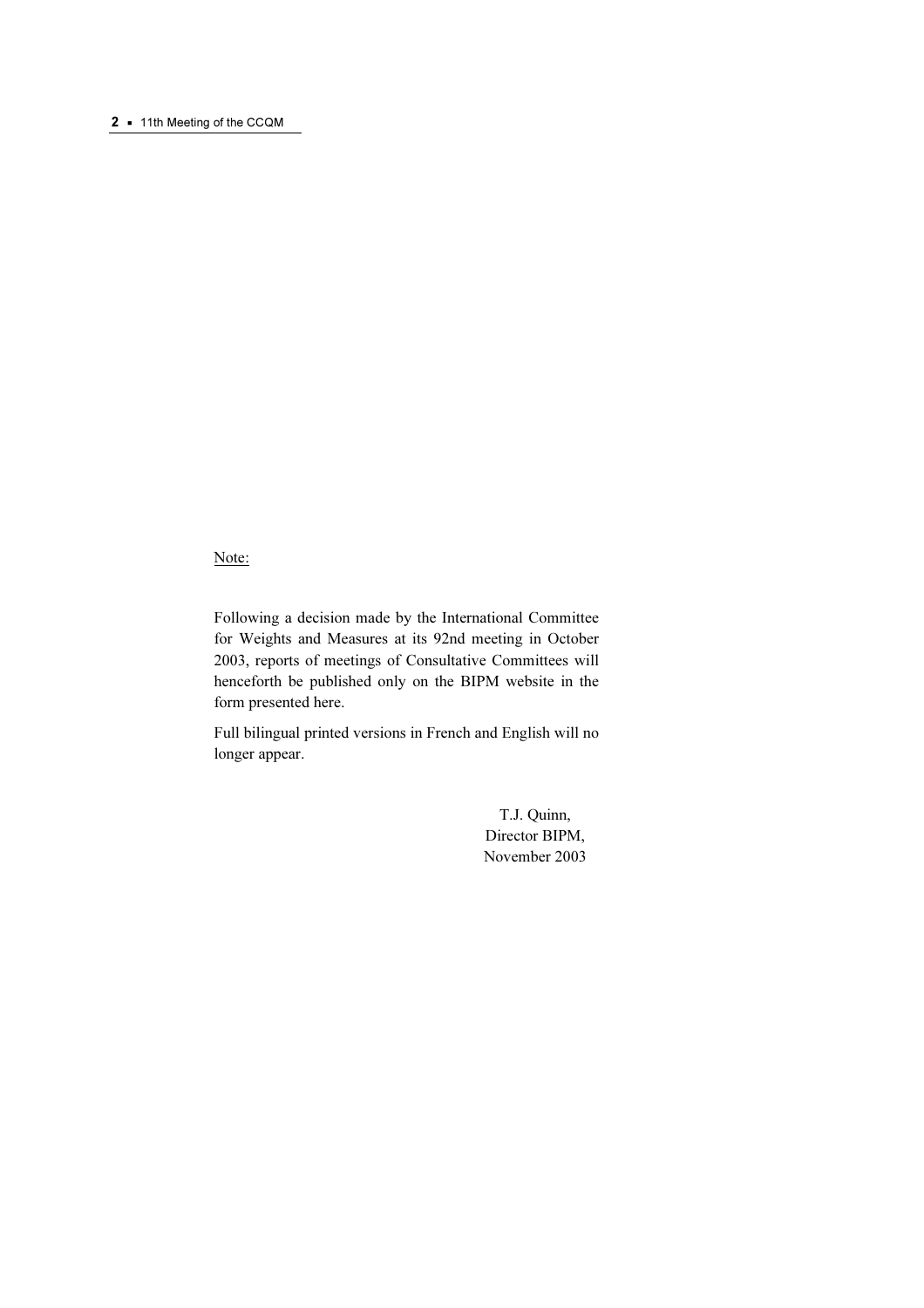# LIST OF MEMBERS OF THE CONSULTATIVE COMMITTEE FOR AMOUNT OF SUBSTANCE: METROLOGY IN CHEMISTRY

as of 14 April 2005

#### President

Dr R. Kaarls, member of the International Committee for Weights and Measures.

#### Executive Secretary

Dr R. Wielgosz, International Bureau of Weights and Measures [BIPM], Sèvres.

#### Members

Centro Nacional de Metrología [CENAM], Queretaro. CSIR – National Measurement Laboratory [CSIR-NML], Pretoria. D.I. Mendeleyev Institute for Metrology, Rostekhregulirovaniye of Russia [VNIIM], St Petersburg. Danish Institute of Fundamental Metrology [DFM], Lyngby. Institute for Reference Materials and Measurements [IRMM]. International Atomic Energy Agency [IAEA]. International Federation of Clinical Chemistry and Laboratory Medicine [IFCC]. International Organization for Standardization, Committee on Reference Materials [ISO REMCO]. International Union of Pure and Applied Chemistry [IUPAC]. Korea Research Institute of Standards and Science [KRISS], Daejeon. Laboratoire National de Métrologie et d'Essais [LNE], Paris. National Institute of Standards and Technology [NIST], Gaithersburg. National Measurement Institute, Australia [NMIA], Lindfield. National Metrology Institute of Japan, National Institute of Advanced Industrial Science and Technology [NMIJ/AIST], Tsukuba. National Physical Laboratory [NPL]/Laboratory of the Government Chemist [LGC], Teddington. National Research Centre for Certified Reference Materials [NRCCRM], Beijing. National Research Council of Canada Institute for National Measurement Standards [NRC-INMS], Ottawa. NMi Van Swinden Laboratorium, Nederlands Meetinstituut [NMi VSL], Delft. Physikalisch-Technische Bundesanstalt [PTB]/Bundesanstalt für Material-forschung und -prüfung [BAM]/Federal Institute for Materials Research and Testing, Braunschweig and Berlin.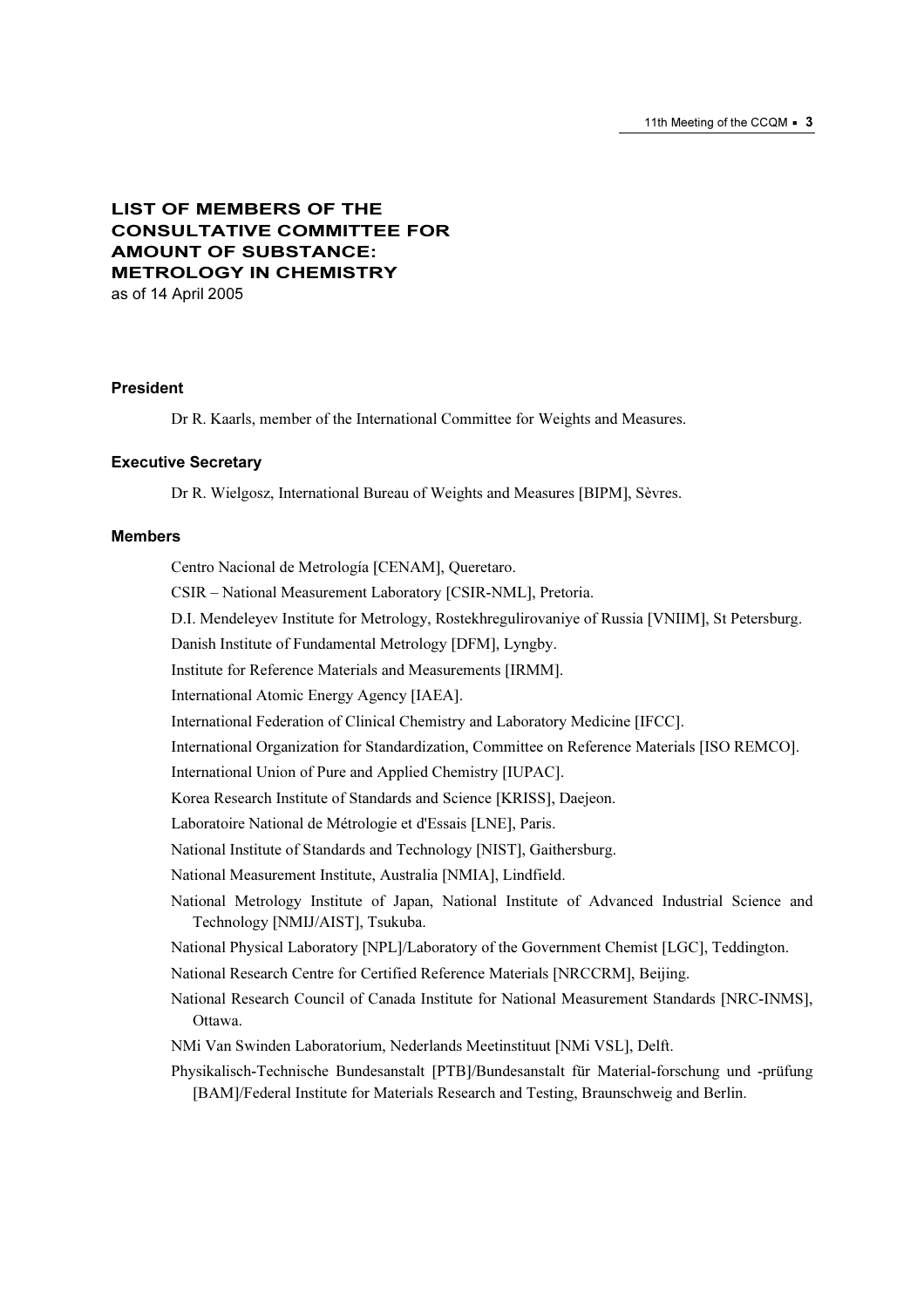#### <sup>4</sup>· 11th Meeting of the CCQM

Slovak Institute of Metrology/Slovenský Metrologický Ústav [SMU], Bratislava. State Laboratory [SL], Dublin. Swedish National Testing and Research Institute [SP], Borås. Swiss Federal Office of Metrology and Accreditation [METAS], Bern-Wabern. The Director of the International Bureau of Weights and Measures [BIPM], Sèvres.

#### **Observers**

Central Office of Measures/Glόwny Urzad Miar [GUM], Warsaw.

Centro Español de Metrología [CEM], Madrid.

Istituto di Metrologia G. Colonnetti, Consiglio Nazionale delle Ricerche [IMGC-CNR], Turin.

National Institute of Metrology, Standardization and Industrial Quality [INMETRO], Rio de Janeiro.

National Metrology Institute of Turkey/Ulusal Metroloji Enstitüsü [UME], Gebze-Kocaeli.

National Office of Measures/Országos Mérésügyi Hivatal [OMH], Budapest.

National Physical Laboratory of India [NPLI], New Delhi.

Standards, Productivity and Innovation Board [SPRING], Singapore.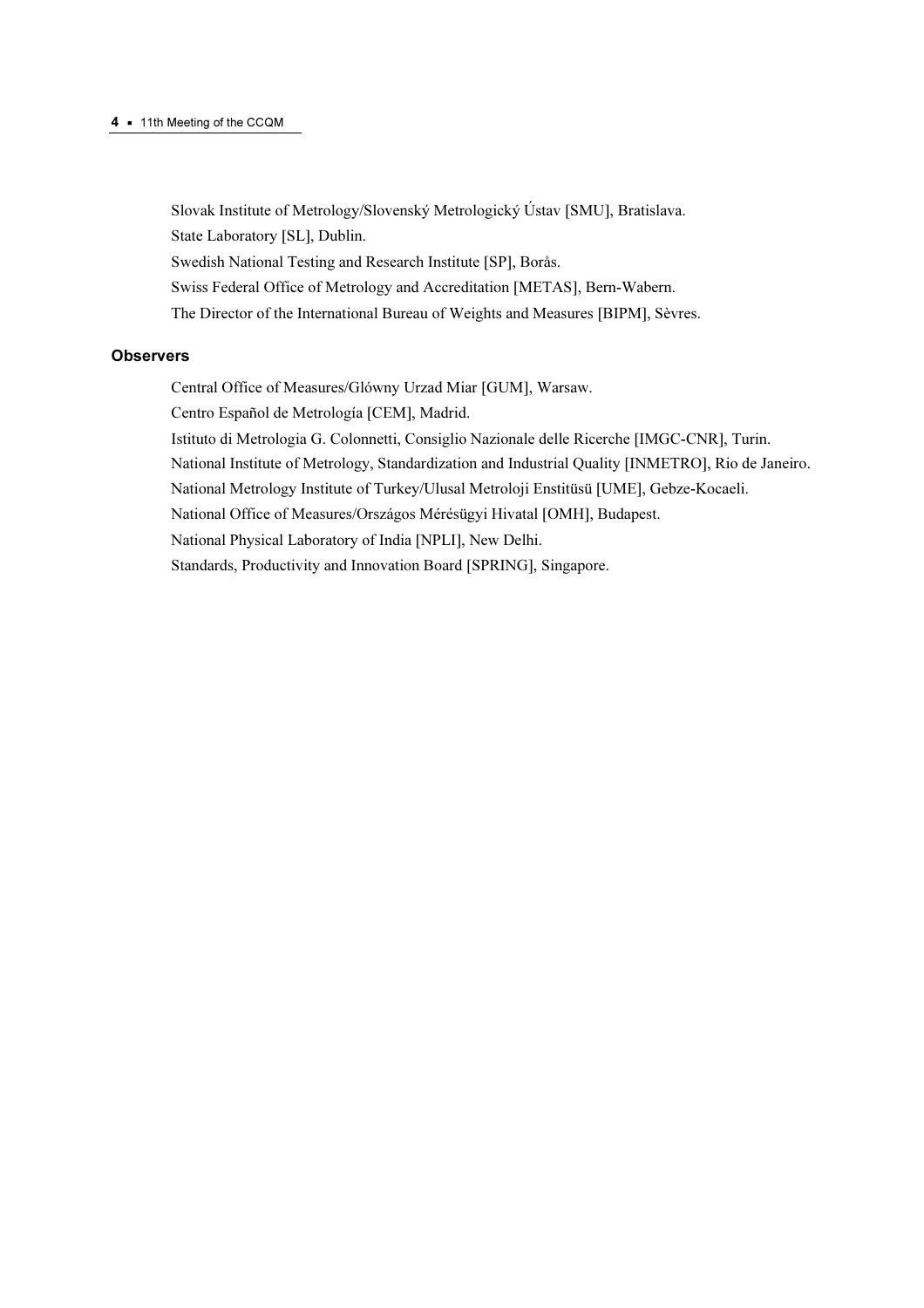# 1 OPENING OF THE MEETING; APPOINTMENT OF THE RAPPORTEUR; APPROVAL OF THE AGENDA

The Consultative Committee for Amount of Substance: metrology in chemistry (CCQM) held its eleventh meeting at the International Bureau of Weights of Measures (BIPM), at Sèvres on 14- 15 April 2005.

The following were present: L. Besley (NMIA), A. Botha (CSIR-NML), B. Brady (SL), R. Cavanagh (NIST), P. Charlet (LNE), K. Chiba (NMIJ/AIST), P. De Bièvre (ISO REMCO), E.W.B. de Leer (NMi VSL), R. Dybkaer (IFCC), H. Emons (IRMM), H. Ent (NMi-VSL), A. Fajgelj (IAEA/IUPAC), B. Güttler (PTB), H.-P. Haerri (METAS), W. Hässelbarth (BAM), E. Hwang (KRISS), H.D. Jensen (DFM), R. Kaarls (President of the CCQM), Y. Kustikov (VNIIM), Hongmei Li (NRCCRM), W. Louw (CSIR-NML), L. Mackay (NMIA), B. Magnusson (SP), M. Máriássy (SMU), W.E. May (NIST), J. McLaren (NRC), M.J.T. Milton (NPL), Y. Mitani (CENAM), K. Okamoto (NMIJ/AIST), U. Panne (BAM), H. Parkes (LGC), M. Pérez-Urquiza (CENAM), M. Rocio Arvizu-Torres (CENAM), M. Sargent (LGC), M. Seah (NPL), L. Siekmann (RfB), H.-Y. So (KRISS), R. Sturgeon (NRC), P. Taylor (IRMM), A.J. Wallard (Director of the BIPM), S. Windsor (NPL), Fangdi W*U* (NRCCRM).

Observers: I. Akdag (UME), V. de Souza (INMETRO), E. Deák (OMH), M. Gallorini (IMGC-CNR), W. Kozlowski (GUM), M.T. López Esteban (CEM), J. Marques Rodrigues (INMETRO), E. Rizzio (IMGC-CNR).

Invited: A. Bristow (NIBSC), E. Gray (NIBSC), I. Kuselman (INPL), G. Massif (Fundacion Chile), V.M.L. Ponçano (IPT), W. Richter, A. Squirrell (ILAC), M. Walsh.

Also present: P. Giacomo, T.J. Quinn (Emeritus Directors of the BIPM); M. Esler, R. Josephs, P. Moussay, C. Thomas, J. Viallon, S. Westwood (BIPM), R. Wielgosz (Executive Secretary of the CCQM, BIPM).

Excused: Chuen Shing Mok (Government Laboratory, Hong Kong), A. Padilla (WHO).

The President said he had asked Dr Milton to act as rapporteur and was delighted that he had accepted. Dr Wielgosz would assist him.

The President welcomed participants to the eleventh meeting of the CCQM. He particularly welcomed representatives of the NIBSC, a WHO custodian laboratory for International Biological Reference Preparations. The Director said it was a pleasure for him to attend the CCQM, which was the largest consultative committee.

The President informed the committee that an additional agenda point, related to the possible redefinition of the kilogram, would be addressed immediately after approval of report of the previous CCQM meeting. The agenda was approved without further modification.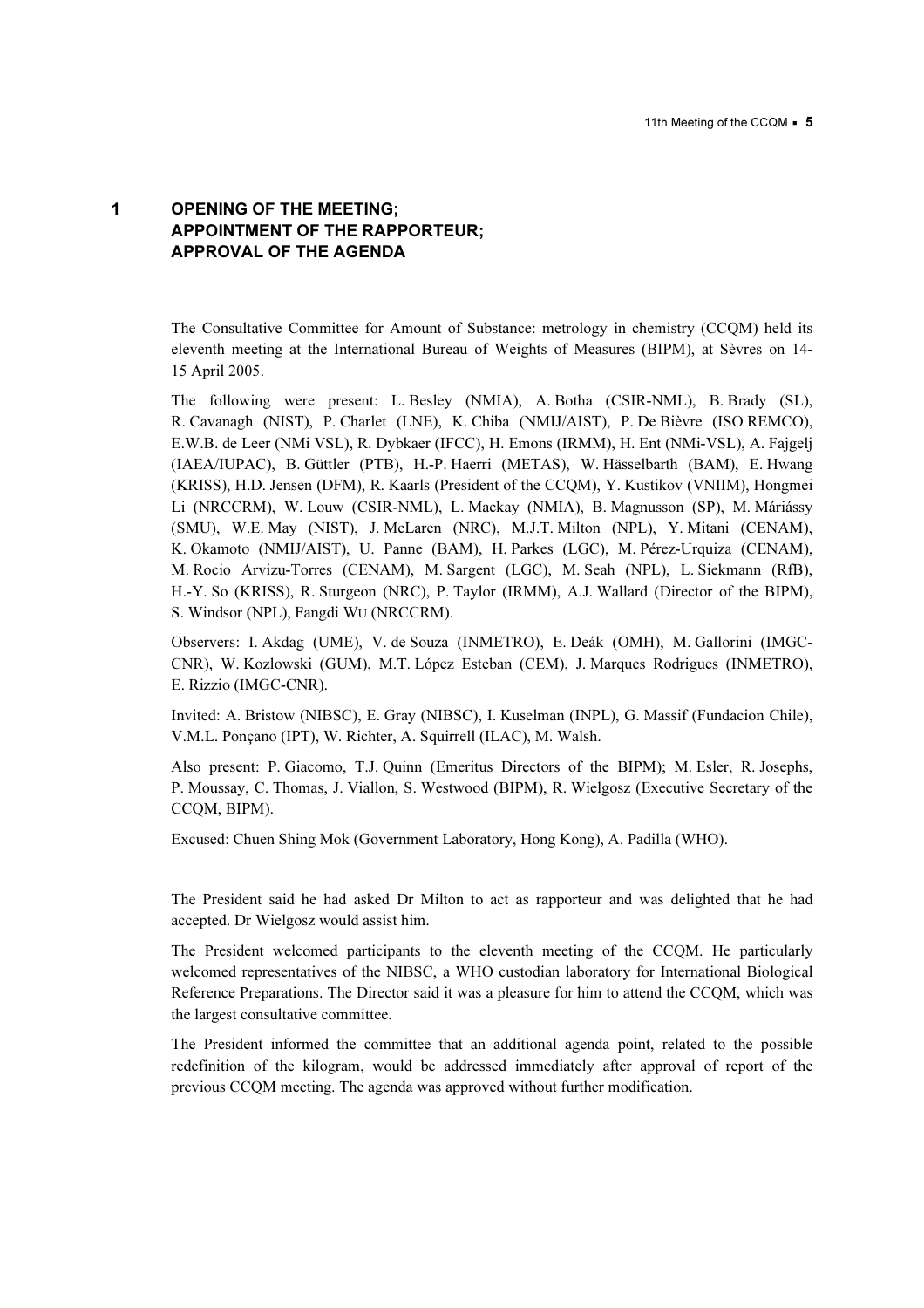The President reported that the CCQM had had a good year during which a lot of progress had been made. Most of the working groups had met twice. He drew the attention of the meeting to a review entitled "Metrology in chemistry: considerations, approaches and developments on the applicability of methods of higher order" which had been written by a number of members of the CCQM and published in the Comptes Rendus de Physique of the French Academy of Sciences (C. R. Physique, 2004, 5, 907-920).

# 2 REPORT OF THE TENTH MEETING

The report of the tenth meeting was approved, and the President thanked the rapporteur, Dr Milton.

The President drew the attention of the meeting to a draft recommendation on the redefinition of the kilogram that he had prepared for discussion. He explained that as a result of very small drifts in the value of the kilogram itself, there had been a long-standing debate on the feasibility of redefining it in terms of a fixed value for either the Planck constant or the Avogadro constant. A group of scientists was suggesting that a redefinition could occur at the next CGPM in 2007.

However, important experiments were underway in several laboratories. These could lead to the definition of the kilogram in terms of the value of Planck's constant  $(h)$ . It was also possible to redefine the kilogram in terms of Avogadro's constant  $(N_A)$ . At present, the two approaches were divergent at the level of 1 part in 10<sup>6</sup>. Consequently, he proposed that it was timely for the CCQM to prepare a recommendation expressing its view on the issue. He recommended that members of the CCQM read a paper by Prof. Mills et al. in Metrologia (2005, 42, 71-80). He suggested that the CCQM should recommend that any redefinition should not take place before the 24th CGPM in 2011, so that the results of experiments currently underway and being planned, notably the watt balance and x-ray crystal density/molar mass measurements, could be taken into account.

Dr Milton said that although the resulting change in the uncertainty in the value of the kilogram would be insignificant for chemistry, it was important that the CCQM expressed a view in how the definition was expressed. He suggested that a redefinition expressed in terms of  $N_A$  rather than h would be most widely acceptable to CCQM and the organizations it worked with. Prof. De Bièvre said it was an issue of interest but it would not have any effect on measurements of amount of substance. Dr de Leer said that it was important that  $N_A$  was fixed, but it should not subsequently be changed again. Prof. So agreed that any change should not be undertaken hastily.

The President proposed that he work with Dr Milton and Prof. De Bièvre to refine the draft recommendation. Recommendation Q 1 (2005), on the possible redefinition of the kilogram, was adopted by the CCQM.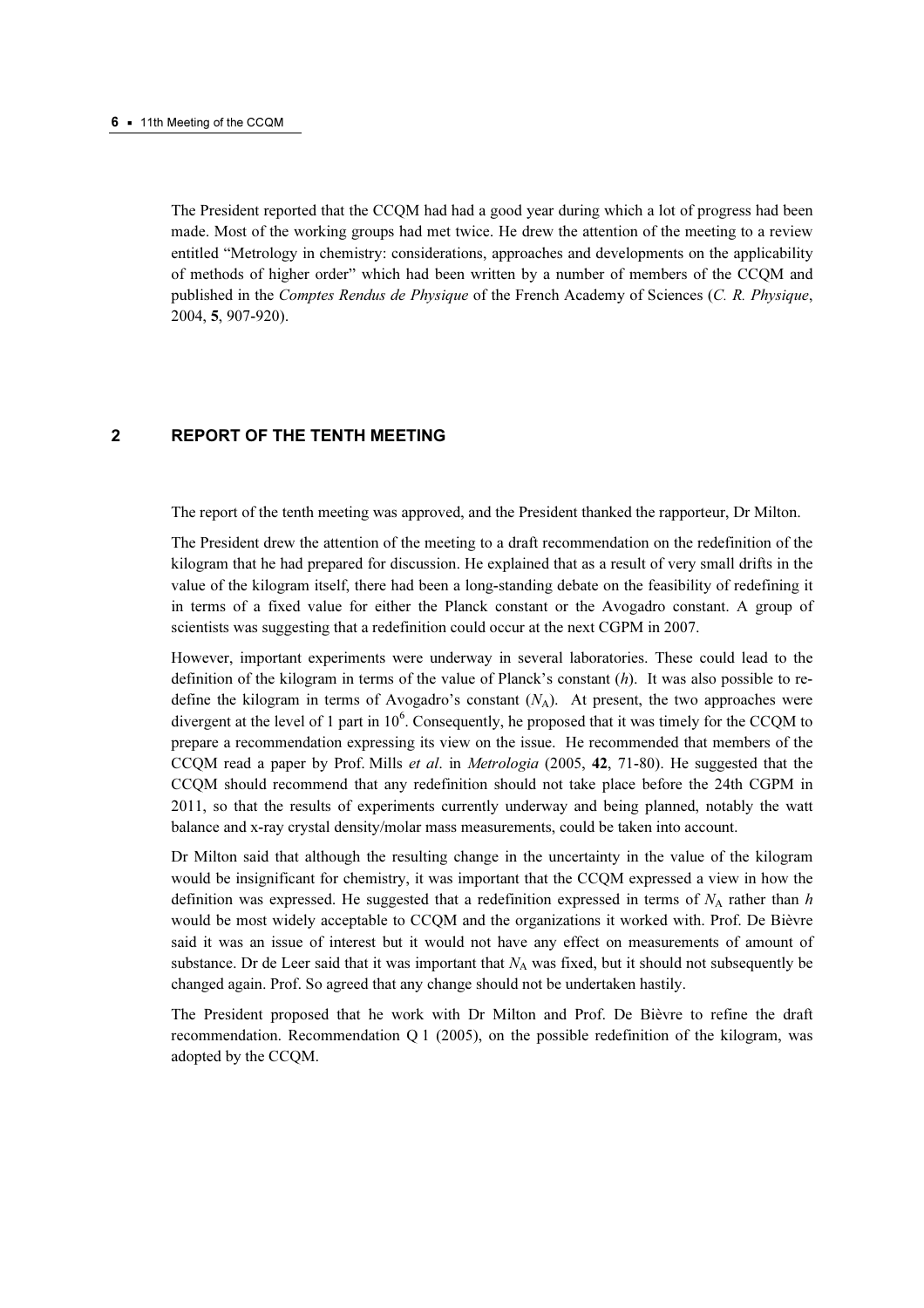#### 3 CCQM RULES AND POLICY

The President introduced document CCQM/05-20. He said that he had discussed the need to document the rules and policies of the CCQM at the previous meeting. Subsequently, the issue had been discussed by the CIPM who believed that such a document should be applicable to all ten Consultative Committees. Consequently, he had prepared CCQM/05-20. He had placed some material that related specifically to the CCQM into Annex A. The terms of reference of all working groups would be included in Annex B.

He invited members to send any comments to him by 1 June 2005.

Prof. Emons referred to the discrepancy between clauses 14 and 15 of Annex A. These appeared to call for CCQM to address all of the process of chemical metrology but to focus on the development and comparison of high-purity CRMs. The President said that this apparent contradiction was not intended.

# 4 STRATEGIC DISCUSSION ON DELIVERING TRACEABILITY TO THE FOOD **SECTOR**

#### 4.1 Report on the meeting held with stakeholders in September 2004

The President reported on discussions mediated by the BIPM on the delivery of traceability to the food sector (CCQM/05-02 and -36).

Following the successful meeting held in 2003 (CCQM/04-02), a small focus group meeting was held in September 2004 to take the conclusions forward. He observed that there was much regulation in the field related to measurements. He gave an example that had been presented by the Codex Alimentarius Commission, relating to the difficulty of making decisions based on analytical data that were close to a decision limit. He also showed the results of a combined CCQM/IMEP exercise relating to measurements of lead in wine and illustrated how the use of an SI-traceable value for a proficiency test on tin in tomato puree significantly changed the interpretation of the results. It was a priority to continue to promote the use of assigned traceable reference values in proficiency tests.

He said that much work was underway at the CCQM of relevance to the food community. Priorities for the CCQM should include: the development of further food-related activities by relevant CCQM working groups; the designation of expert food reference laboratories by NMIs or other responsible authorities, to act as an NMI in their field of expertise; and, if desirable, the possible establishment of a "joint committee" with stakeholders in the food sector.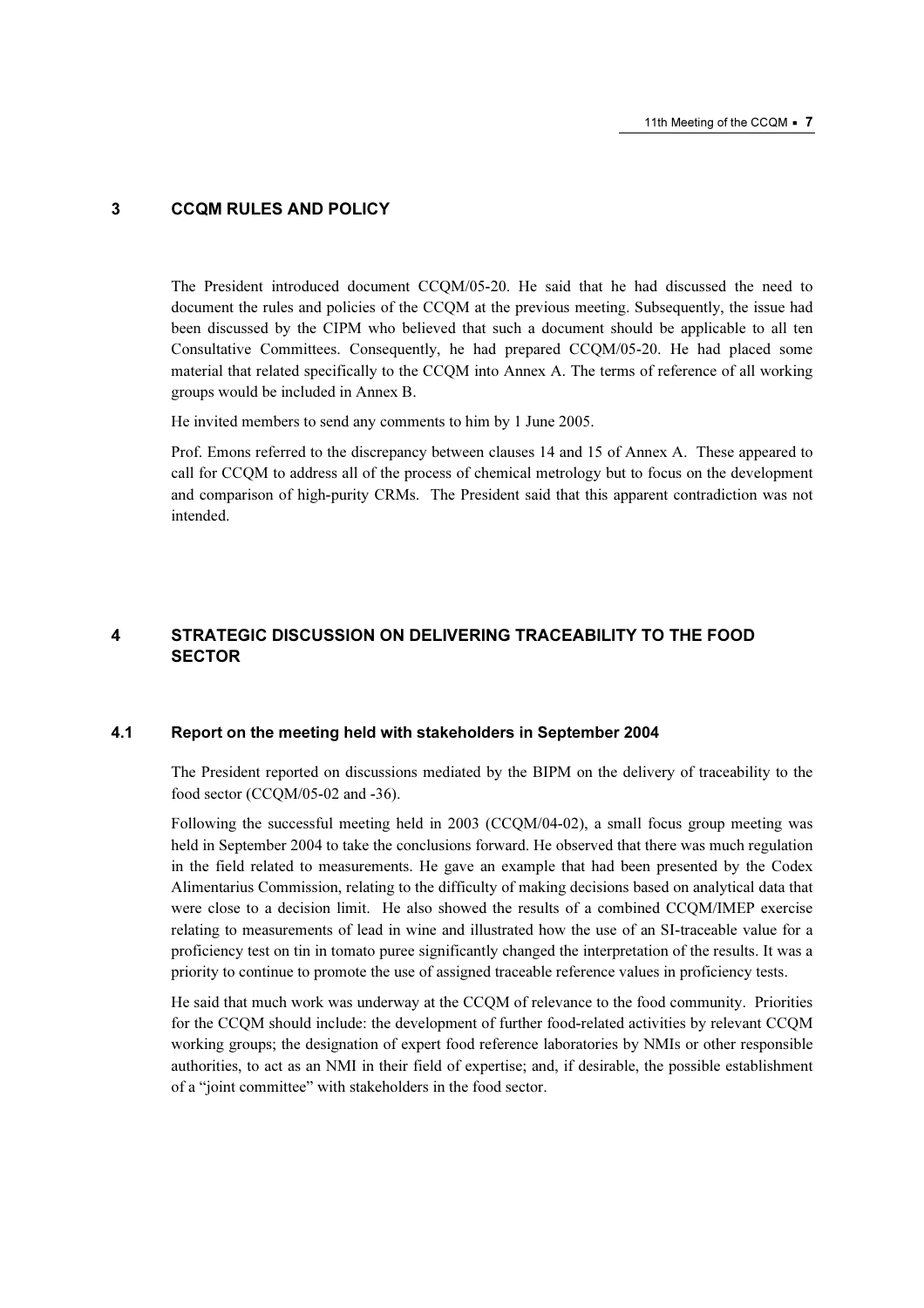#### 4.2 and 4.3 Codex Alimentarius Commission and the Inter-agency Meeting

Dr Wielgosz reported that the BIPM had been accepted as an observer to the Codex Alimentarius Commission, which allowed the BIPM to attend and speak at all meetings of the Codex. The committee of specific interest was the CCMAS (Codex Committee on Methods of Analysis and Sampling) which is primarily responsible for developing quality standards for analysis and sampling of foods. He had submitted a number of Codex documents to the CCQM for the information of members (CCQM/05-11 to -14 and -17).

He noted that Codex had recently moved from an approach based on prescribed methods to performance-based methods and that the CCMAS was involved in defining suitable criteria for the performance of such methods. Recent issues included the definition of limit of detection and limit of quantification. They were awaiting the revised version of the International Vocabulary of Basic and General Terms in Metrology (VIM) and were debating the estimation of measurement uncertainty for recovery.

He had also attended the Inter-agency meeting that BIPM had been invited to join. Issues being discussed were: the use of reference values (rather than consensus) for proficiency testing (PT) schemes, measurement uncertainty and traceability, and the exchange of work plans and updating the list of methods endorsed by Codex.

Dr Walsh said that the presentations by the President and Executive Secretary had summarized progress very well. She gave some additional information about the work of AOAC. She said that the two workshops hosted by the BIPM had played a useful role in convincing the food community that the NMIs could bring some benefit to them. She said there would be great benefit in preparing a database of pure materials available for use in this area.

Prof. Emons said that the EU's system of community reference laboratories would shortly be expanded. He also said that there was a mismatch between the timing of CCQM activities and the timescales being requested by some regulators.

Mr Squirell commented that ILAC welcomed cooperation in this area.

## 4.4 CCQM activities in support of the food sector

Mrs Parris gave an overview of the work programme of the CCQM as it related to food (CCQM/05- 35). In particular, the Organic Analysis Working Group had discussed how it could develop a strategy to support this community.

She reported that thirteen NMIs have CMCs relating to food of which 41 were organic and 47 inorganic. These covered nutritional constituents (for example, vitamin E), contaminants (for example, aflatoxins, PCBs and metals) and other components (for example, ethanol in wine).

The President said that it was important for the CCQM to develop a strategy for work in the area of food. In the future, the CCQM would have to use a similar strategic approach in supporting other sectors, such as forensics.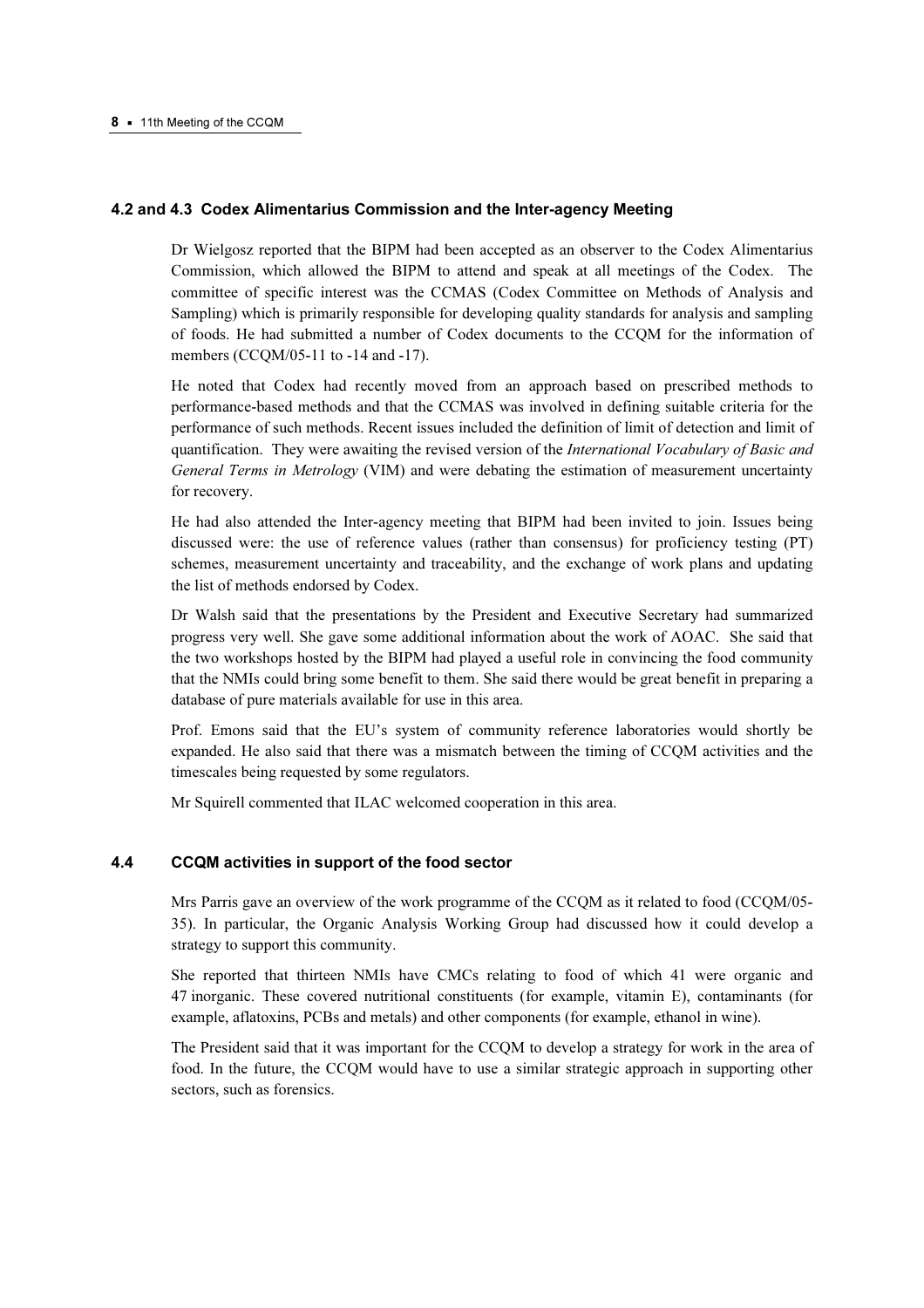Dr May reported that the OAWG had reviewed the requirements of the food sector at its last meeting. They had developed plans for comparisons on:

- non-chlorinated pesticides in fruit,
- growth hormones in meat,
- antibiotics and contaminants in fish,
- proximates in food,
- butyric acid in milk,
- vitamins (A, E and folates), and
- dietary supplements (for example, green tea).

The President commented that the area of proximates should be addressed by the CCQM even though traceability to the SI would not be readily achieved.

Dr Sargent said the Inorganic Analysis Working Group had discussed the requirements of the food sectors at its meeting in October 2004. They had concluded that particular requirements were for: a study on nitrates and nitrites, and the provision of reference values for PT schemes (for example, lead in wine, tin in tomato paste and trace elements in wheat flour).

The President asked the CCQM for views on how it should set priorities, including how it should consult regulators and other types of sectoral body?

Dr de Leer said that the discussion had not covered microbiology, which was one of the biggest measurement issues in the food sector. Prof. Emons said that much of this requirement was qualitative rather than quantitative and therefore might be beyond the scope of the CCQM. Dr Ellison observed that the work of the Bio-analysis Working Group was focussed on macromolecules and not micro-organisms.

Dr Besley said that microbiology was not well addressed by the SI and perhaps the CIPM should initiate a new activity should it wish to address this area. The President said that the BAWG should consider the issue.

The President summarized the discussions on delivering traceability to the food sector. He said that measurement in the food area is driven by regulatory and trade requirements. The CCQM must address the key techniques of relevance to the field, which would require considerable attention to the issue of "how far the light shines" from its activities. Occasional meetings with relevant sectoral organizations were valuable. Finally, the CCQM working groups should develop appropriate work programmes and should include a discussion on microbiology.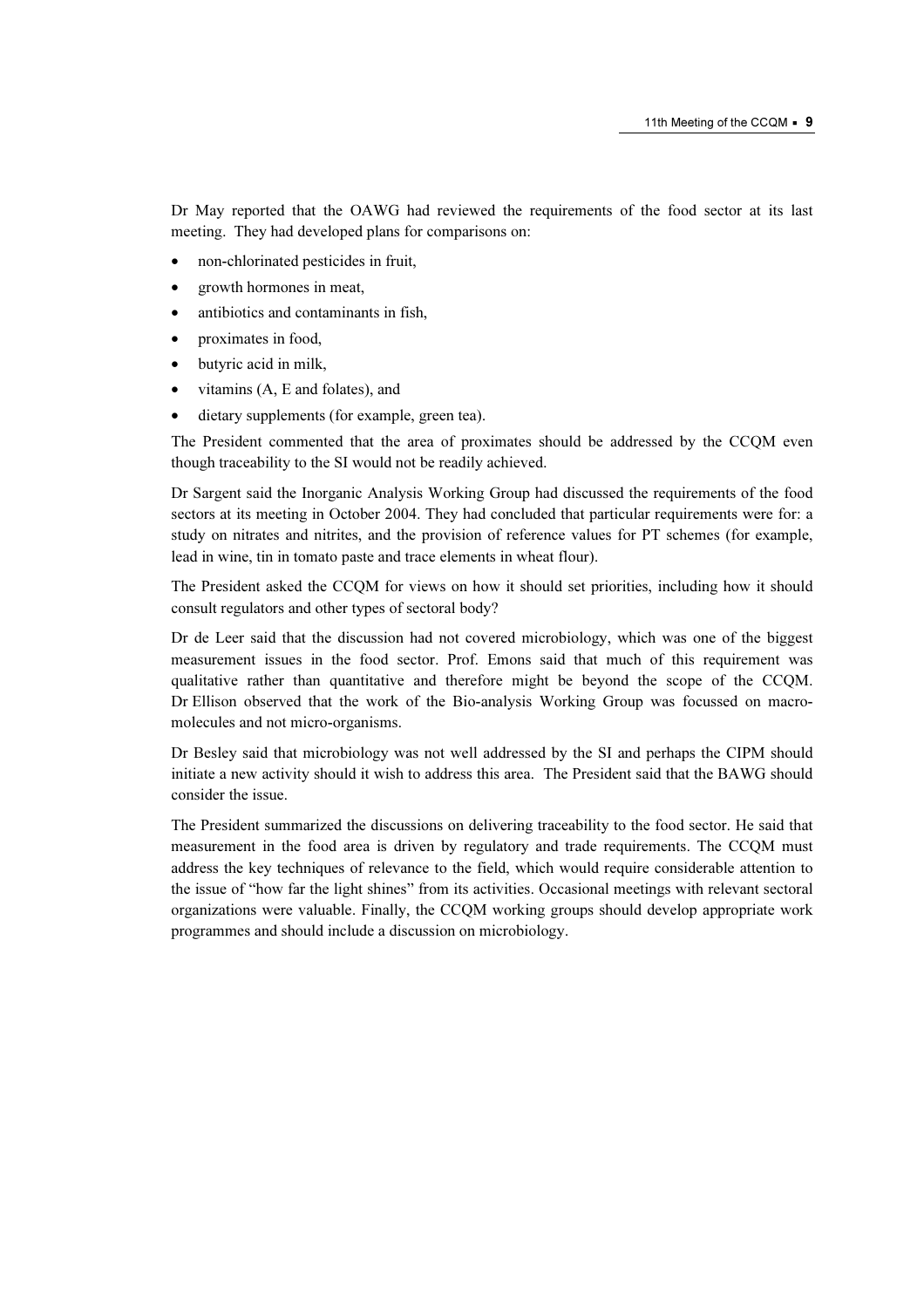# 5 REPORTS OF THE WORKING GROUPS

## 5.1 Organic analysis

Dr May reported on the work of the Organic Analysis Working Group (OAWG) (CCQM/05-22) which had met twice since the last meeting of the CCQM and had held workshops on purity assessment and the assessment of uncertainties in the measurement of PCB congeners.

He presented a draft set of terms of reference that had been discussed by the group:

"The primary focus of the OAWG is on the critical evaluation and benchmarking of NMI capabilities for the execution of "higher order" measurement procedures for well-defined organic molecular entities for which the SI-traceable amount of substance is to be determined. The group will also consider, on a selective basis, similar activities for selected method-dependent analyses (such as for proximates in foods)."

This text emphasized work on "higher-order" methods as well as work on method-dependent analysis when justified.

He summarized progress on the OAWG work programme. Final reports were complete or in progress for three comparisons:

- CCOM-K27-subsequent, ethanol in aqueous matrix,
- CCQM-P31.a, .b and .c, organic solutions (PAHs, PCBs and chlorinated pesticides), and
- CCQM-P40, organic contaminants in tissue.

Results had been reported and discussed for six comparisons:

- CCQM-P20.c, purity assessment of atrazine,
- CCQM-P20.d, purity assessment of chlopyrifos,
- CCQM-P31.b.1, PCB congeners in solution,
- CCQM-P57, PCB congeners in mussel tissue extract and dichloroethane solution,
- CCQM-P67, PCB congeners in mussel tissue,
- CCQM-P61, VOCs in organic solvent.

He presented the results of the subsequent comparison, CCQM-K27-subsequent, for ethanol in an aqueous matrix.

The results of P20.c and .d had been re-analysed by Drs Ulberth and Westwood. This had generated a number of practical conclusions and had raised the question of how best to organize a key comparison of purity assessment?

A suite of exercises aimed at evaluating the uncertainty of measurements of PCBs in mussel tissue (CCQM-K40 and P31.b.1 and P57 and P67) had been undertaken. Most laboratories showed a consistent relationship for the mussel extract to the tissue sample, which indicated that the study was internally consistent. No difference in comparability was observed between K40 and P31.b.1 and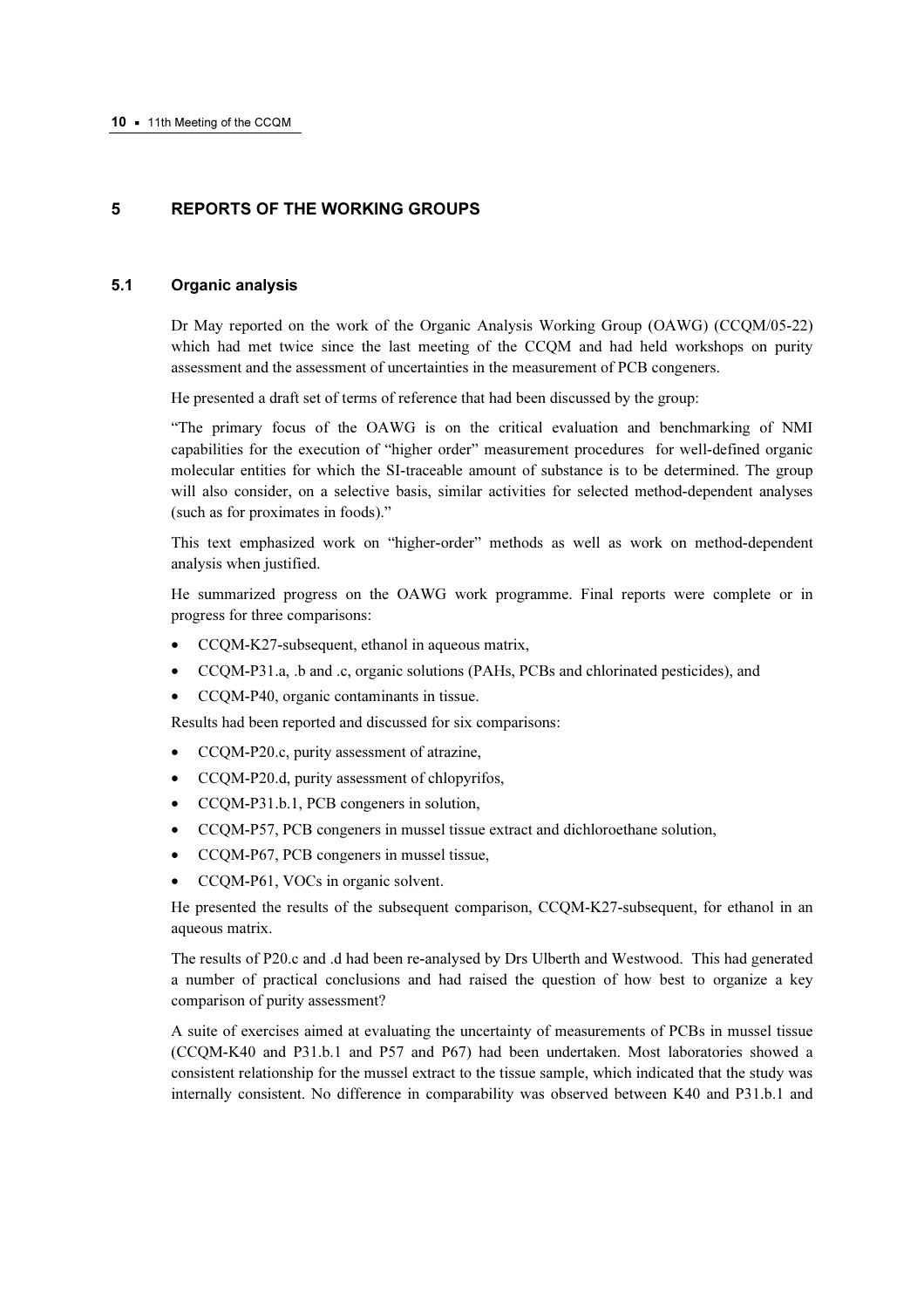P31.b. There was also no difference in the comparability of results between P67 (tissue) and P40 (tissue).

He showed the results of CCQM-P61 (VOCs in solution), which had been based on a calibration solution prepared by the NIST. The pilot study involved a number of laboratories from SIM. Since the results of the pilot study were satisfactory, the OAWG proposed to organize a key comparison based on the same analytes (CCQM-K47).

The OAWG had come to a strategic decision about how it should link its work on clinical diagnostics to the IFCC-EQAS scheme of ring-trial studies being organized by the Deutsche Gesellschaft für Klinische Chemie und Laboratoriumsmedizin eV (DGKL). They proposed to use the DGKL samples, when needed, for OAWG activities. The President agreed that this approach was acceptable.

Nine other comparisons were planned:

- CCQM-K38 (PAHs in organic solution) coordinated by the NIST. The samples would contain five target PAHs (phenanthrene, fluoranthene, benz[a]anthracene, benzo[a]pyrene and benzo[ghi]perylene) in a solution of hexane or toluene as well as five to ten other relevant PAHs.
- CCQM-K39 (Chlorinated pesticides in solution) coordinated by the NIST. The samples would contain four target pesticides (4,4'-DDE, 4,4'-DDT, lindane and trans-nonachlor) in iso-octane solution as well as additional relevant chlorinated pesticides.
- CCQM-P68 (19-norandrosterone in freeze-dried human urine).19-norandrosterone is the major metabolite of nandrolone, which is one of the anabolic steroids tested for in sports drug testing, as well as being one of the steroids screened for in livestock in some countries. Participation in this pilot study would be restricted to signatories to the MRA. The coordinating laboratory would be the NMIA.
- CCQM-P69 (PAHs in soil and sediment) coordinated by the BAM and the CENAM. The target measurands would be: phenanthrene, fluoranthene, benz[a]anthracene, benzo[a]pyrene and benzo[ghi]perylene.
- He also proposed that two "subsequent" key comparisons be held. CCQM-K12.1 (Glucose in serum) and CCQM-K11.1 (Creatinine in serum) would follow CCQM-K12 and CCQM-K11 both of which had been completed in 2002. The coordinating laboratory for both of them would be the KRISS.
- Comparisons of cortisol/progesterone in serum (CCQM-P77), VOCs in solution (CCQM-K47 and P61.1) and nutrients in infant formula (CCQM-P78) were also planned.

He concluded by reporting that the next meeting of the OAWG would be held in conjunction with the JCTLM Working Group 1 at the IRMM, and that a number of comparisons in the food area, which had been described previously, were being formulated.

Dr de Leer commented on the performance of participants in CCQM-P61 (VOC's in solution) and asked whether, against the backdrop of such results, it was wise to address such a sensitive issue as doping-related compounds? Dr Besley said that the materials to be used in the study had been developed in a contract for the World Anti-Doping Agency (WADA), and it would finally be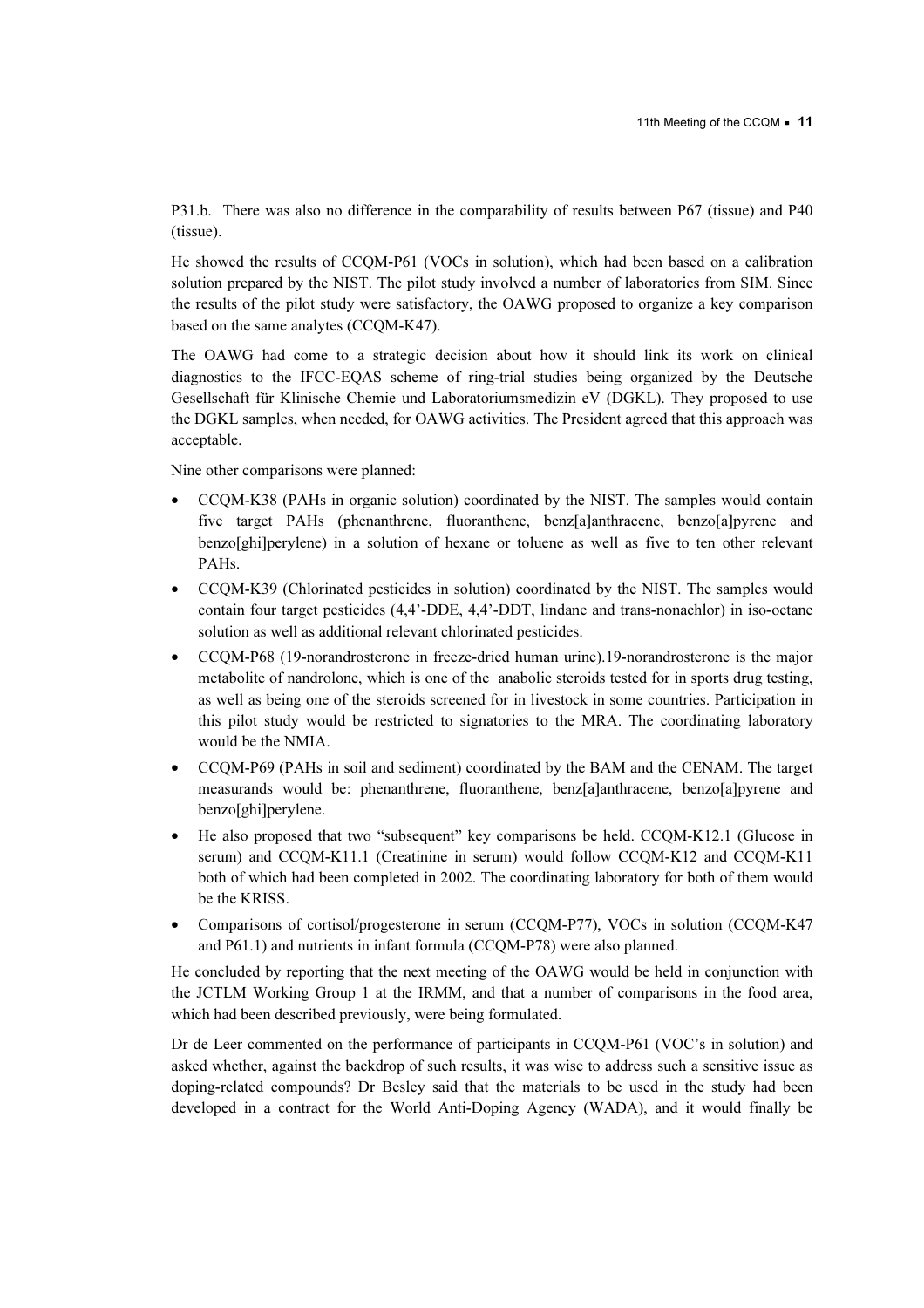WADA's decision whether or not they would allow their materials to be used in the study. WADA would assess the risks and benefits of the exercise from their own perspective. He suggested that formal discussions should be held with the WADA about the issue. After asking for views from members of the CCQM, the President proposed that the exercise should go ahead, subject to permission from the WADA, and the protocol of the study should clearly describe circumstances under which the results could be published.

Dr McLaren asked for advice from the OAWG on the specification of PCB congeners in the Calibration and Measurement Capabilities (CMCs). Dr May said that the answer would depend on the way that the different NMIs delivered their services.

#### 5.2 Inorganic analysis

Dr Sargent presented his report of the work of the Inorganic Analysis Working Group (IAWG) (CCQM/05-28), which had met twice since the last CCQM.

Final values for the KCRV had been agreed for three key comparisons:

- CCQM-K28 (TBT in sediment) the KCRV would be based on the median of six results, after exclusion of one outlier. The results in the parallel pilot study CCQM-P43 (DBT in sediment) had been better than expected, but there would not be a proposal for a key comparison.
- CCQM-K33 and P56 (minor elements in steel) all participants had presented results for Cr, Mn, Mo and Ni. The KCRV would be based on the median of the results, after exclusion of two outliers for Ni.
- CCQM-K35 and P26.1 (sulphur at 40  $\mu$ g/g in fuel) the KCRV would be based on the results from just four participants.

Results had also been discussed for three key comparisons:

- CCQM-K42 and P34.1 (metals in aluminium alloy) the five target metals were Cu, Fe, Mn, Zn and Cr. Results had been received from six participants in K42 and eight in P34.1.
- CCQM-K43 and P39.1 (metals and methyl-mercury in salmon) the four target metals were As, Se, Hg, and Pb. The measurement of As was of particular interest because it is mono-nuclidic and therefore not susceptible to measurement by IDMS. There were 19 participants from the members of the IAWG as well as six invited expert laboratories. Only one of the participants had reported results for all five target analytes.
- $CCQM-K29.1$  (anions in solution) this subsequent key comparison was a bilateral between the CENAM and the SMU.

Results from a number of pilot studies had also been discussed:

- $CCOM-P46$  (preparative study for inorganic solutions) this pilot study tested the ability of participants to prepare an elemental solution (of Cu, Mg or Rh) in the range 1 to 10 mg/g.
- $CCQM-P48$  (isotopic signature of U in simulated urine) this pilot study involved five members of the IAWG together with five invited expert laboratories from the nuclear sector and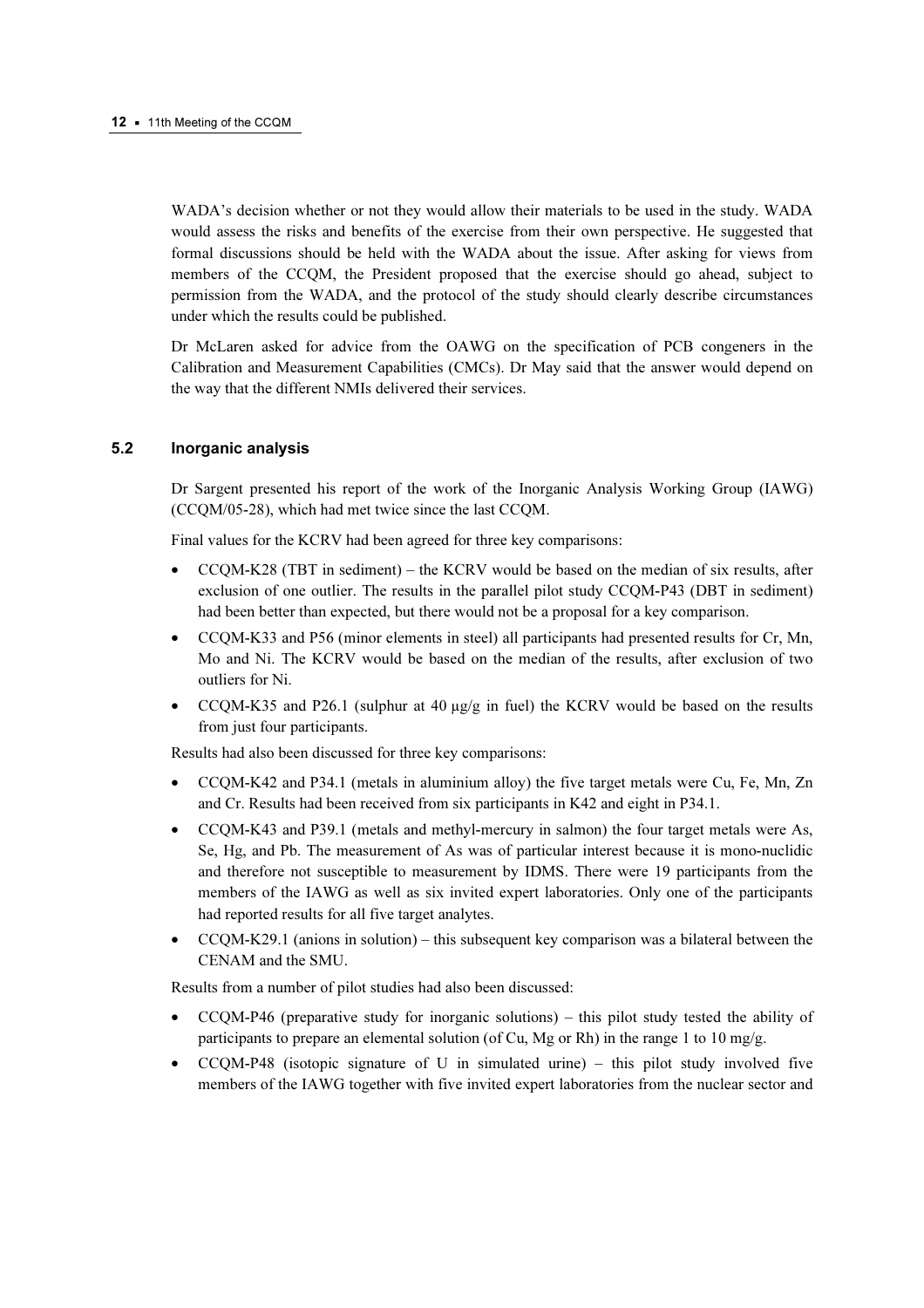five from the geochemistry community. It was the first CCQM comparison focused on isotopic ratio measurements.

- CCOM-P62 (purity analysis of nickel based on six metals) the six target metals were Ag, Al, Cu, Fe, Pb and Zn in the range  $0.1$  to 5 mg/kg. This pilot study was only expected to have six participants.
- CCQM-P65 (chemical composition of clay) the five target analytes were Si, Ca, Fe, K and Ti each expressed as their respective oxide. There were eight participants.

He presented proposals for three pilot studies that would emphasise industrial requirements more strongly than the programme had previously:

- CCQM-P74 (composition of fine ceramics) coordinated by the NMIJ. This proposal was the first that would address fine ceramics. All of the elements chosen for analysis were relevant to the properties of silicon nitride.
- CCOM-P75 (stable isotope delta values) ( $\delta^{13}$ C,  $\delta^{15}$ N and  $\delta^{18}$ O) in methionine (proposed by the IAEA and IRMM). Methionone had been chosen as the analyte because it was not synthesized by the body and could only be obtained from food. This proposal would underpin measurements made by laboratories investigating food authenticity.
- CCQM-P76 (metals in copper alloy) coordinated by the BAM. These alloys were important in the manufacture of some consumer goods.

Dr Sargent brought the attention of the CCOM to a recent publication in *Metrologia* (2005, 42, 21-24) by Dr Hill of the NRC and Dr Rudtsch of the PTB. It related to the needs of the thermometry community for accurate analysis of impurities in the pure materials used to define the fixed points of the ITS-90. He said that the IAWG could offer expertise, but needed the highest priorities to be identified by the thermal community. The President said he would welcome some effective cooperation in this area. Dr Haerri observed that there were also significant isotopic effects that needed to be quantified. Dr Besley said that the issues were generally well understood, but that improved measurement capabilities were still required.

He concluded that the IAWG was making good progress. A total of sixteen key comparisons had been completed or were in progress and the results of twenty pilot studies had been reviewed or completed during the year.

# 5.3 Gas analysis

Dr de Leer reported on the work of the Gas Analysis Working Group (GAWG) (CCQM/05-21), which had met twice since the last CCOM meeting.

He reported that the results of one key comparison (CCQM-K16) had been entered on the BIPM Key Comparison Database (KCDB) since the last CCQM meeting. A report was being prepared for CCQM-K15 and P51 ( $SF_6$  and  $CF_4$  at emission levels). Some difficulties with the stability of three species (including 1, 2-dichloroethane) in CCQM-K22 and P71 (VOCs in nitrogen) had been overcome and the report was being prepared.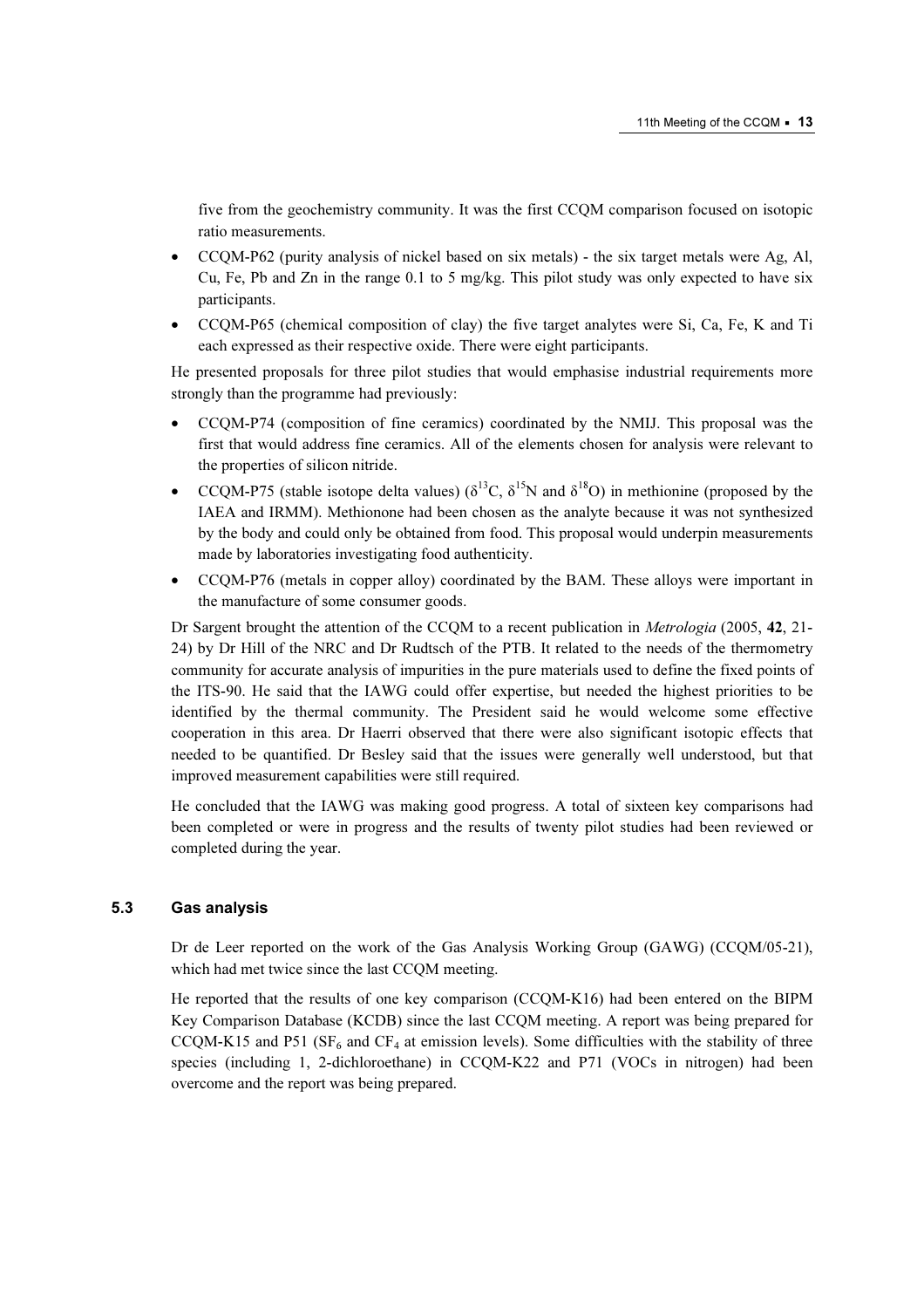He presented the results of four key comparisons:

- CCQM-K23.a and .c (natural gas) this comparison repeated CCQM-K1.e, .f and .g, with the addition of i-butane. Some reports had been received with results in inconsistent units. With a few exceptions, the results were very close to the reference value.
- CCQM-K26.a (and P50.a) (NO in nitrogen) this comparison was carried out at 720 nmol/mol and involved some newly-designated institutes. The cylinder could not be exported to Japan because of customs regulations and the NPL, the coordinating laboratory, had organized a bilateral comparison with the NMIJ to overcome this. The coordinating laboratory had carried out a lot of work to overcome the influence of drift in the amount fraction in the travelling standards.
- CCQM-K26.b (and P50.b) (sulphur dioxide in air) this comparison made use of commerciallyprepared travelling standards, which were certified with respect to a gravimetric permeation method. The drift of each travelling standard had been characterised by the coordinating laboratory.
- $CCQM-K41$  ( $H<sub>2</sub>S$  in nitrogen) the travelling standards were prepared commercially and their stability was verified against a stable reference cylinder held by the coordinating laboratory (NIST).

The pilot study on ozone at ambient levels (CCQM-P28) had been completed, and would be followed by a key comparison (BIPM.QM-K1). Dr Wielgosz would give more information during his report to the meeting.

Dr de Leer listed some key comparisons being planned:

- Ammonia in nitrogen,
- Ozone at ambient levels,
- CO and  $CO<sub>2</sub>$  in nitrogen,
- Hexane in methane (preparative study),
- Mercaptans in methane,
- Purity analysis.

Some pilot studies were underway:

- Preparation of CO standards (CCQM-P23),
- Dynamic blending methods (CCQM-P24),
- $CO<sub>2</sub>$  and CH<sub>4</sub> in air (CCQM-P41).

He listed some studies that were being planned:

- Preparative study of NO in nitrogen (CCQM-P73),
- Multi-component preparative study based on natural gas taking advantage of the "harmonisation" method developed at NPL.

He highlighted some trends in the work of the GAWG. There was an increased focus on high precision analysis (typically  $\leq 0.1\%$ ) and the work was moving toward lower concentrations to reach environmental levels. He said that the GAWG was developing a strategy to address its future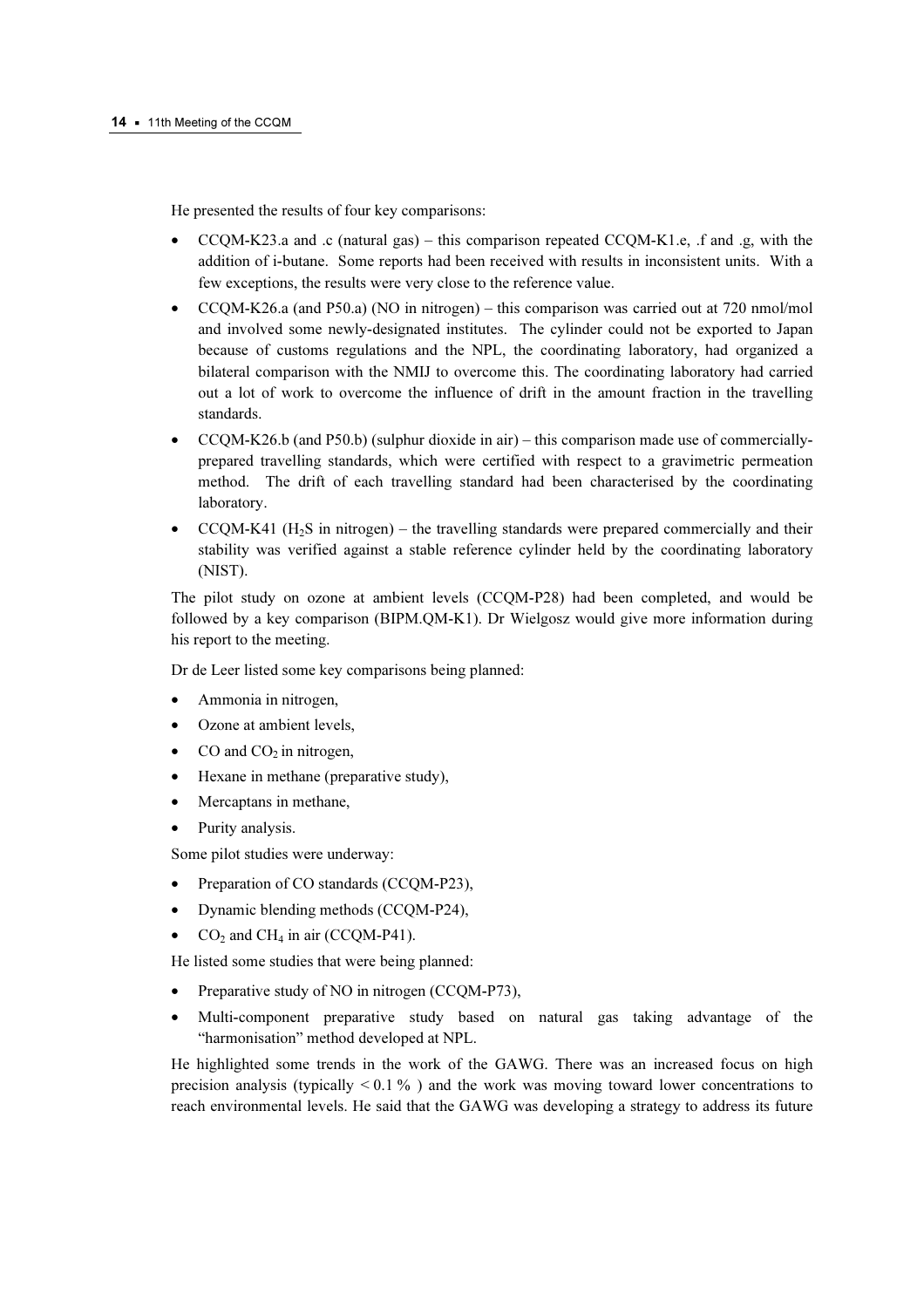workload, and that it would have to agree an acceptable frequency for repeating key comparisons in the future.

The President thanked Dr de Leer for his presentation.

#### 5.4 Electrochemical analysis

Dr Máriássy reported on progress of the Electrochemical Analysis Working Group (EAWG) (CCQM/05-25), which had met twice since the last CCQM. He reported the results of CCQM-K34 (purity of KHP). A problem with contamination of the samples sent to one participating laboratory had been identified and subsequently resolved. It had been agreed to use a KCRV based on the median of all six participants.

He reported the results of two pilot studies:

- CCQM-P52 (pH of carbonate buffer) this pilot study was performed following the working group's decision to delay CCQM-K18 planned to cover the same buffer system. The results indicated that some participants had difficulty determining the standard potential – possibly related to the purity of the HCl.
- CCQM-P47 (electrolytic conductivity) for both samples at different nominal electrolytic conductivities, most participants were comparable with the agreed reference value. The overall performance was better than in CCQM-P22, which had been carried out at 100 mS/m.

He listed the activities that were underway or being planned:

- CCQM-K34.1 (assay of KHP),
- CCQM-K19 and P82 (pH close to 9.2),
- CCQM-K36 (electrolytic conductivity),
- CCQM-P83 (electrolytic conductivity (0.5 mS/m),
- CCOM-K18 (pH of carbonate),
- CCQM-K20 (pH close to 1.7), and
- CCQM-K48 (assay of KCL and  $K_2Cr_2O_7$ ).

He described a programme of collaborative work being undertaken by members of the group to improve the fundamental understanding of both pH and electrolytic conductivity. The group was also considering preparing some published advice for institutes initiating work in the area.

#### 5.5 Bio-analysis

Dr Ellison gave a brief summary of the progress made by the Bio-analysis Working Group (BAWG). He said the group was focussing its work on macro-molecules in biological science. Mrs Parkes had planned a work programme in consultation with the working group, resulting in two principal streams of activity, in DNA/gene measurements and proteins. He reported that a number of comparisons were underway: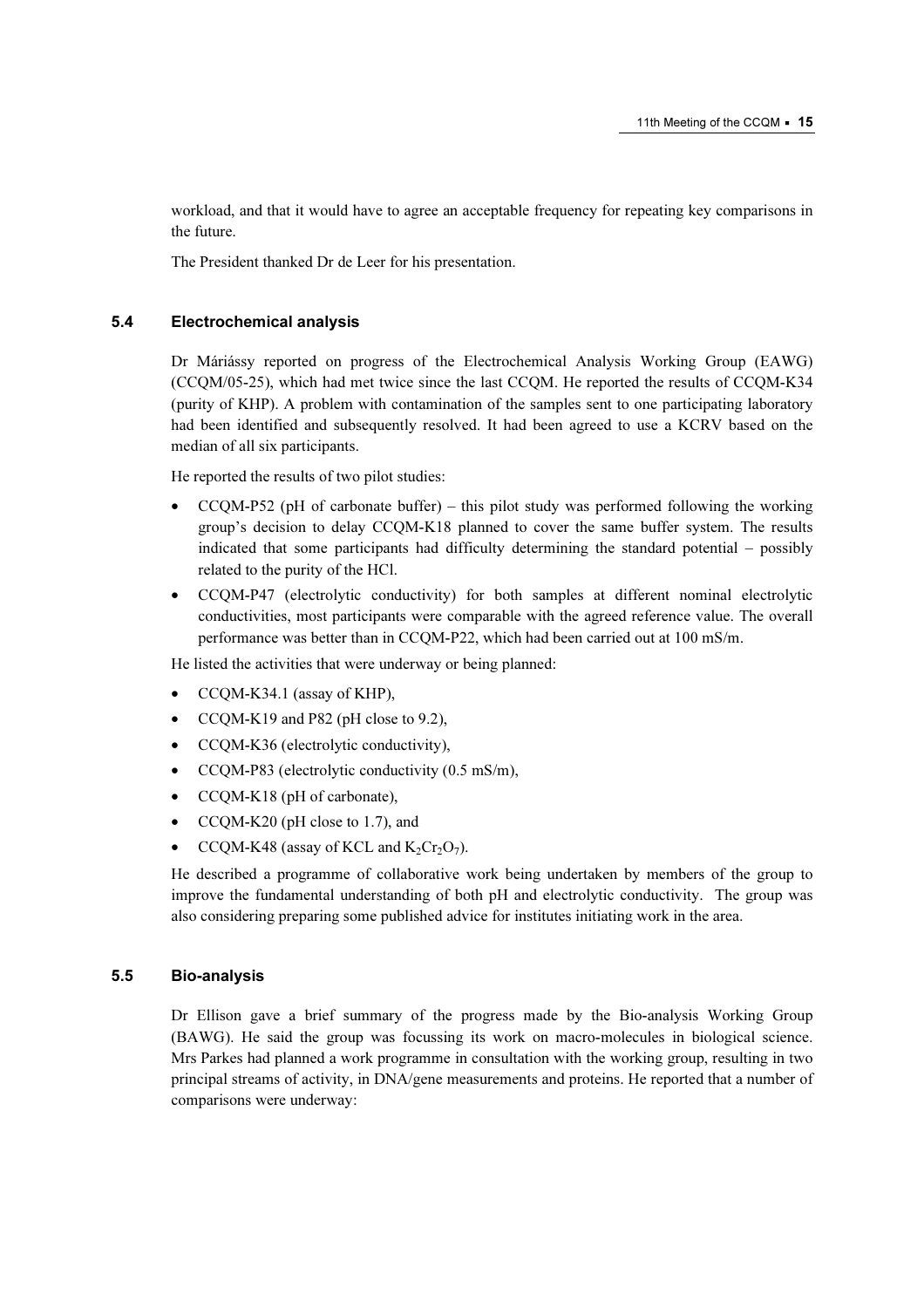- CCQM-P44.1 (relative DNA concentration) the results were a considerable improvement on the previous study, and could now proceed to a key comparison. There would be further work on the measurement uncertainty.
- CCQM-P53 (DNA profiling by AFLP) technical issues had arisen during preliminary work at the NMIA and would be discussed at the next meeting.
- CCQM-P54 (absolute quantitation of DNA) the study had been successful, but some difficulties associated with purity had arisen. A repeat comparison was planned (CCQM-P54.1).
- $CCQM-P55$  (protein and peptide quantification) this study was based on a collaboration between three laboratories and would involve the quantification of a peptide in solution.
- CCQM-P58 (fluorescence comparability) this material for the study would be distributed and a report available at the next meeting.
- $CCQM-P59$  (circular dichroism comparability) the materials have been distributed and the results will be discussed at the next meeting.
- CCQM-P60 (reference extraction method for DNA) this study will address the question of whether the quantification of a DNA target is affected by the extraction method. It would use a sample of a genetically-modified maze.

The President thanked Dr Ellison for his summary.

Mrs Parkes also presented an overview of the work of the BAWG during the year. In particular, she welcomed the contribution made by the NIBSC. The group had spent time developing a future strategy. They had developed schematic "roadmaps" for reference measurement systems for DNA/gene measurements, protein measurements and bio-measurement. Each of these identified objectives for the group as far ahead as 2015. They had also identified which activities of the BAWG were relevant to the food sector and the WHO.

She said that there was considerable discussion about suitable units in the area and the harmonization of terminology. She proposed the establishment of a joint project between the BAWG, the BIPM and the IUPAC to review and document information about units used in the area.

## 5.6 Surface analysis

Dr Seah presented his report on the work of the Surface Analysis Working Group (SAWG) which had met before the CCQM.

He reported that the pilot study CCQM-P38 had been completed and it would be followed by CCQM-K32 together with a parallel pilot study (CCQM-P84). The work had generated a lot of interest from the surface analysis community and several peer-reviewed publications had been generated.

CCQM-K32 would use different samples to CCQM-P38. In some cases, laboratories were replanning their traceability chains following the results of CCQM-P38. Three NMIs were considering the designation of institutes to participate in CCQM-K32. The BAM and the PTB would both participate, but would use the comparison to underpin different measurement capabilities.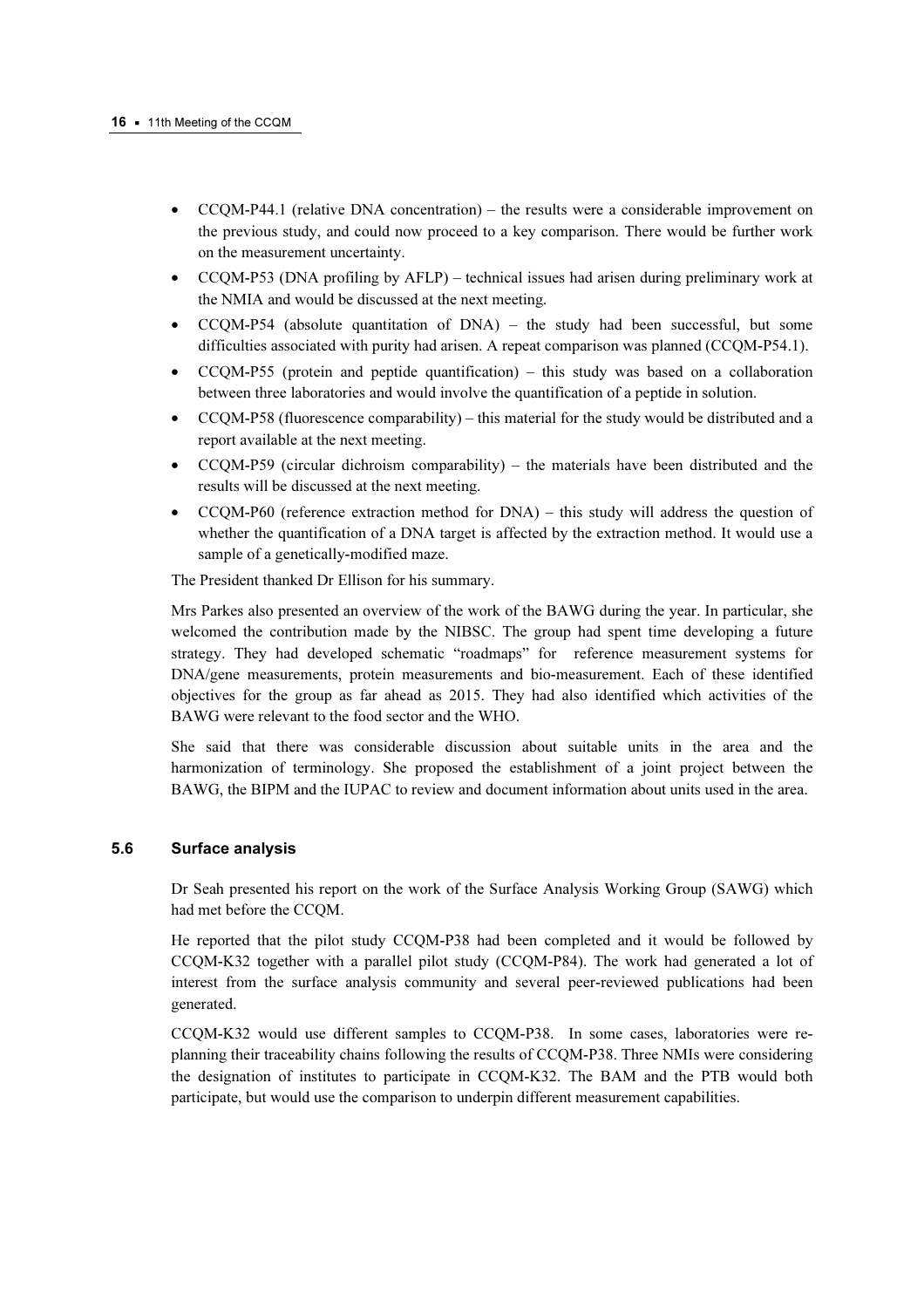Proposals for a number of pilot studies were being developed by the SAWG:

- CCQM-P80 (carbon amount in precipitates in iron) coordinated by the NPL. This pilot study would confirm the protocol required for sample handling and data analysis as well checking whether there were any weaknesses in the theory or the calibration of the detectors.
- CCQM-P81 (nitrogen in surface layers of Fe) coordinated by the NPL. This pilot study would use samples of a vanadium nitride coating on steel from the BAM which were known to be uniform to within 1 %. Nitrogen poses similar analytical problems to carbon in this type of sample.

Additionally, a pilot study on "standards free" quantitation in micro regions, as well as nine other possible projects, were being discussed.

Dr Seah said that SAWG had been asked to review some CMCs submitted by the BAM in: BET surface area analysis, which concerns the volume absorbed per unit mass of substrate (expressed as an area) and mercury porosimetry which concerns the mercury volume intruded per unit mass of substrate (expressed as a pore volume or pore radius). In both cases, the conversion to the volume basis is carried out according to a convention for which no uncertainty is allowed.

The SAWG had also discussed the requirements for activities under the CIPM in materials metrology. He observed that members of the SAWG were widely involved in materials metrology as well as the VAMAS. Materials measurements are often of quantities for which full traceability to the SI is not available. Some of the difficulties of materials metrology arose because materials required measurements covered by different Consultative Committees. It may not always be best to take these issues separately and there may be some issues not covered at all by any of the Consultative Committees. Therefore, there was broad support for a Joint Committee for Traceability in Materials Metrology to be established for a trial period. This could evaluate the requirement and report back on possible issues requiring coordination and those not covered by any of the existing Consultative Committees.

Dr Seah said that following his retirement from NPL he would stand down from the chair of the SAWG, but would continue to lead CCQM-K32.

The President thanked him for his work in establishing the SAWG to a point where it could be a full working group of the CCQM. He said that the suggestion that Dr Wolfgang Unger from the BAM should take over the chair of the SAWG had the support of his management and the SAWG. The CCQM approved the appointment of Dr W. Unger as chair of the CCQM Working Group on Surface Analysis.

#### 5.7 Key comparisons and CMC quality

Dr McLaren reported on the work of the Working Group for Key Comparisons and CMC Quality (KCWG), which had met prior to the CCQM. He explained the composition of the group, which included representatives from the RMOs as well as the CCQM working groups.

He reminded the CCQM that the role of the KCWG was "to verify, at the global level, that the CMC review process within all RMOs is uniformly comprehensive and adequately thorough".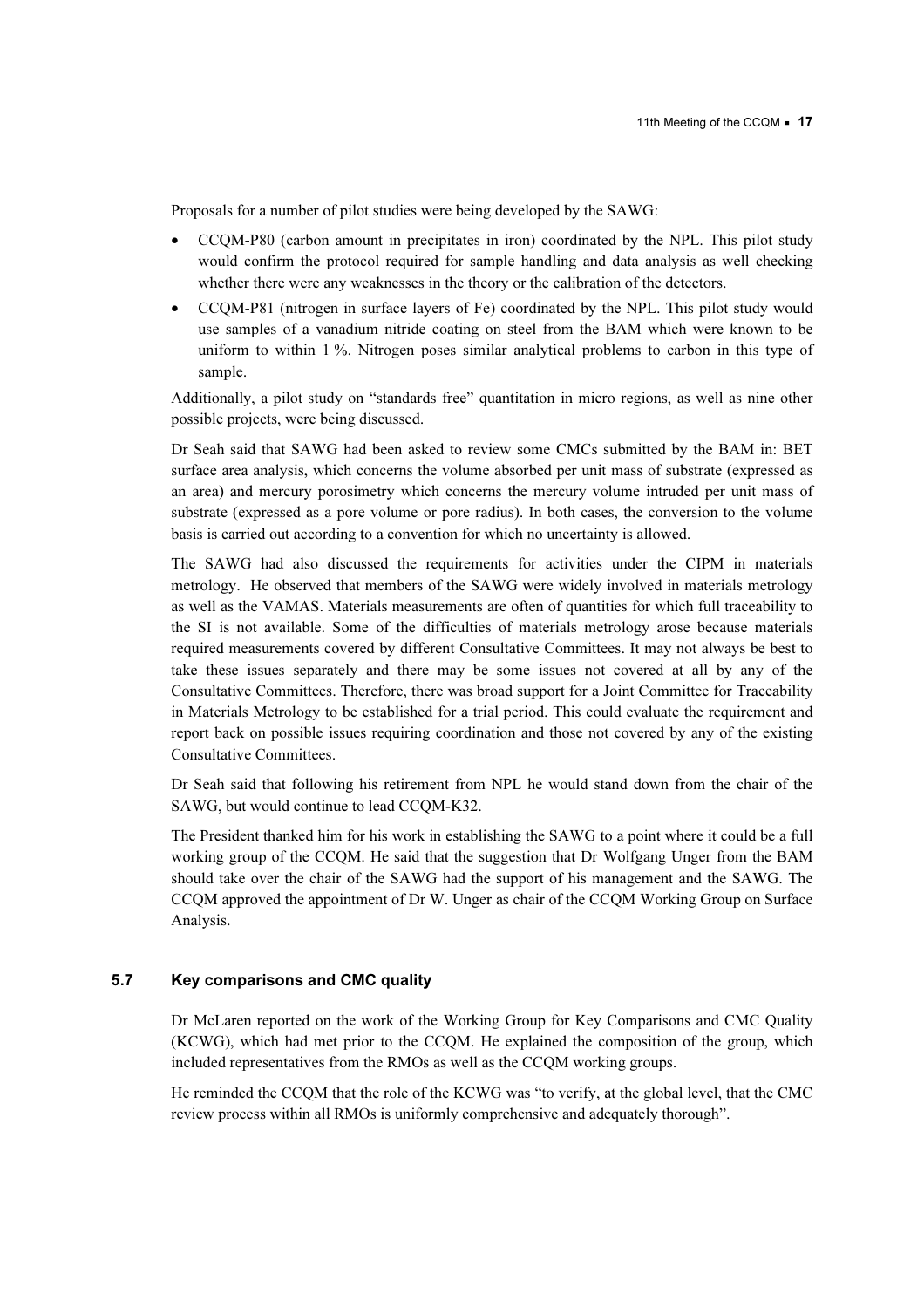The last meeting had reviewed 417 CMCs in 12 measurement service categories as part of Cycle VI as well as resolving some issues from previous CMC cycles.

The review process is based on the results of key comparisons. When there are no such results available, evidence is sought from pilot studies or RMO comparisons. A particular issue arose when CMCs were based on the results of a pilot study operated in parallel to a key comparison. The KCWG took the view that it was not acceptable for a laboratory to base CMCs on participation in a pilot study when a key comparison was available. The President confirmed this policy.

Dr McLaren concluded by explaining the proposed timetable for completing the Cycle VI review of CMCs.

The President thanked Dr McLaren and his working group for the enormous amount of work they had completed. Dr de Leer made the observation that the measurement service categories used for the CMCs of the CCQM grouped the vast majority of claims for the GAWG into a single category. Dr McLaren replied that he was open to proposals that would make the process easier.

## 5.8 Reports from the RMOs

#### 5.8.1 APMP

Prof. So reported on the work of the TCQM committee of the APMP. It has 22 full members and five Associates. They had held workshops on gas analysis for young scientists and to discuss the results of APMP.QM-P2 (cadmium in rice). Four studies and key comparisons were underway and three were being planned:

- APMP.QM-P05 (cadmium in oyster tissue) coordinated by the KRISS,
- APMP.QM-P06 (trace elements in soybean powder) coordinated by the NRCCRM, and
- APMP.QM-07 ( $SiO<sub>2</sub>$  thickness on silicon) coordinated by the NMIJ.

A peer review was carried out at the NRCCRM in October 2004 and of pH work at the NMIJ in December 2004. He said there was still a desire to increase the level of involvement of NMIs from developing countries, although this had been delayed by the work involved in implementing the CIPM MRA.

#### 5.8.2 COOMET

Dr Kustikov reported on the work of the COOMET technical committee on "Physical chemistry". The group had been involved in the review of CMCs and the preparation of COOMET CMCs. The VNIIM had submitted a document reporting that all recommended actions, of a CCQM expert peer review team that had carried out a peer review of the VNIIM Physico-Chemical Department in October 2003, had been undertaken and completed. A programme of regional comparisons was underway: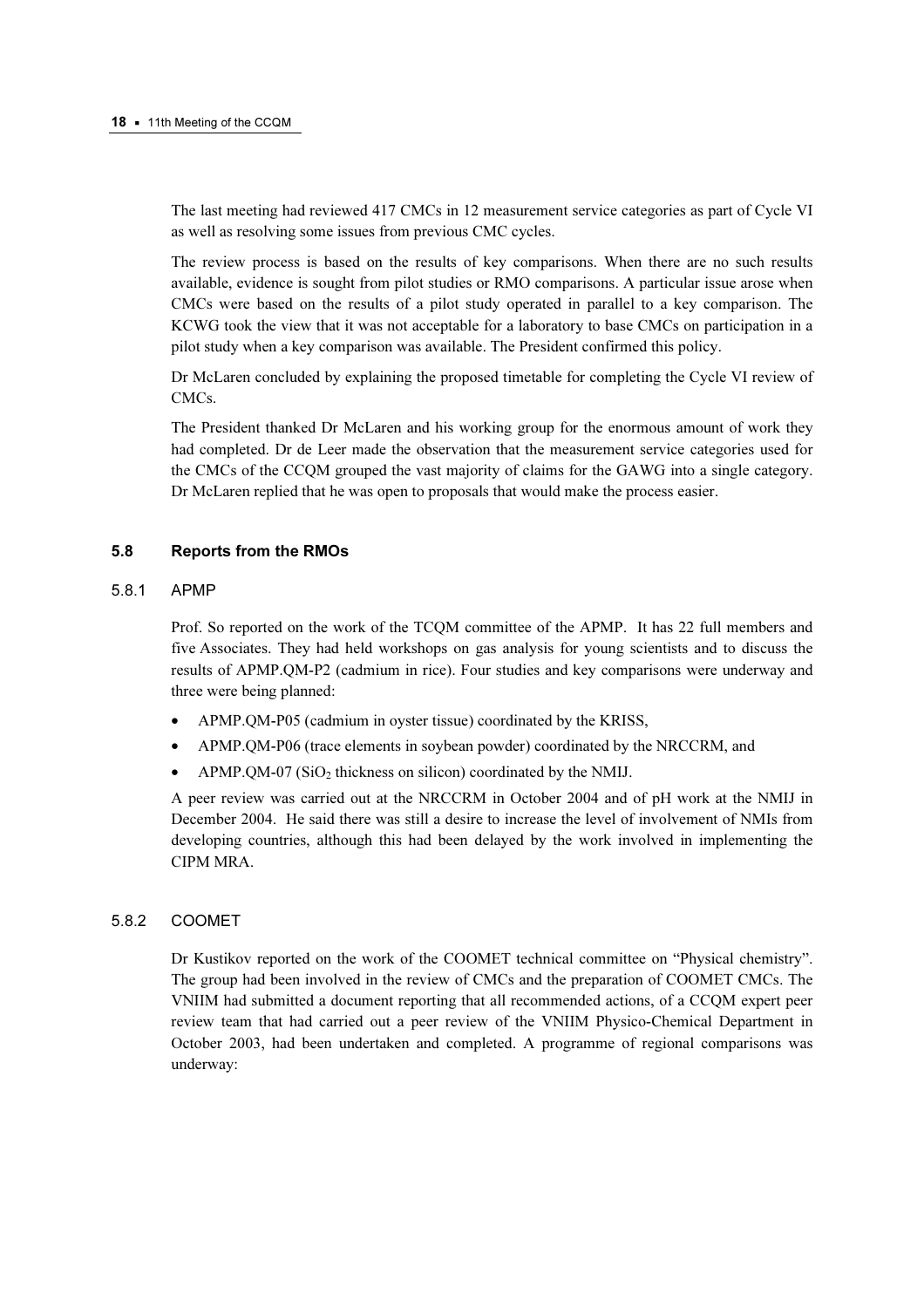- The COOMET comparison 289/RU/03 (reference materials for gas mixtures of  $H<sub>2</sub>$ , CO, CH<sub>4</sub> and  $O<sub>2</sub>$ ) had been completed. The participants were BelGIM (Belarus) and the VNIIM (Russian Fed.).
- COOMET.QM-K3 (automotive emission gases), coordinated by the VNIIM, was on-going. Participants were the BAM, BelGIM, Ukrmetrteststandart (Ukraine), and the VNIIM.
- Comparisons in the field of natural gas, proposed by BelGIM and the VNIIM, and in the field of pH, proposed by the VNIIFTRI, were being planned.
- Comparisons between the VNIIM and five speciality gas companies in Russia had been undertaken, with good agreement of results for certified reference materials for a number of gas mixtures (H<sub>2</sub>/Ar, CO<sub>2</sub>/N<sub>2</sub>, CO/N<sub>2</sub>).

The COOMET Technical Committee had welcomed the involvement of the KazInMetr Institute from Kazakhstan in its meeting held in St Petersburg on 24-25 March 2005. This had been the first meeting in which an institute from Kazakhstan had participated.

## 5.8.3 EUROMET

Dr Charlet reported on the work of the EUROMET METCHEM working group and its four subcommittees. It is one of 11 technical committees of EUROMET. During the last year, the terms of reference for METCHEM have been reviewed and ratified. This had resulted in a change in the rules allowing any delegate from a EUROMET NMI or from a designated institute to chair the committee.

The most recent meeting had representatives from 24 countries. In addition to comparisons, EUROMET had a strong emphasis on collaborative research activities as well as arrangements to cooperate on the provision of traceability. They had discussed whether METCHEM should include bio-analysis amongst its activities. The consensus was that this was not yet necessary.

EUROMET was carrying out a project called I-MERA that was intended to implement a European research area in metrology in order to coordinate research activities amongst the NMIs. This would start by launching joint projects and then lead to a joint research and development programme amongst NMIs in Europe.

#### 5.8.4 SADCMET

Dr Louw spoke about progress in SADCMET. They have assessed the metrology facilities of member countries on a scale from "non-existent" through to "recognized". South Africa remained the only country within the SADCMET with comprehensive facilities for metrology in chemistry. They had organized proficiency tests on neutron activation and water testing. They will be constructing a mobile metrology laboratory for use in Nigeria, and a project to establish basic metrology facilities in Lesotho was on-going. SADCMET has a total of 350 CMCs covering all areas.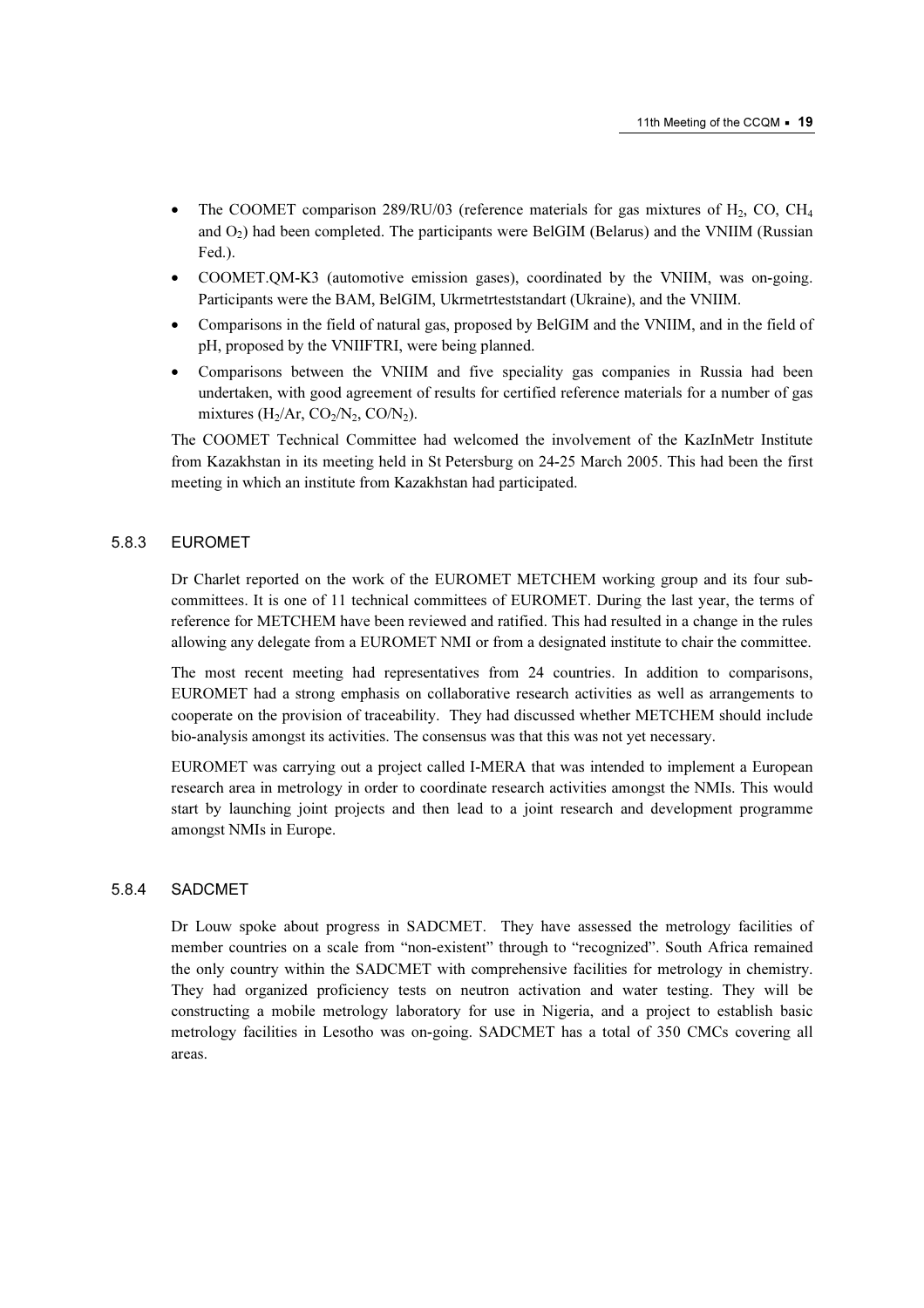#### 5.8.5 SIM

Dr May presented his report about the SIM, which has 13 technical working groups including one for metrology in chemistry. They had set a long-term goal to improve capabilities in chemical metrology in the region and to increase participation in the CCQM and CIPM MRA-related activities. Their strategy is to focus on providing training and organizing proficiency tests. They had also started providing training on the preparation of CMCs. A number of pilot studies were underway.

## 6 UPDATE ON THE BIPM KEY COMPARISON DATABASE

Dr Thomas from the BIPM briefed the CCQM about recent progress with the development of the BIPM key comparison database (KCDB). It held 17 000 CMCs in Appendix C of which approximately 3000 relate to the CCQM. She thanked members of the CCQM for their help and kindness during the year.

The Director encouraged members to pay attention to the acronyms used for the NMIs, particularly when they had been changed. It was also necessary to ensure that designated institutes had been designated formally. He said that much effort had gone into the KCDB, and that it was now important to promote its use amongst potential user communities. It was also useful for the BIPM to receive feedback about successes with it and any problems.

## 7 SUBCONTRACTING AND COLLABORATING LABORATORIES

The President informed the CCQM that documents CCQM/04-10 (Subcontracting of measurements under the CIPM Mutual Recognition Arrangement) and CCQM/04-11 (Criteria for the acceptance of certified reference materials in Appendix C of the CIPM MRA), which had both been discussed at the previous meeting, had been approved by the CIPM.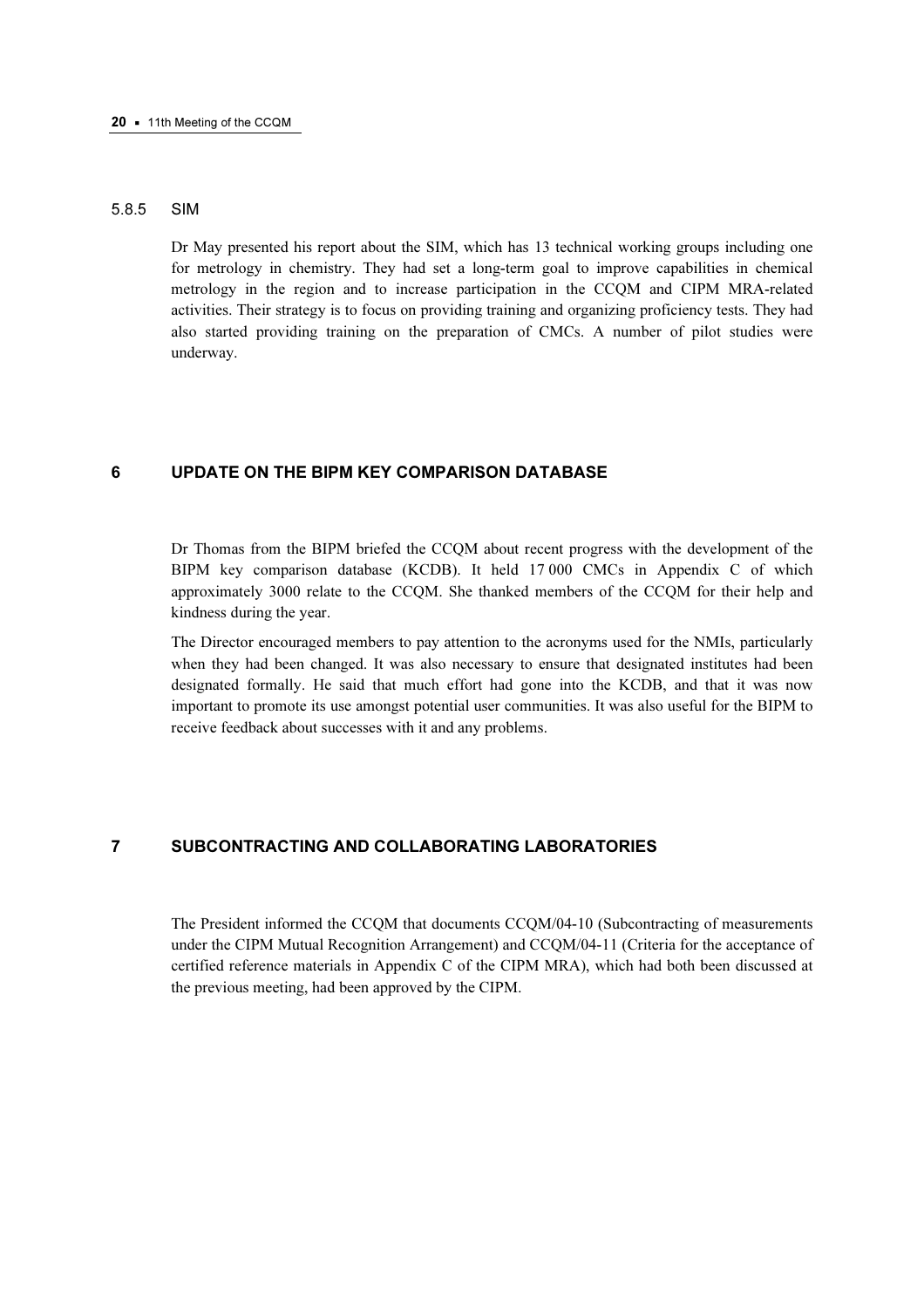#### 8 BIPM PROGRAMME ON METROLOGY IN CHEMISTRY

Dr Wielgosz reported that the BIPM programme had expanded into organic analysis with the recruitment of Dr Steven Westwood and Dr Ralf Josephs.

The pilot study CCQM-P28 on ambient ozone had been coordinated by Drs Esler and Viallon at the BIPM in collaboration with Dr Bremser from the BAM and Mr Norris from the NIST. It had involved comparisons being carried at the BIPM with 23 participants. The results of the study were discussed at a workshop held at the BIPM. Amongst other issues, the workshop had discussed how the results of the study should be presented. This study would now be succeeded by an on-going BIPM comparison. The BIPM were also developing a protocol for a proposed pilot study on the measurement of nitrogen monoxide in nitrogen.

Dr Wielgosz also gave a detailed description of the new BIPM programme on organic analysis. They were planning to lead pilot studies as part of the P20 series of purity analyses on theophylline and digoxin. Both of these would be particularly relevant to the work of the JCTLM. The BIPM is collaborating with the NMIJ on the purity of steroid hormones – this work will form the basis of a proposal to the OAWG for a pilot study or a key comparison.

He outlined the opportunity for scientists to undertake a secondment for three months or a one-year research fellowship within the gas or organic analysis programmes of the BIPM. He said he would be preparing a ten-year plan for chemistry at the BIPM, which would be available for discussion at the next meeting of the CCQM.

# 9 JOINT COMMITTEE FOR TRACEABILITY IN LABORATORY MEDICINE

Dr Wielgosz gave an overview of the JCTLM and the rationale for its formation. The joint committee was established to help the IVD industry and other stakeholders meet the requirements of the EU In Vitro Diagnostic Directive, which stated that "the traceability of values assigned to calibrators and control materials must be assured through available reference measurement procedures and/or reference materials of a higher order".

Much of the work of the JCTLM is based on implementing the model for traceability described in ISO 17511 ("In vitro diagnostic medical devices – Measurement of quantities in biological samples – Metrological traceability of values assigned to calibrators and control materials"). He indicated that further information was available from the BIPM website and showed how two databases under development were being structured.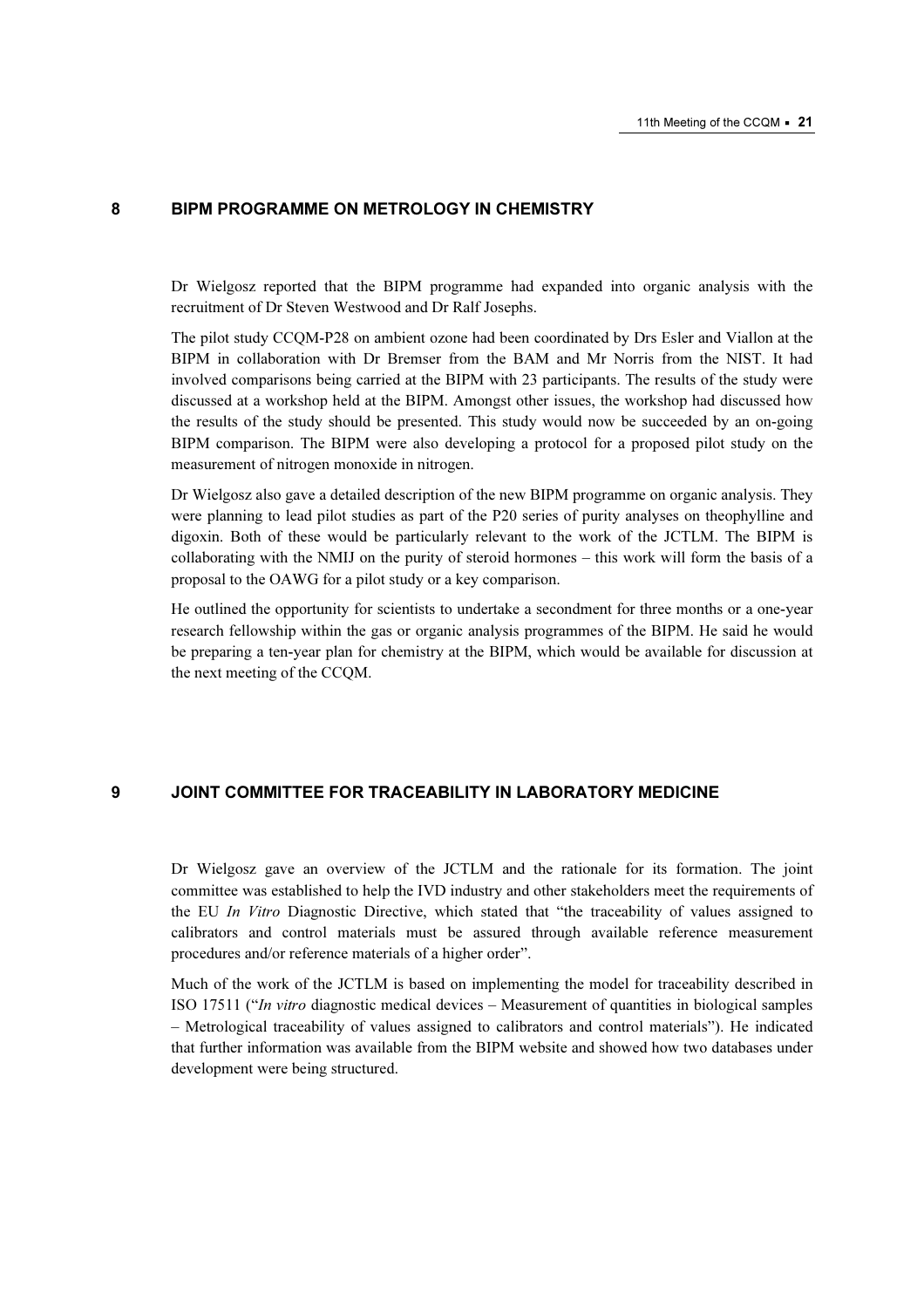Mr Squirell asked what the "hit rate" on the website was? Dr Wielgosz replied that this information was not yet available.

Mrs Parkes asked how the JCTLM was linked to the European Union, which had been responsible for the IVD? Prof. Emons replied that there were no formal links and no legal endorsement in effect at that time. The President commented that EU legislation originated centrally, but that implementation depended on national parliaments. Dr May commented that the issues had spread widely beyond the EU itself.

#### 9.1 JCTLM WG1

Dr May, who co-chaired Working Group 1 along with Dr Schimmel from the IRMM, reviewed the terms of reference for the group. These covered "reference materials and reference measurement procedures". Approximately 75 methods and 300 reference materials had been nominated for review by the working group. It had initially established eight review teams to carry out this process, and had subsequently established a further five. The results of the review process were lists of higher order reference materials and reference measurement procedures that were now published on the BIPM and IFCC websites.

He stated that it was the policy of WG1 to carry out its evaluation by an openly distributed and transparent process. These procedures were documented in a quality manual which could be downloaded from the BIPM website.

## 9.2 JCTLM WG2

Prof. Siekmann described progress in the work of Working Group 2, which is involved in the identification of reference laboratories. Various criteria were used in the assessment of the measurement services of reference laboratories:

- according to the metrological level of the reference procedure applied,
- on the basis of accreditation according to ISO 17025 and ISO 15195, and
- on the basis of their ability to demonstrate their performance in regular inter-laboratory comparisons ("ring trials").

A problem had arisen because many ring trials were only organized occasionally and were only open to a limited range of organizations. Consequently, the IFCC had launched a new framework of ring trials for reference laboratories. All results were available [at http://www.dgkl-rfb.de/. He co](www.dgkl-rfb.de)ncluded by showing the results of several ring trials and said that such results served to indicate the competence of different laboratories as well as the comparability of different methods.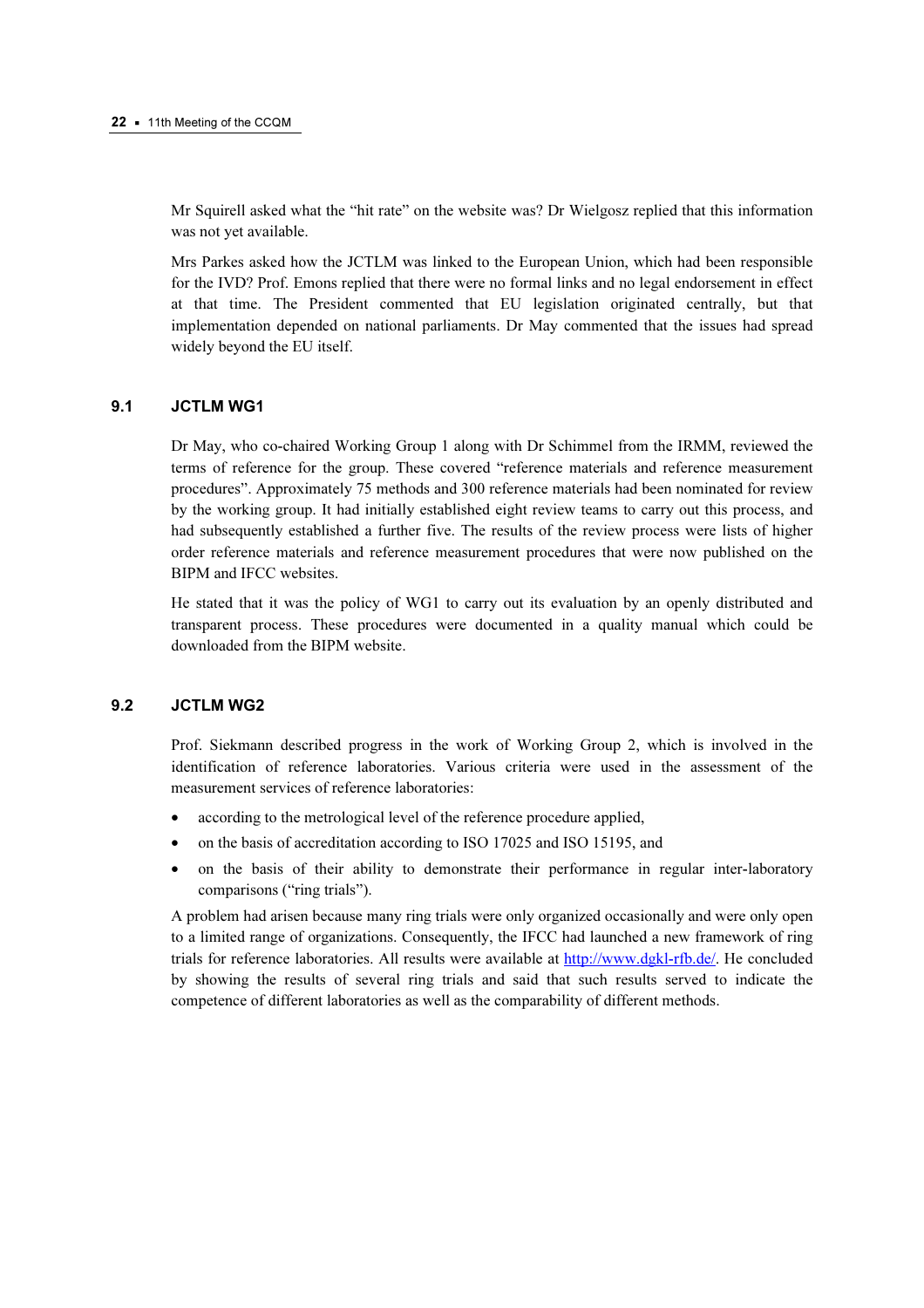#### 10 WORLD HEALTH ORGANIZATION

The President welcomed Dr Bristow from the NIBSC to the meeting. Dr Bristow said it was a great pleasure for them to be involved in the work of the CCQM.

He explained that the NIBSC worked with the World Health Organization (WHO) to provide biological standards. He gave a number of examples of quantities and units in use in biological medicine. These included the measurement of the activity of pharmaceuticals such as erythropoietin in International Units (IU) per millilitre (IU/ml), of toxins in terms of LD50 or ED50 and growth hormone in g/l.

The active component of biological medicines is generally known and this distinguished them from chemical medicines. Biological standardization as a discipline began as a way of assigning a numerical value to the strength of a medicine without any knowledge of what the nature of the active principle. The standardization of biological medicines was initiated by Paul Ehrlich by his work on anti-diptheria and Sir Henry Dale by his work on insulin. Subsequently, the WHO has defined a biological substance as "a substance which cannot be completely characterized by physico-chemical means alone, and which therefore requires the use of some form of a bioassay".

The context within which the metrological principles originally developed by Ehrlich and Dale has progressed from one where there was no information about the quantity being measured other than its effect, to one where there is an increasing understanding at a molecular level of the quantity being measured. Consequently, in many cases, this understanding is now complete, and the old definition of a "biological" no longer holds. He concluded by saying that the approach taken towards biological standardization had been extremely successful.

A meeting between the biological and the chemical and physical standardization communities held in 2000 by the WHO highlighted the difference between the approaches. He said that the WHO and the NIBSC had an ongoing commitment to work with the metrological community through the CCQM.

The President thanked Dr Bristow for his overview.

# 11 REPORT FROM THE ISO REMCO, IAGRM AND COMAR

Dr Westwood and Prof. Emons gave a brief summary on progress at the ISO REMCO. There had been considerable discussion about the draft of ISO Guide 35 and the work programme was now focussing on "quality control" (or non-certified) reference materials and traceability issues. They said that attempts to make liaison with the World Customs Organization (WCO) to facilitate the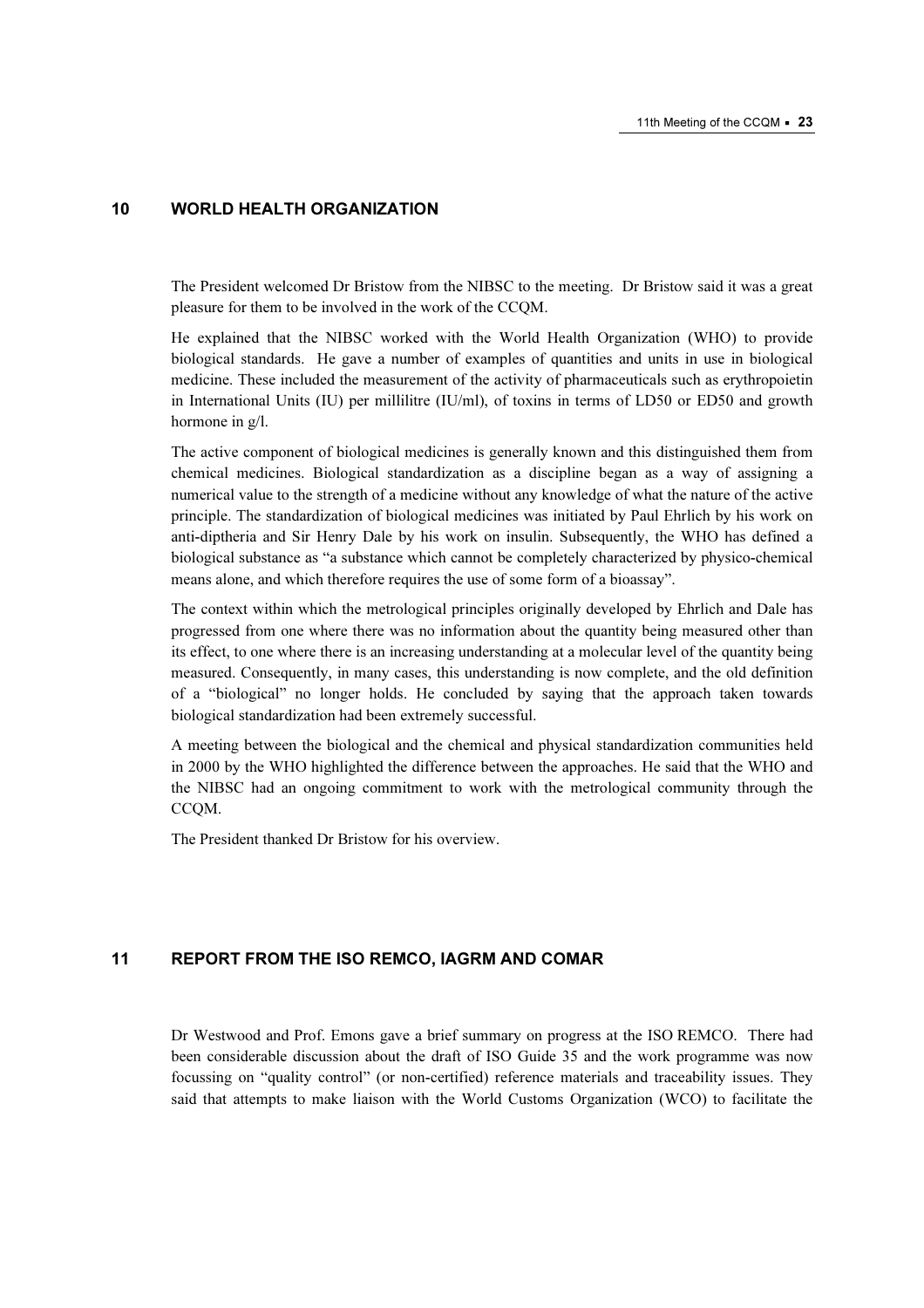trans-border transport of reference materials had not yet been successful, but that a number of international organizations, including the BIPM, would be continuing these discussions with the WCO.

Dr de Leer presented a brief summary of the work of International Advisory Group on Reference Materials (IAGRM). He described the use of different standards for the accreditation of reference material producers around the world. He suggested that the global potential for accreditation in this area might be as many as 200 organizations. A resolution passed by the ILAC general assembly in 2005 had opened the possibility for reference material producers to be accredited to ISO 17025 and ISO Guide 34 in combination.

The President invited Dr Hässelbarth to provide some information about the development of the COMAR database. He reported that the primary aim of the database is to assist users in finding suitable reference materials. Access is available through the internet (www.comar.bam.de) and is free of charge. Information is updated by national coding centres. [There are presently a total of](www.comar.bam.de)  10 884 reference materials in the database from 25 countries.

# 12 LIAISON WITH THE INTERNATIONAL ATOMIC ENERGY AGENCY

Dr Fajgelj said that following his presentation to the previous meeting of the CCQM, the International Atomic Energy Agency (IAEA) were pleased to continue cooperating with the CCQM, and this year would be acting as a coordinating laboratory for a CCQM pilot study for the first time.

# 13 LIAISON WITH THE WORLD METEOROLOGICAL ORGANIZATION

Dr de Leer explained how the GAWG had cooperated with the Global Atmosphere Watch (GAW) programme of the World Meteorological Organization (WMO). Two pilot studies carried out by the GAWG – CCQM-P28 (ozone) and CCQM-P41 (atmospheric gases) were of direct interest to laboratories within the GAW. The results from CCQM-P41 for methane had led to a review of the standards they used.

The President thanked Dr de Leer for describing a good example of international collaboration.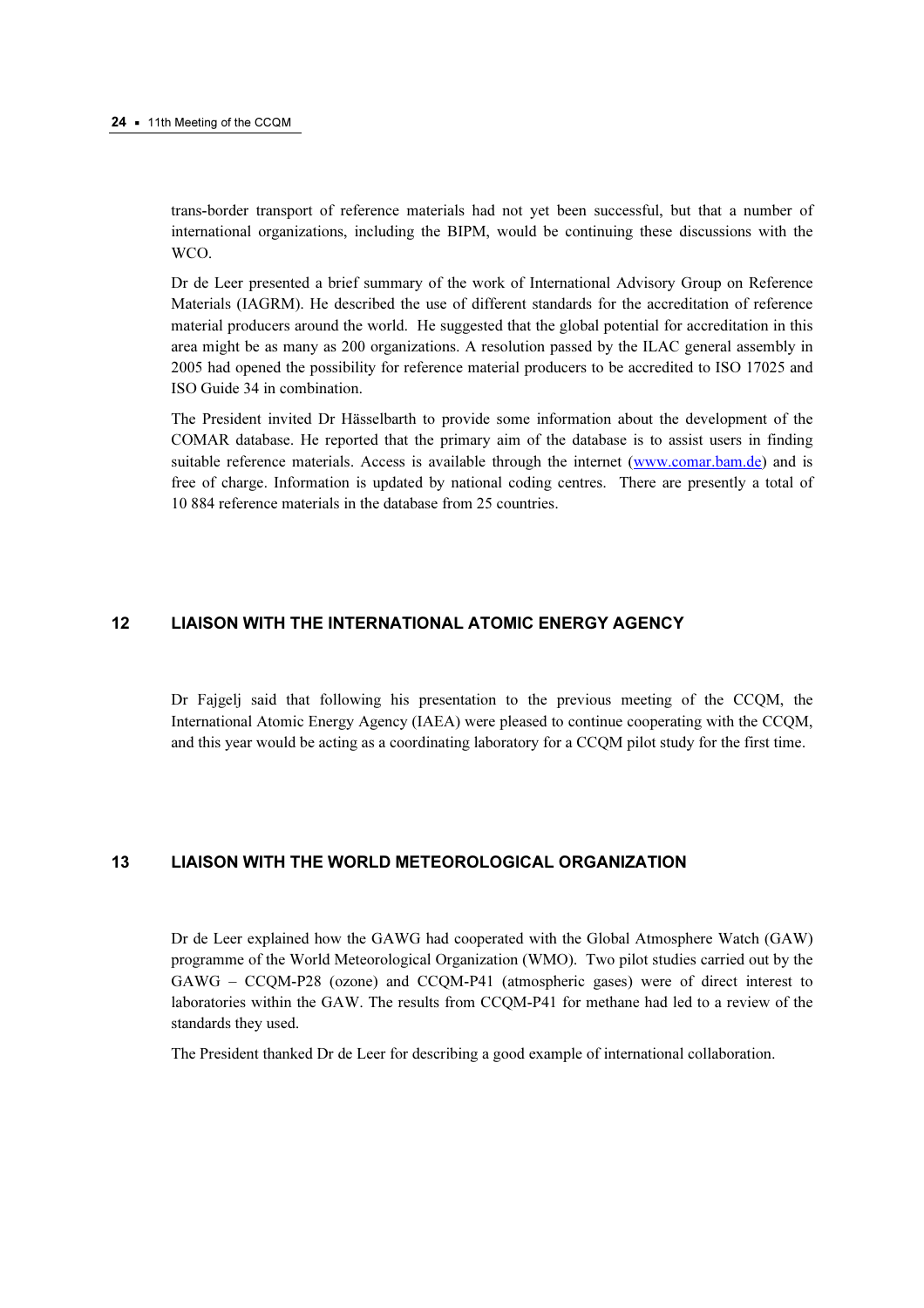#### 14 COOPERATION WITH THE ILAC

Mr Squirell presented his report on developments at the ILAC. There are 47 signatories to the ILAC Arrangements covering approximately 20 000 laboratories worldwide. ILAC believed that metrology played an essential role in accreditation. There had been a workshop with ILAC and the RMOs to discuss inter alia terminology, assessors and peer reviews.

The Director said that there was a need to maintain regular dialogue between the NMIs and the National Accreditation Bodies.

## 15 MATERIALS METROLOGY

The President said that the directors of a number of the NMIs had initiated a debate on how the needs of materials metrology might be met through the activities of the CIPM. Discussions had focussed on whether these needs were driven by the need for measurements of new quantities that might justify the establishment of a new Consultative Committee.

A meeting held earlier in 2005 had identified examples of measurement required in materials metrology, such as: structural measurement, dielectric properties, surface properties, shape, thermodynamics properties, impact and tribology. However, these did not appear to need the use of new quantities.

The CIPM was also soliciting opinions from the Consultative Committees. Possible outcomes might include: the establishment of a new Consultative Committee, or a new joint committee or extending the scope of an existing committee.

Prof. Emons said there was a need for a structured discussion because it was difficult to understand how to classify the field and to identify the requirements. Dr Seah commented that the consultation process did not seem to have yielded the best examples of the requirements for, and difficulties within, materials metrology. For example, roughness is a measurement of length, but practical samples with a white spectrum of roughness were not generally a focus of attention for metrologists working in the field of length. Similarly, nanotechnology required measurements of force, but these may not necessarily be best accessed through traceability to the Newton and so issues for materials metrology may be split between Consultative Committees and need coordinating. He said that there was a case to be made, but it needed formulating better than it had been, in particular, materials scientists should focus the list of issues more tightly.

Prof. Wallard replied that the BIPM had requested a detailed review of measurements in certain areas including nanotechnology and the strength of materials. Dr Kavanagh agreed with previous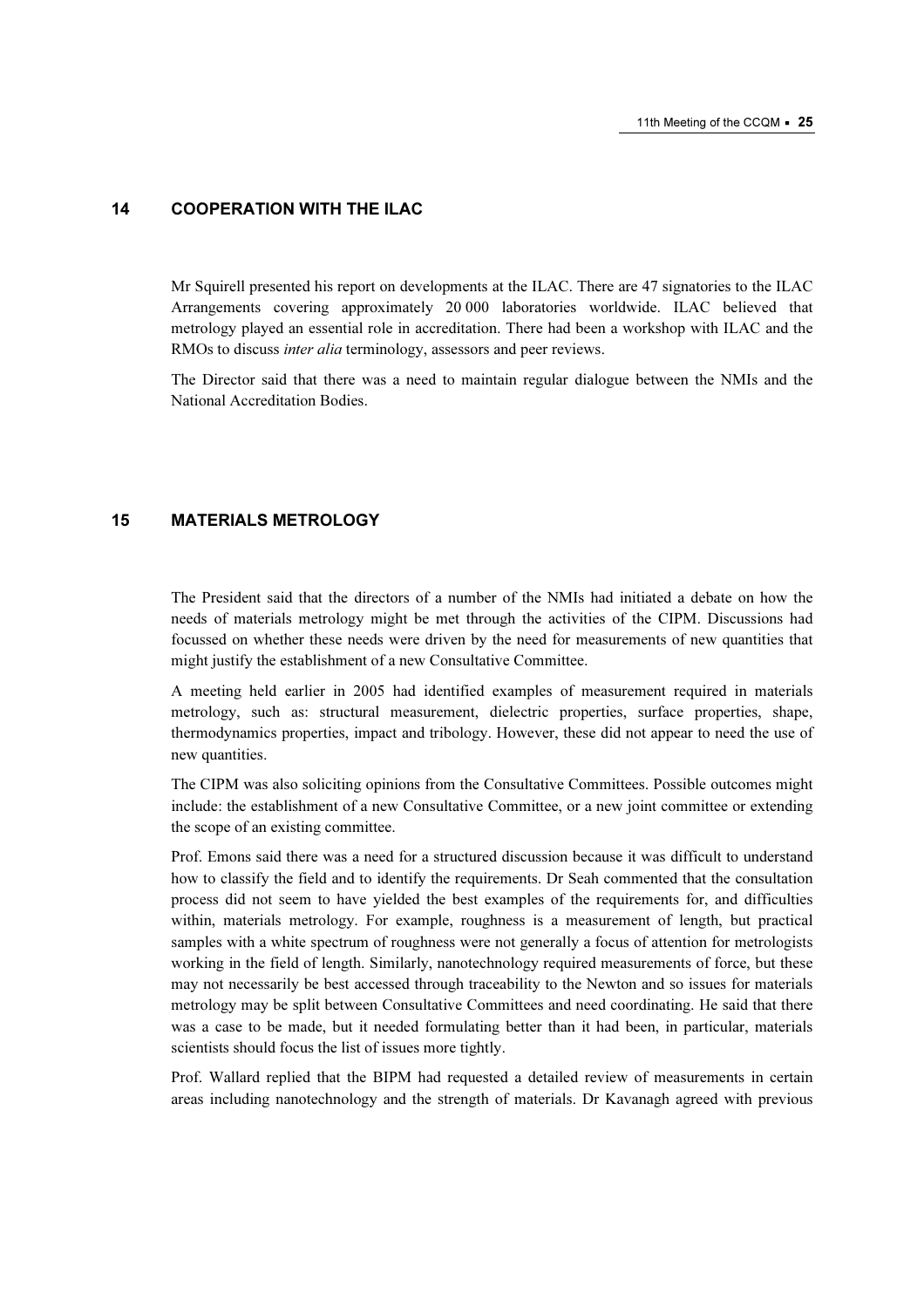speakers, that many topics could be addressed through existing mechanisms, and that the discussion needed better structure. Dr May suggested that the advocates of the proposal be asked to document the requirements comprehensively, and then identify which of them could be met through the existing Consultative Committees. Prof. Emons agreed that this could be a way to structure the discussion.

Prof. So agreed with Dr Seah that the existing Consultative Committees could carry out much of the work, but it might not appear to be a priority for them. Dr Chiba said that groups within the NMIJ were very interested in materials metrology, and Dr Mitani said there was no common agreement on the issue within the CENAM.

The President thanked participants for their contributions and concluded that it was too early to come to any firm conclusions.

## 16 CCQM WORKSHOPS

The President asked members of the CCQM to send any suggestions for future CCQM workshops to him. Dr de Leer suggested "optical spectroscopy" and Dr May suggested "Vocabulary" and "Quality Systems for the production and dissemination of CRMs".

# 17 CCQM RECOMMENDATIONS

Recommendation Q 1 (2005), on the possible redefinition of the kilogram, was adopted.

# 18 ANY OTHER BUSINESS

There was none.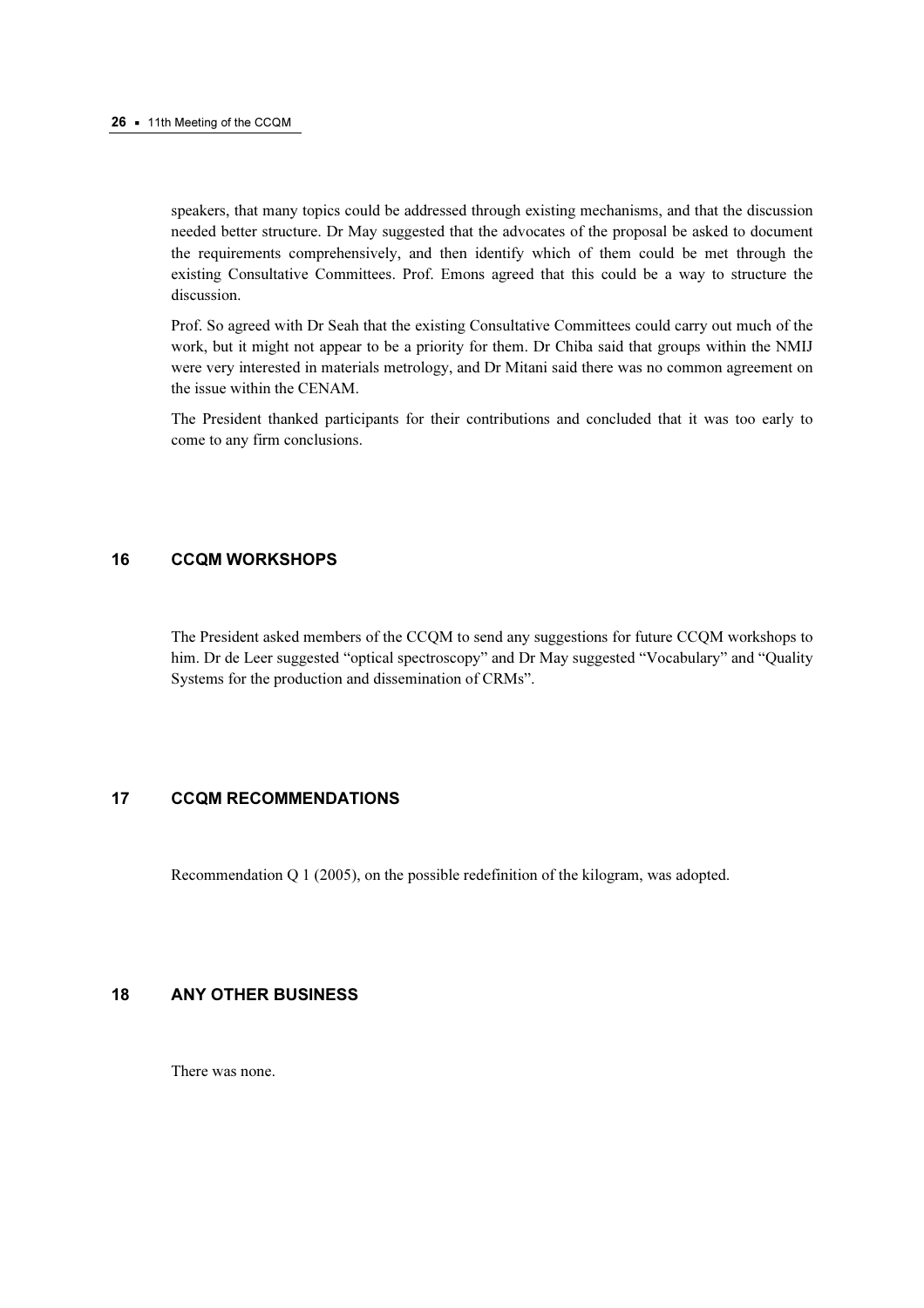# 19 DATE OF THE NEXT MEETING

It was agreed that the next meeting of the CCQM would be held at the BIPM during the week of 3rd April 2006.

> M.J.T. Milton, rapporteur 19 August 2005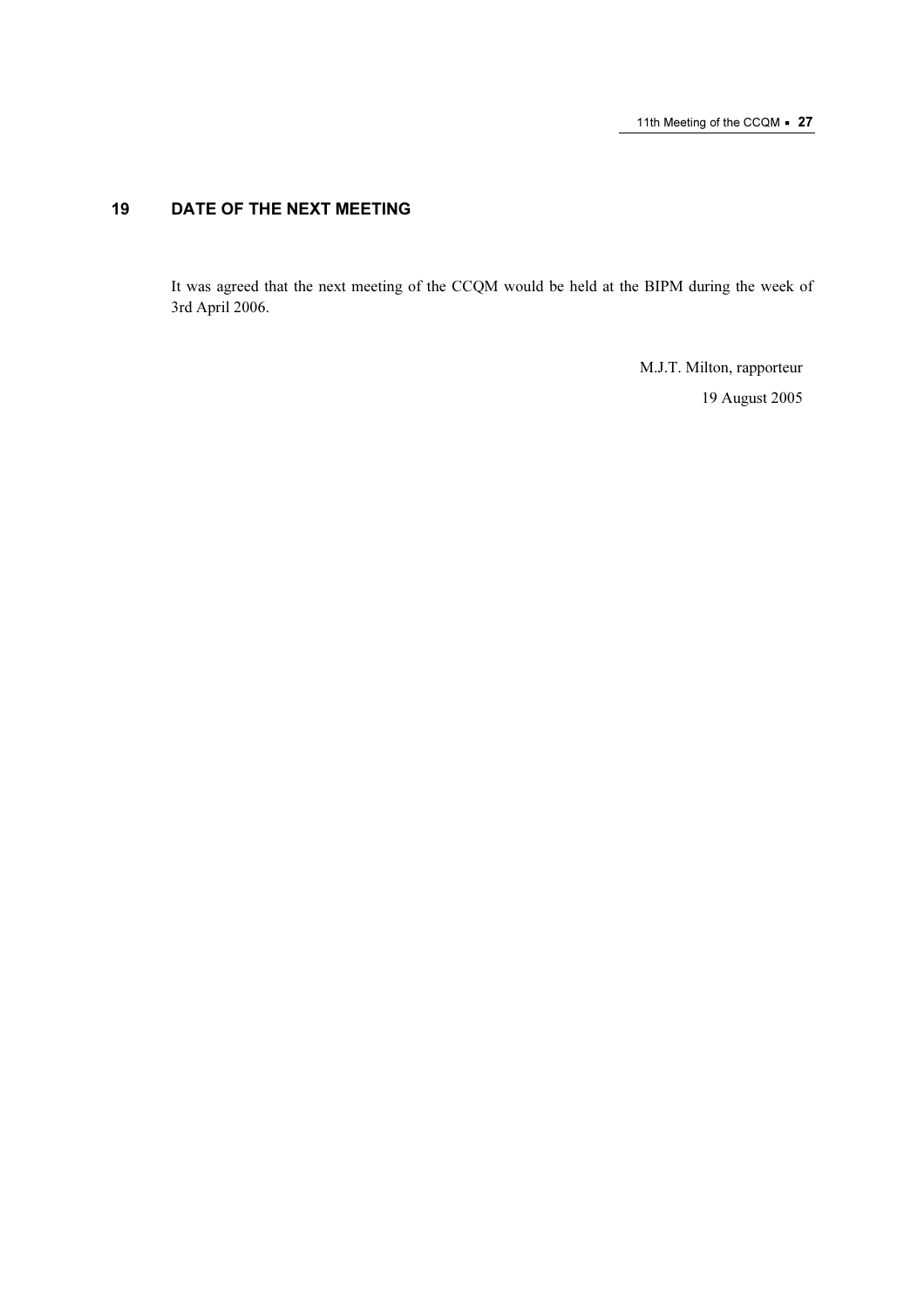ř.

| <b>Description</b>                              | Reference No.        | Pilot<br>laboratory        | <b>Start date</b> | Status (as of 15/04/2005)                                                 | <b>Comments</b>                  | <b>Working</b><br>Group |
|-------------------------------------------------|----------------------|----------------------------|-------------------|---------------------------------------------------------------------------|----------------------------------|-------------------------|
| <b>Health</b>                                   |                      |                            |                   |                                                                           |                                  |                         |
| Clinical diagnostic markers                     |                      |                            |                   |                                                                           |                                  |                         |
| Cholesterol in serum                            | CCQM-P6              | <b>NIST</b>                | 1998              | Completed; progression to key comparison proposed                         |                                  | <b>OAWG</b>             |
| Cholesterol in serum                            | CCOM-K6              | <b>NIST</b>                | 1999              | Approved for equivalence                                                  |                                  | <b>OAWG</b>             |
|                                                 | CCQM-K6              | <b>NIST</b>                | 2001              | Approved for equivalence                                                  |                                  | OAWG                    |
|                                                 | subsequent           |                            |                   |                                                                           |                                  |                         |
| Glucose in serum                                | CCQM-P8              | <b>NIST</b>                | 1999              | Completed; progression to key comparison proposed                         |                                  | OAWG                    |
| Glucose in serum                                | CCQM-K11             | <b>NIST</b>                | 2001              | Approved for equivalence                                                  |                                  | OAWG                    |
| Creatinine in serum                             | CCQM-P9              | <b>NIST</b>                | 1999              | Completed; progression to key comparison proposed                         |                                  | <b>OAWG</b>             |
| Creatinine in serum                             | CCQM-K12             | <b>NIST</b>                | 2001              | Approved for equivalence                                                  |                                  | <b>OAWG</b>             |
| Glucose in serum                                | CCQM-K11.1           | <b>KRISS</b>               | 2005              | Planned                                                                   |                                  | OAWG                    |
| Creatinine in serum                             | $CCOM-K12.1$         | <b>KRISS</b>               | 2005              | Planned                                                                   |                                  | <b>OAWG</b>             |
| Cortisol/Progesterone in serum                  | CCQM-P77             | <b>NIST</b>                | 2005              | Planned                                                                   |                                  | OAWG                    |
| Trace elements (Pb, Se) in serum<br>Ca in serum | CCQM-P14<br>CCQM-P14 | NIST/LGC<br><b>IRMM/SP</b> | 1999<br>2001      | Abandoned (see next)<br>Completed; progression to key comparison proposed |                                  | <b>IAWG</b><br>IAWG     |
| Ca in serum                                     | CCQM-K14             | <b>IRMM</b>                | 2003              | Approved for equivalence                                                  |                                  | <b>IAWG</b>             |
| Anabolic steroids in urine                      | CCQM-P68             | <b>NARL</b>                | 2005              | Planned                                                                   |                                  | OAWG                    |
| Cortisol/Progesterone in serum                  | CCQM-P77             | <b>NIST</b>                | 2005              | Planned                                                                   |                                  | OAWG                    |
| Food                                            |                      |                            |                   |                                                                           |                                  |                         |
| As in shellfish                                 | CCQM-P11             | <b>NIST</b>                | 2001              | Completed; progression to key comparison proposed                         |                                  | <b>IAWG</b>             |
| As in fish or shellfish                         | CCQM-K31             | <b>NIST</b>                | 2002              | Approved for equivalence                                                  |                                  | <b>IAWG</b>             |
| Pb in wine                                      | CCQM-P12             | <b>IRMM</b>                | 2000              | Completed                                                                 |                                  | <b>IAWG</b>             |
| Ph in wine                                      | CCQM-K30             | <b>IRMM</b>                | 2003              | Protocol complete                                                         | Run in parallel to<br>CCQM-P12.1 | <b>IAWG</b>             |
| Elements (e.g., Cu, Cd, Zn) in wine             | CCQM-P12.1           | <b>IRMM</b>                | 2003              | Protocol complete                                                         | Run in parallel to<br>CCQM-K30   | <b>IAWG</b>             |
| As, Se, Hg, Pb, methyl-Hg in tuna fish          | CCQM-P39             | <b>IRMM</b>                | 2003              | Protocol complete                                                         |                                  | <b>IAWG</b>             |
| Cd, Zn in rice                                  | CCQM-P29             | IRMM/<br><b>NMIJ</b>       | 2001              | Completed                                                                 | Run in parallel to<br>CCQM-K24   | <b>IAWG</b>             |
| Cd in rice                                      | CCQM-K24             | <b>IRMM</b>                | 2001              | Completed                                                                 | Run in parallel to<br>CCQM-P29   | <b>IAWG</b>             |
| Metals in synthetic food digest                 | CCQM-P13             | $_{\rm LGC}$               | 2001              | Completed                                                                 |                                  | <b>IAWG</b>             |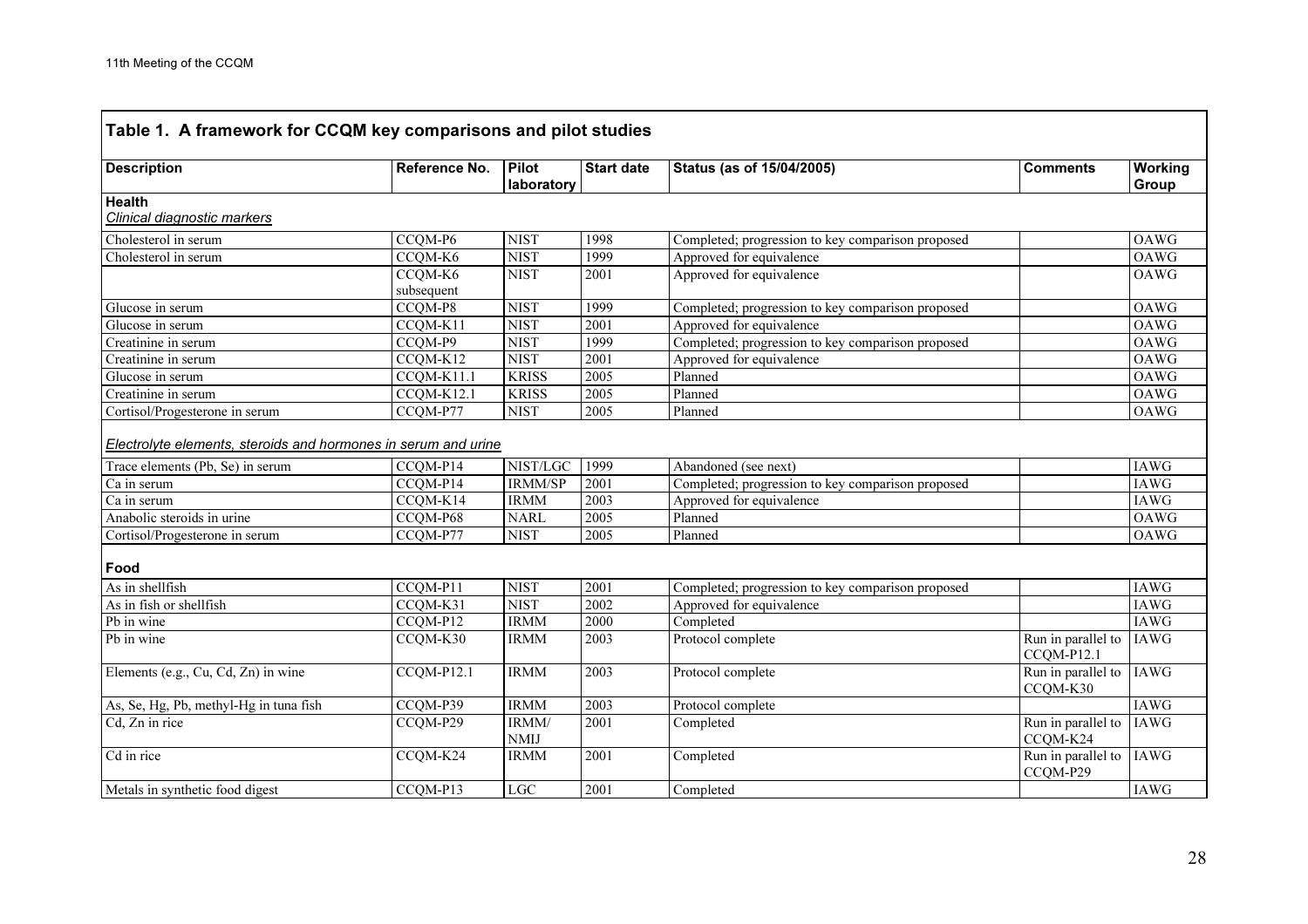| Organic contaminants in mussel tissue      | CCQM-P40     | <b>NIST</b>          | 2003       | Report in progress                                |                                  | <b>OAWG</b> |
|--------------------------------------------|--------------|----------------------|------------|---------------------------------------------------|----------------------------------|-------------|
| Methyl-mercury in salmon fish              | CCQM-K43     | <b>IRMM</b>          | Nov. 2004  | Report in progress - draft A                      | Run in parallel to<br>CCQM-P39.1 | <b>IAWG</b> |
| PCB congeners in solution                  | CCQM-P31.b.1 | <b>NIST</b>          | 2004       | Report in progress                                | Run in parallel to<br>CCQM-K40   | <b>OAWG</b> |
| PCB congeners in tissue extract            | CCOM-P57     | <b>NIST</b>          | 2004       | Report in progress                                |                                  | <b>OAWG</b> |
| PCBs congeners in tissue                   | CCQM-P67     | <b>NIST</b>          | 2004       | Report in progress                                |                                  | <b>OAWG</b> |
| Methyl-mercury in salmon fish              | CCQM-P39.1   | <b>IRMM</b>          | Nov. 2004  | Report in progress                                | Run in parallel to<br>CCQM-K43   | IAWG        |
| Trace elements in soybean powder           | CCQM-P64     | <b>NRCCRM</b>        | Sept. 2004 | In progress                                       |                                  | IAWG        |
| Toxic metals in food (tin in tomato paste) | CCQM-K45     | LGC                  | 2005       | Planned                                           | Run in parallel to<br>CCQM-P72   | <b>IAWG</b> |
| Toxic metals in food (tin in tomato paste) | CCQM-P72     | $_{\rm LGC}$         | 2005       | Planned                                           | Run in parallel to<br>CCQM-P45   | IAWG        |
| Stable isotope delta values in methionine  | CCQM-P75     | IRMM/<br><b>IAEA</b> | Jan. 2006  | Planned                                           |                                  | <b>IAWG</b> |
| Nutrients in infant formula                | CCQM-P78     | <b>NIST</b>          |            | Planned                                           |                                  | OAWG        |
| Antibiotics in meat                        |              |                      |            |                                                   |                                  |             |
| Growth hormones in meat                    |              |                      |            |                                                   |                                  |             |
| Vitamins and minerals                      |              |                      |            |                                                   |                                  |             |
| GMO's (DNA, proteins)                      |              |                      |            |                                                   |                                  |             |
| Pesticide residues                         |              |                      |            |                                                   |                                  |             |
| p,p'-DDE in isooctane                      | CCQM-P2      | <b>LGC</b>           | 1997       | Completed                                         |                                  | OAWG        |
| p,p'-DDE in corn oil                       | CCQM-P4      | LGC                  | 1998       | Completed; progression to key comparison proposed |                                  | <b>OAWG</b> |
| p,p'-DDE in fish oil                       | CCQM-K5      | LGC                  | 1999       | Approved for equivalence                          |                                  | <b>OAWG</b> |
| Gamma-HCH in fish oil                      | CCQM-P10     | LGC                  | 1999       | Repeated (see next)                               |                                  | OAWG        |
| Gamma-HCH in fish oil 74 ng/g, 240 ng/g    | CCQM-P10.2   | <b>LGC</b>           | 2000       | Completed                                         |                                  | OAWG        |
| p,p'-DDT in fish oil                       | CCQM-P21     | <b>LGC</b>           | 1999       | Completed; progression to key comparison proposed |                                  | <b>OAWG</b> |
| p,p'-DDT in fish oil                       | CCQM-K21     | <b>LGC</b>           | 2000       | Approved for equivalence                          |                                  | OAWG        |
| Drinking water                             |              |                      |            |                                                   |                                  |             |
| Organics (EPA list)                        |              |                      |            |                                                   |                                  |             |
| Trace elements                             |              |                      |            |                                                   |                                  |             |
| Microbiological                            |              |                      |            |                                                   |                                  |             |
| <b>Environment</b>                         |              |                      |            |                                                   |                                  |             |
| Water                                      |              |                      |            |                                                   |                                  |             |
| Waste water (EPA list)                     |              |                      |            |                                                   |                                  |             |
| Cd and Pb in natural water                 | CCQM-K2      | <b>IRMM</b>          | 1998       | Completed                                         |                                  | <b>IAWG</b> |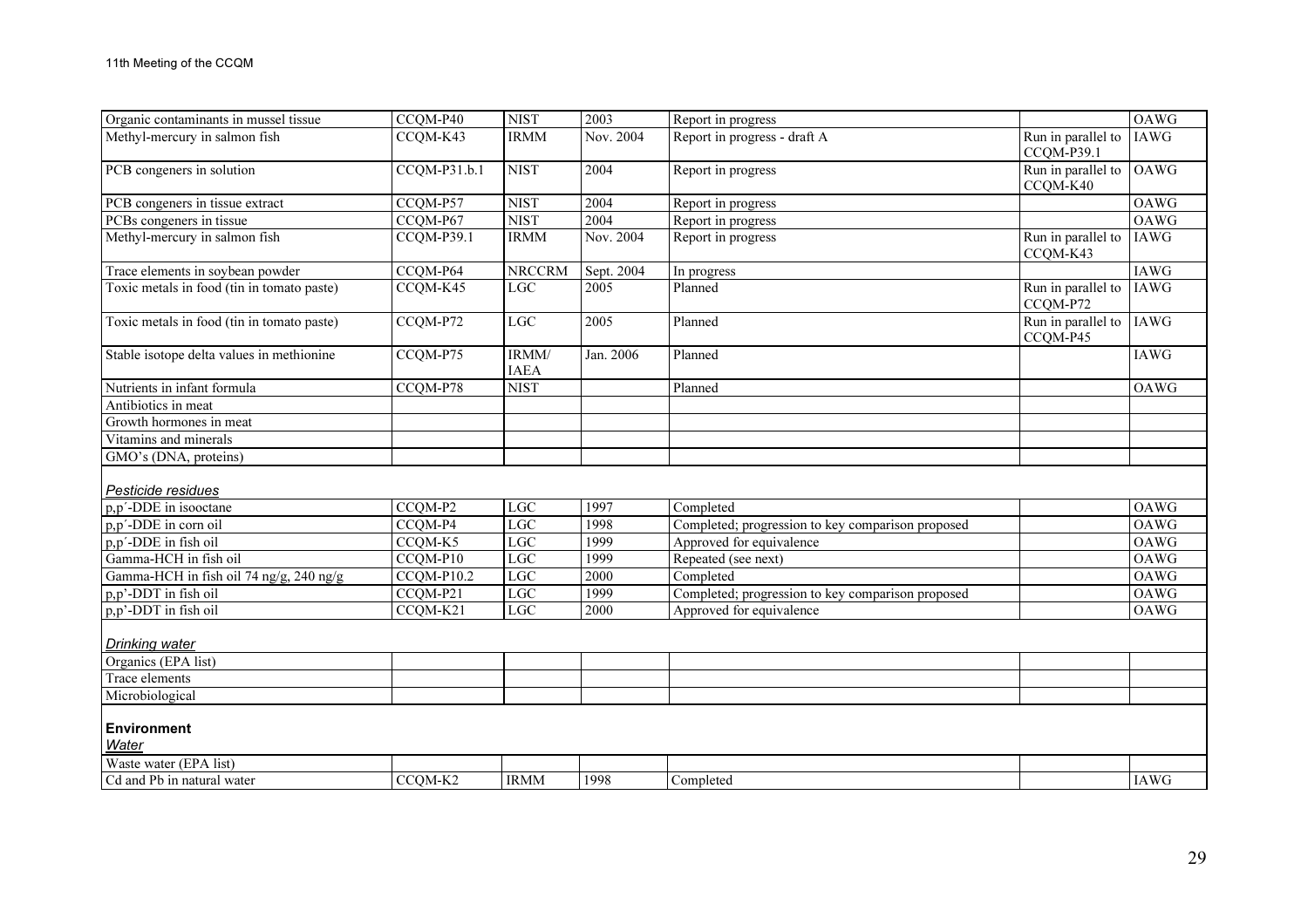| Atmospheric pollutants                                                                   |                |                |      |                              |                                  |                   |
|------------------------------------------------------------------------------------------|----------------|----------------|------|------------------------------|----------------------------------|-------------------|
| Greenhouse gases $CO2$ , CH <sub>4</sub> - ambient levels                                | CCQM-P41       | NMi            | 2002 | Report in progress           |                                  | GAWG              |
| $SF6$ , CFCs - emission levels                                                           | CCQM-K15       | <b>KRISS</b>   | 2003 | Report in progress - draft B | Run in parallel to<br>CCQM-P51   | GAWG              |
| $SF6$ , CFCs - emission levels                                                           | CCQM-P51       | <b>KRISS</b>   | 2003 | Report in progress - draft B | Run in parallel to<br>CCQM-K15   | GAWG              |
| Ozone - ambient levels                                                                   | CCQM-P28       | <b>BIPM</b>    | 2003 | Report in progress - draft A |                                  | $\overline{G}AWG$ |
| Ozone - ambient levels                                                                   | BIPM.QM-K1     | <b>BIPM</b>    | 2006 | Planned                      |                                  | GAWG              |
| <b>Primary standard gas mixtures</b>                                                     |                |                |      |                              |                                  |                   |
| $\overline{CO}$ in $N_2$                                                                 | CCQM-K1.a      | <b>NMi</b>     | 1998 | Approved for equivalence     |                                  | GAWG              |
| $CO2$ in $N_2$                                                                           | $CCQM-K1.b$    | NMi            | 1998 | Approved for equivalence     |                                  | GAWG              |
| NO in $N_2$                                                                              | CCQM-K1.c      | NMi            | 1998 | Approved for equivalence     |                                  | GAWG              |
| $SO_2$ in $N_2$                                                                          | $CCQM-K1.d$    | <b>NMi</b>     | 1998 | Approved for equivalence     |                                  | GAWG              |
| Natural gases (Types 1,2,3)                                                              | CCQM-K1.e,f,g  | <b>NMi</b>     | 1998 | Approved for equivalence     |                                  | GAWG              |
| NO in $N_2$ (EUROMET)                                                                    | EURO-QM-K1.c   | NMi            | 2002 | Approved for equivalence     |                                  | GAWG              |
| Natural gas (Types IV)                                                                   | CCQM-K16.a     | BAM/NMi        | 2001 | Approved for equivalence     | Run in parallel to<br>CCQM-P49.a | GAWG              |
| Natural gas (TypesV)                                                                     | CCQM-K16.b     | <b>BAM/NMi</b> | 2001 | Approved for equivalence     | Run in parallel to<br>CCQM-P49.b | GAWG              |
| Natural gas (Types IV)                                                                   | CCQM-P49.a     | <b>BAM/NMi</b> | 2001 | Completed                    | Run in parallel to<br>CCQM-K16.a | GAWG              |
| Natural gas (Types V)                                                                    | $CCQM-P49.b$   | <b>BAM/NMi</b> | 2001 | Completed                    | Run in parallel to<br>CCQM-K16.b | GAWG              |
| Natural gas (Repeat)/LPG                                                                 | CCQM-K23.a,b,c | NMi            | 2004 | In progress                  |                                  | $\overline{G}AWG$ |
| CO, CO <sub>2</sub> , propane in $N_2$                                                   | CCQM-K3        | NMi            | 1998 | Approved for equivalence     |                                  | GAWG              |
| $CO$ , $CO2$ , propane in N <sub>2</sub> (EUROMET)                                       | EURO-QM-K3     | NMi            | 2000 | Approved for equivalence     |                                  | GAWG              |
| CO, CO <sub>2</sub> , propane in $N_2$ (APMP)                                            | APMP-QM-K3     | <b>KRISS</b>   | 2000 | Approved for equivalence     |                                  | GAWG              |
| $CO$ , $CO2$ propane in N <sub>2</sub> (COOMET)                                          | COOMET-QM-K3   | <b>VNIIM</b>   | 2004 | In progress                  |                                  | GAWG              |
| CO in nitrogen (50 000 $\times$ 10 <sup>-6</sup> , 1000 $\times$ 10 <sup>-6</sup> ,      | CCQM-P23       | NMi            | 2000 | Complete                     |                                  | GAWG              |
| $10 \times 10^{-6}$ ) - Gravimetry                                                       |                |                |      |                              |                                  |                   |
| Benzene/toluene/xylene (BTX) in N <sub>2</sub> /Air                                      | CCQM-K7        | <b>NIST</b>    | 1999 | Approved for equivalence     |                                  | GAWG              |
| BTX in N <sub>2</sub> (low conc $\frac{10 \times 10^{-9} - 30 \times 10^{-9}}{10^{6}}$ ) | CCQM-K10       | <b>NIST</b>    | 2001 | Approved for equivalence     |                                  | GAWG              |
| Dynamic mixing methods                                                                   | CCQM-P24       | ${\rm LNE}$    | 2002 | Complete                     |                                  | GAWG              |
| NO <sub>2</sub> in air $(10 \times 10^{-6})$                                             |                | <b>NIST</b>    | 2003 | Abandoned                    |                                  | GAWG              |
| VOCs in air                                                                              | CCQM-K22       | <b>NMIJ</b>    | 2003 | Report in progress - draft B | Run in parallel to<br>CCQM-P71   | GAWG              |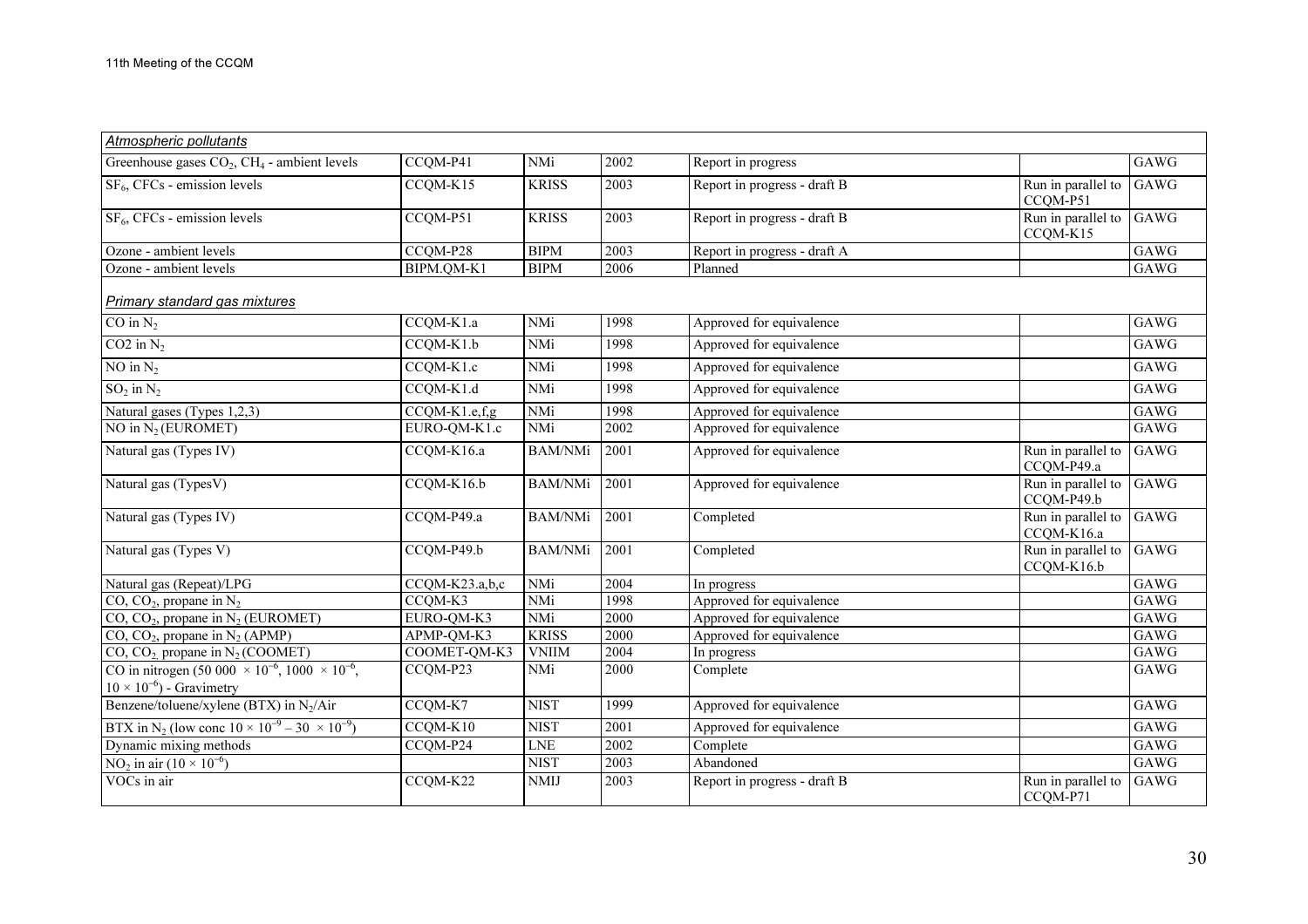| Reactive gases-ambient levels - NO in $N_2$     | CCQM-K26.a             | <b>NPL</b>           | 2003      | Report in progress - draft B                      | Run in parallel to<br>CCQM-P50.a                                  | GAWG          |
|-------------------------------------------------|------------------------|----------------------|-----------|---------------------------------------------------|-------------------------------------------------------------------|---------------|
| Reactive gases-ambient levels - $SO_2$ in air   | CCQM-K26.b             | <b>NPL</b>           | 2003      | Report in progress - draft B                      | Run in parallel to<br>CCQM-P50.b                                  | GAWG          |
| Reactive gases-ambient levels - NO in $N_2$     | CCQM-P50.a             | <b>NPL</b>           | 2003      | Report in progress                                | Run in parallel to<br>CCQM-K26.a                                  | GAWG          |
| Reactive gases-ambient levels - SO2 in air      | $CCQM-P50.b$           | <b>NPL</b>           | 2003      | Report in progress                                | Run in parallel to<br>CCQM-K26.b                                  | GAWG          |
| $H_2S$ in nitrogen                              | CCQM-K41               | <b>NIST</b>          |           | Measurements completed                            |                                                                   | GAWG          |
| VOCs in air                                     | CCQM-P71               | <b>NMIJ</b>          | 2003      | Report in progress - draft B                      | Run in parallel to<br>CCQM-K22                                    | GAWG          |
| Ammonia in nitrogen                             | CCQM-K46               | <b>NMi</b>           | 2005      | Planned                                           |                                                                   | GAWG          |
| NO in nitrogen (preparative study)              | CCQM-P73               | <b>BIPM</b>          | 2006      | Planned                                           |                                                                   | GAWG          |
| Contaminants in soils/sediments/incinerator ash |                        |                      |           |                                                   |                                                                   |               |
| Pb/Cd in sediments                              | CCQM-P15               | <b>IRMM</b>          | 1999      | Completed; progression to key comparison proposed |                                                                   | <b>IAWG</b>   |
| Pb/Cd in sediments                              | CCQM-K13               | <b>IRMM</b>          | 2000      | Approved for equivalence                          |                                                                   | <b>IAWG</b>   |
| Pb/Cd in sediments                              | CCQM-K13<br>subsequent | <b>NIST</b>          | 2000      | Approved for equivalence                          |                                                                   | <b>IAWG</b>   |
| Elements in synthetic digest solutions          | CCQM-P16               | <b>NMi</b>           | 1999      | Abandoned                                         |                                                                   | <b>IAWG</b>   |
| PCBs in sediments                               | CCQM-P17               | NRC/NIST             | 2000      | Completed; progression to key comparison proposed |                                                                   | OAWG          |
| PCBs in sediments (PCBs 28,101,153,170)         | CCQM-K25               | NIST/NRC             | 2001      | Approved for equivalence                          |                                                                   | OAWG          |
| TriButylTin in sediment                         | CCQM-P18               | LGC/NRC              | 2001      | Completed; progression to key comparison proposed |                                                                   | IAWG/<br>OAWG |
| TriButylTin in sediment                         | CCQM-K28               | $_{\rm LGC/NRC}$     | 2003      | Approved for equivalence                          |                                                                   | IAWG          |
| DiButylTin in sediment                          | CCOM-P43               | <b>LGC/NRC</b>       | 2003      | Complete                                          |                                                                   | <b>IAWG</b>   |
| Metals in hard rock mine wastes                 |                        |                      |           |                                                   |                                                                   |               |
| Trace metals in sewage sludge                   | CCQM-K44               | <b>IRMM</b>          | Dec. 2004 | In progress                                       | Run in parallel to<br>CCQM-P70,<br>EUROMET 784<br>and IMEP        | <b>IAWG</b>   |
| PAHs in soils/Sediments                         | CCQM-P69               | CENAM/<br><b>BAM</b> | 2004/2005 | Planned                                           |                                                                   | <b>OAWG</b>   |
| Trace metals in sewage sludge                   | $CCQM- P70$            | <b>IRMM</b>          | Dec. 2004 | In progess                                        | Run in parallel to<br>CCQM-K44,<br><b>EUROMET 784</b><br>and IMEP | <b>IAWG</b>   |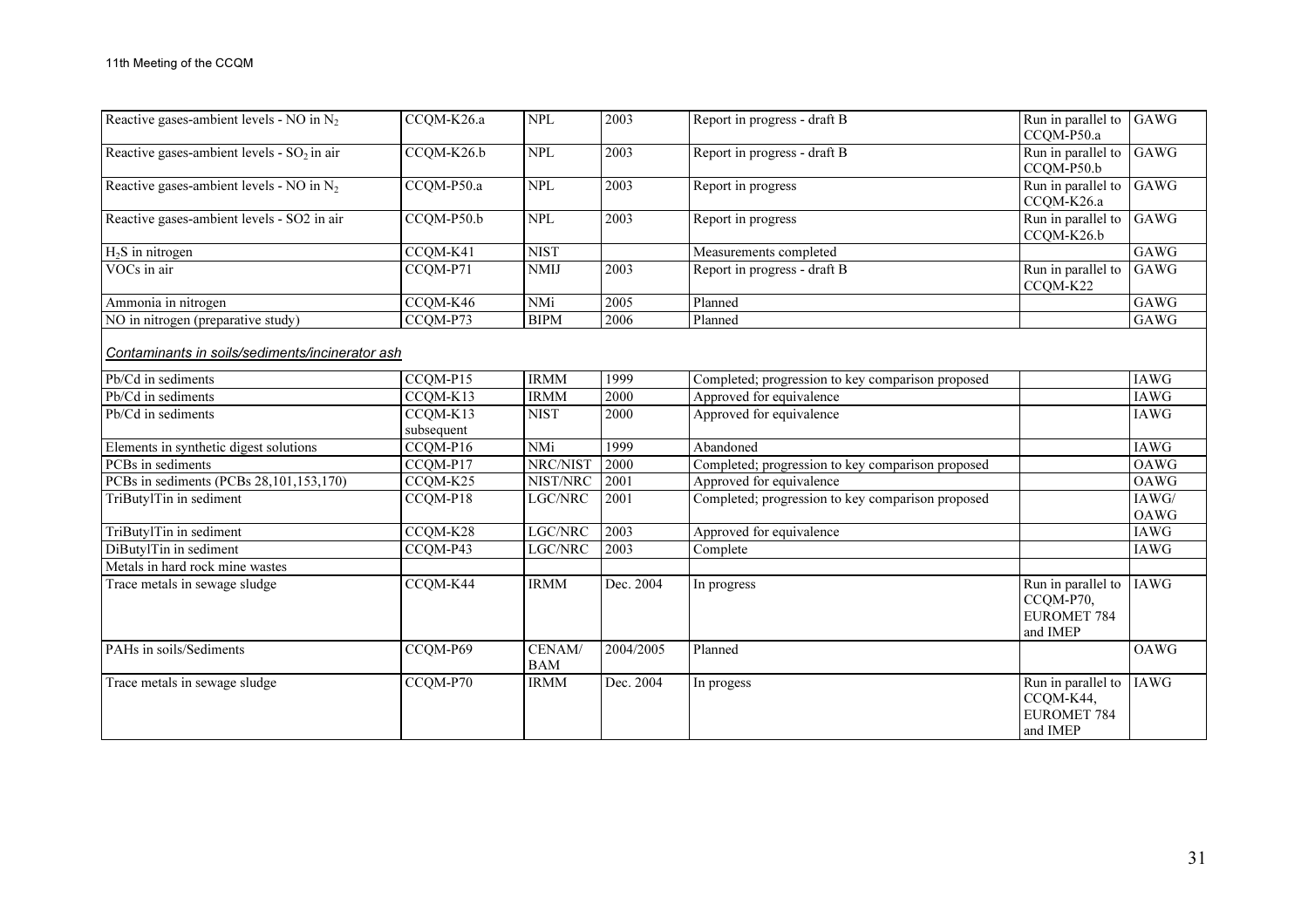#### Metals in biological tissues

Toxic metals in recycled plastics PET

#### Advanced Materials

Semiconductors

| Ultratrace metals in high-purity semiconductors |          |            |      |                                                   |                          |             |
|-------------------------------------------------|----------|------------|------|---------------------------------------------------|--------------------------|-------------|
| GaAs                                            |          |            |      |                                                   |                          |             |
| Boron in Si                                     | CCOM-P33 | <b>PTB</b> | 2003 | Planned                                           |                          | <b>IAWG</b> |
| $\sin 50$ on Si film thickness                  | CCOM-P38 | <b>NPL</b> | 2002 | Completed; progression to key comparison proposed |                          | <b>SAWG</b> |
| $\sin 50$ on Si film thickness                  | CCOM-K32 | <b>NPL</b> |      | Planned                                           | Run in parallel to SAWG  |             |
|                                                 |          |            |      |                                                   | CCOM-P84                 |             |
| $\sin 50$ , on Si film thickness                | CCOM-P84 | <b>NPL</b> |      | Planned                                           | Run in Parrallel to SAWG |             |
|                                                 |          |            |      |                                                   | CCOM-K32                 |             |

## Metals/Metal alloys

| Minor elements in steel                  | CCQM-P25   | <b>NMIJ/NIST   2002</b><br>/BAM |           | Report in progress; progression to key Comparison<br>proposed |                                  | <b>IAWG</b> |
|------------------------------------------|------------|---------------------------------|-----------|---------------------------------------------------------------|----------------------------------|-------------|
| Minor elements in steel                  | CCQM-K33   | NMIJ/NIST<br>/BAM               | 2003      | Approved for equivalence                                      | Run in parallel to<br>CCOM-P56   | IAWG        |
| Constituents in Al alloy                 | CCOM-P34   | <b>BAM</b>                      | 2001      | Report in progress                                            |                                  | <b>IAWG</b> |
| Constituents of an aluminium alloy       | CCOM-K42   | <b>BAM</b>                      | Oct. 2004 | Report in progess - draft A                                   | Run in parallel to<br>CCOM-P34.1 | IAWG        |
| Constituents of an aluminium alloy       | CCOM-P34.1 | <b>BAM</b>                      | Oct. 2004 | Report in progress                                            | Run in parallel to<br>CCQM-K42   | IAWG        |
| Trace analysis of high purity nickel     | CCOM-P62   | <b>BAM</b>                      | June 2004 | Report in progess                                             |                                  | <b>IAWG</b> |
|                                          |            |                                 |           |                                                               |                                  |             |
| Minor elements in steel                  | CCQM-P56   | NMIJ/NIST<br>/BAM               | 2003      | Complete                                                      | Run in parallel to<br>CCOM-K33   | IAWG        |
| Major and minor elements in copper alloy | CCOM-P76   | <b>BAM</b>                      | Oct. 2005 | Planned                                                       |                                  | <b>IAWG</b> |
| Carbon in preciptates in Fe              | CCOM-P80   | <b>NPL</b>                      | 2005      | Planned                                                       |                                  | SAWG        |
| N in surface layers of Fe                | CCOM-P81   | <b>NPL</b>                      | 2005      | Planned                                                       |                                  | <b>SAWG</b> |
| <b>Polymers and plastics</b>             |            |                                 |           |                                                               |                                  |             |
| Leachates                                |            |                                 |           |                                                               |                                  |             |
| Trace metals                             |            |                                 |           |                                                               |                                  |             |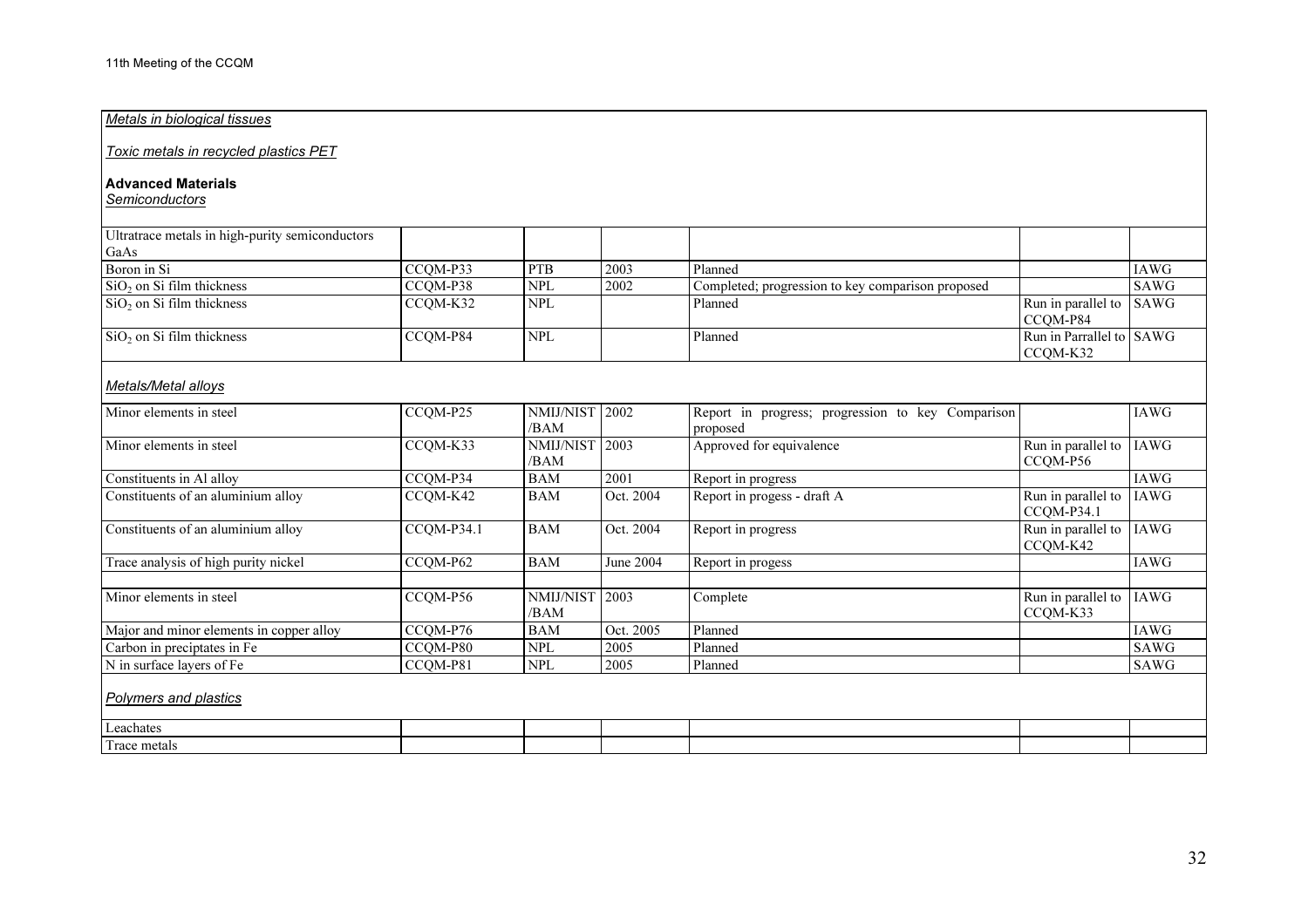| Catalysts                                                             |                          |                      |           |                                                   |                                            |             |
|-----------------------------------------------------------------------|--------------------------|----------------------|-----------|---------------------------------------------------|--------------------------------------------|-------------|
| Pt, Rh in vehicle exhaust catalysts                                   |                          |                      |           |                                                   |                                            |             |
| Platinum group elements in an automotive catalyst                     | CCQM-P63                 | LGC                  | Aug. 2004 | Planned                                           |                                            | <b>IAWG</b> |
|                                                                       |                          |                      |           |                                                   |                                            |             |
| <b>Commodities</b>                                                    |                          |                      |           |                                                   |                                            |             |
| Industrial $SO2$ in stack emissions<br>see                            | CCQM-K1.d                |                      |           |                                                   |                                            |             |
| Moisture in fossil fuels                                              |                          |                      |           |                                                   |                                            |             |
| Sulfur in fuels                                                       | CCQM-P26                 | IRMM/<br><b>NIST</b> | 2001      | Completed                                         |                                            | <b>IAWG</b> |
| Sulfur in fuels (lower levels)                                        | CCQM-P26.1               | <b>NIST</b>          | 2003      | Completed                                         |                                            | <b>IAWG</b> |
| Sulfur in fuels (lower levels)                                        | CCQM-K35                 | <b>NIST</b>          | 2003      | Approved for equivalence                          |                                            | <b>IAWG</b> |
| Metals in lubricating oils                                            |                          |                      |           |                                                   |                                            |             |
| Natural gases<br>see                                                  | CCQM-K1.e,f,g            | CCQM-<br>K16.a,b     |           |                                                   |                                            |             |
| Sucrose                                                               |                          |                      |           |                                                   |                                            |             |
| Cement - Ca, Si, Al, S, Ti, Na, Mg                                    |                          |                      |           |                                                   |                                            |             |
| Ore composition                                                       |                          |                      |           |                                                   |                                            |             |
| Rare-earth elements                                                   |                          |                      |           |                                                   |                                            |             |
| Precious metals                                                       |                          |                      |           |                                                   |                                            |             |
| Source of origin/Adulteration                                         |                          |                      |           |                                                   |                                            |             |
| Determination of metals in fertilizer                                 | CCQM-P66                 | <b>NIST</b>          | Oct. 2004 | Planned                                           |                                            | <b>IAWG</b> |
| Composition of fine ceramics                                          | CCOM-P74                 | <b>NMIJ</b>          | Jul. 2005 | Planned                                           |                                            | <b>IAWG</b> |
| Alcohol content                                                       |                          |                      |           |                                                   |                                            |             |
| Ethanol in aqueous matrix (forensic and commodity CCQM-P35<br>levels) |                          | <b>BAM/LGC</b>       | 2001      | Completed; progression to key comparison proposed |                                            | OAWG        |
| Ethanol in aqueous matrix (forensic level $1 \times 10^{-6}$ )        | CCQM-K27.a               | LGC/BAM              | 2002      | Approved for equivalence                          |                                            | <b>OAWG</b> |
| Ethanol in aqueous matrix (forensic level $1 \times 10^{-6}$ )        | CCQM-K27.a<br>subsequent | <b>NIST</b>          | 2003      | Approved for equivalence                          | Run in parallel<br>with SIM pilot<br>study | OAWG        |
| Ethanol in aqueous matrix (commodity level                            | CCQM-K27.b               | LGC/BAM              | 2002      | Approved for equivalence                          |                                            | <b>OAWG</b> |
| $100 \times 10^{-6}$                                                  |                          |                      |           |                                                   |                                            |             |
| <b>Forensics</b>                                                      |                          |                      |           |                                                   |                                            |             |
| LSD in urine                                                          | CCQM-P27                 | $_{\rm LGC}$         | 2001      | Completed                                         |                                            | OAWG        |
| Drugs of abuse in urine                                               | CCQM-P27.1               | <b>NARL</b>          | 2004      | Abandonned                                        |                                            | <b>OAWG</b> |
| Explosives residues                                                   |                          |                      |           |                                                   |                                            |             |
| Ethanol in air                                                        | CCQM-K4                  | <b>NPL</b>           | 1999      | Approved for equivalence                          |                                            | GAWG        |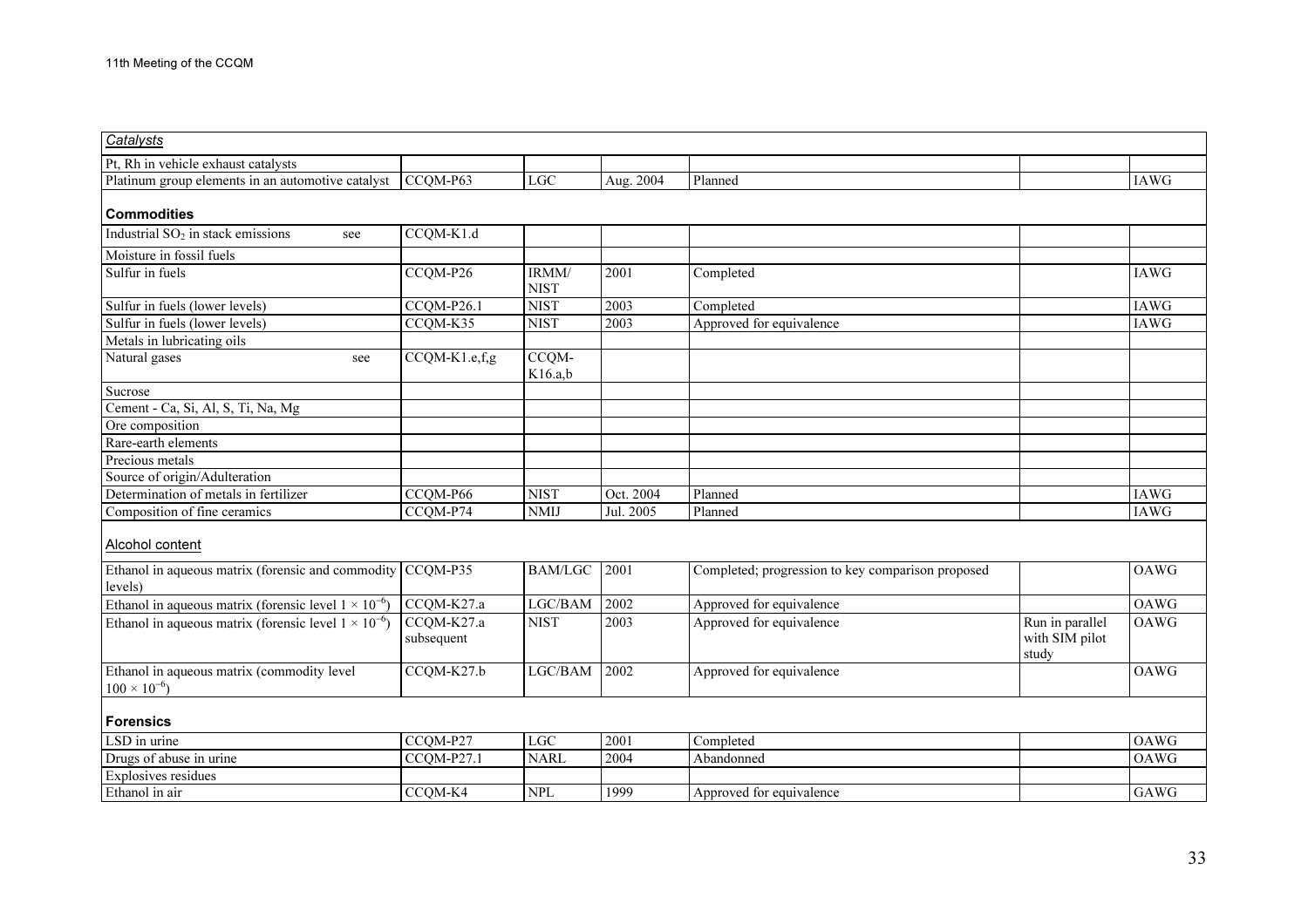| Ethanol in air (EUROMET)                                                                                               | EURO-QM-K4               | <b>NPL</b>      | 2000      | Approved for equivalence                                      |                            | $\overline{GAWG}$    |
|------------------------------------------------------------------------------------------------------------------------|--------------------------|-----------------|-----------|---------------------------------------------------------------|----------------------------|----------------------|
| Ethanol in air (APMP)                                                                                                  | APMP-QM-K4               | <b>NMIJ</b>     | 2000      | Approved for equivalence                                      |                            | GAWG                 |
| <b>Pharmaceuticals</b><br>Biotechnology<br>Genomics, proteomics                                                        |                          |                 |           |                                                               |                            |                      |
| DNA quantification                                                                                                     | $\overline{CC}$ QM-P44   | NIST/LGC        | 2002      | Complete: repeat study                                        |                            | <b>BAWG</b>          |
| DNA profiling                                                                                                          | CCQM-P53                 | <b>NARL</b>     | 2003      | Planned                                                       |                            | <b>BAWG</b>          |
| DNA primary quantification                                                                                             | CCQM-P54                 | LGC             | 2004      | Complete: repeat study                                        |                            | <b>BAWG</b>          |
| Peptide/Protein quantification                                                                                         | CCQM-P55                 | LGC             | 2004      | Planned                                                       |                            | <b>BAWG</b>          |
| Q-PCR (repeat)                                                                                                         | $\overline{CCQM}$ -P44.1 | NIST/LGC        | 2004      | Report in progress                                            |                            | <b>BAWG</b>          |
| Fluorescence in ELISA                                                                                                  | CCQM-P58                 | NPL/NIST        | 2004/2005 | In progress                                                   |                            | <b>BAWG</b>          |
| Protein structural measurements by CD                                                                                  | CCQM-P59                 | NPL/NIST        |           | In progress                                                   |                            | <b>BAWG</b>          |
| DNA extraction - reference method                                                                                      | CCOM-P60                 | <b>IRMM</b>     | 2004/2005 | Planned                                                       |                            | <b>BAWG</b>          |
| DNA quantification                                                                                                     | $CCOM-P54.1$             |                 |           | Planned                                                       |                            | <b>BAWG</b>          |
| <b>General analytical applications</b><br>Purity of materials metals, salts, organics, etc.<br>KCl, NaCl, $K_2Cr_2O_7$ | CCQM-P7                  | <b>NIST</b>     |           |                                                               |                            |                      |
| Hydrochloric acid                                                                                                      | $CCOM-P19$               | <b>NIST</b>     | 1999      | Completed 2001                                                |                            | EAWG/<br>IAWG        |
| Purity of HCl                                                                                                          | CCQM-P19.1               | <b>NIST</b>     | 2002      | Complete                                                      |                            | EAWG/<br>IAWG        |
| Acetanilide, benzoic acid, and naphthalene                                                                             | CCOM-P5                  | <b>NIST</b>     | 1998      | Completed 1999                                                |                            | OAWG                 |
| TBT chloride                                                                                                           | CCQM-P20.a               | <b>NARL</b>     | 2001      | Completed                                                     |                            | OAWG/<br>IAWG        |
| o-xylene                                                                                                               | CCQM-P20.b               | <b>NIST</b>     | 2002      | Completed                                                     |                            | OAWG                 |
| Atrazine                                                                                                               | CCQM-P20.c               | <b>NARL</b>     | 2004      | Report in progress                                            |                            | OAWG                 |
| Chlorpyrifos                                                                                                           | CCQM-P20.d               | <b>NARL</b>     | 2004      | Report in progress                                            |                            | OAWG                 |
| Theophylline                                                                                                           | CCOM-P20.e               | <b>BIPM/LGC</b> | 2006      | Planned                                                       |                            | <b>OAWG</b>          |
| Digoxin                                                                                                                | CCQM-P20.f               | <b>BIPM/LGC</b> | 2006/2007 | Planned                                                       |                            | OAWG                 |
| Purity analysis of parent gases including $H_2O$                                                                       | CCQM-P45                 | <b>LNE</b>      | 2002      | Planned                                                       | <b>EUROMET</b><br>workshop | GAWG                 |
| NMR study                                                                                                              | CCQM-P3                  | <b>BAM</b>      | 1998      | Completed 1999                                                |                            | OAWG                 |
| <b>NMR</b> study                                                                                                       | $CCQM-P3.2$              | <b>BAM</b>      | 1999      | Completed 2000                                                |                            | OAWG                 |
| Assay of potassium hydrogen phthalate (KHP)                                                                            | CCQM-P36                 | SMU/NIST        | 2002      | Report in progress; progression to key comparison<br>proposed |                            | EAWG/<br>IAWG        |
| Assay of potassium hydrogen phthalate (KHP)                                                                            | CCQM-K34                 | <b>SMU</b>      | 2003      | In progress                                                   |                            | EAWG/<br><b>IAWG</b> |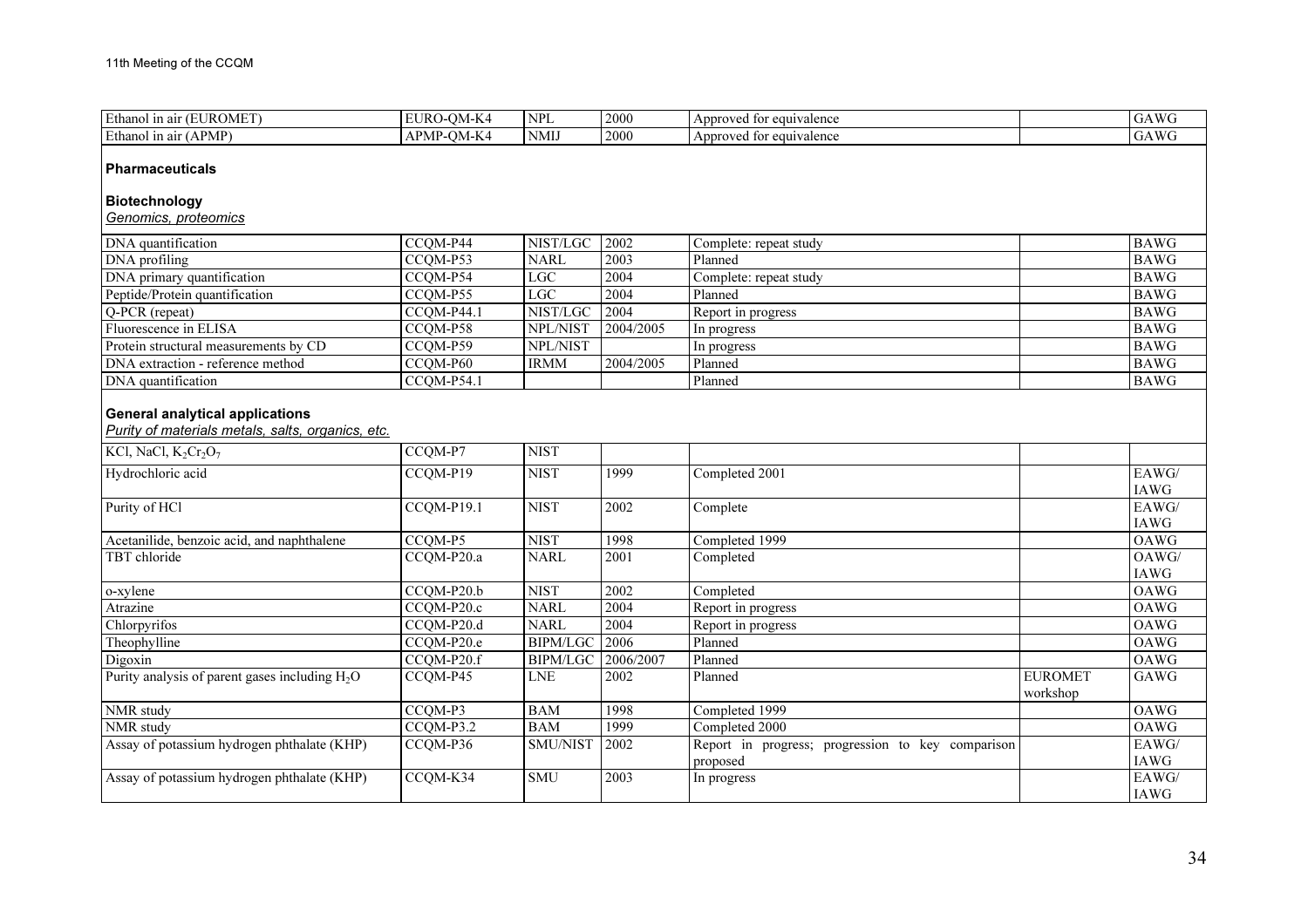| Assay of KCl                                              | CCQM-K48                |                       |           | Planned                                           |                                        | $\overline{EAWG}$<br><b>IAWG</b> |
|-----------------------------------------------------------|-------------------------|-----------------------|-----------|---------------------------------------------------|----------------------------------------|----------------------------------|
| <b>Calibration solutions</b>                              |                         |                       |           |                                                   |                                        |                                  |
| Trace elements in water Pb                                | CCQM-P1                 | <b>NIST</b>           | 1997      | Completed 1998                                    |                                        |                                  |
| Elemental solution standards (Al,Cu,Fe,Mg)                | $CCOM-P30$              | <b>EMPA/LN</b><br>E   | 1999      | Completed 2000                                    |                                        | <b>IAWG</b>                      |
| Elemental solution standards (Al,Cu,Fe,Mg)                | CCQM-K8                 | EMPA/<br>${\rm LNE}$  | 1999      | Approved for equivalence                          |                                        | IAWG                             |
| Anions in calibration solutions                           | CCQM-P32                | <b>EMPA</b>           | 2001      | Completed; progression to key comparison proposed |                                        | IAWG                             |
| Anions in calibration solutions                           | CCQM-K29                | <b>EMPA</b>           | 2003      | Report in progress - draft B                      |                                        | <b>IAWG</b>                      |
| Anions in calibration solutions - subsequent              | CCQM-K29.1              | <b>SMU</b>            | 2004      | Report in progress - draft B                      |                                        | <b>IAWG</b>                      |
| Organic calibration solutions (PAHs)                      | $\overline{CCQM-P31.a}$ | <b>NIST</b>           | 2003      | Report in progress                                |                                        | <b>OAWG</b>                      |
| Organic calibration solutions (PCBs)                      | CCQM-P31.b              | <b>NIST</b>           | 2003      | Report in progress                                |                                        | <b>OAWG</b>                      |
| Organic calibration solutions (chlorinated<br>pesticides) | CCQM-P31.c              | <b>NIST</b>           | 2003      | Report in progess                                 |                                        | <b>OAWG</b>                      |
| Preparation of inorganic calibration solutions            | CCQM-P46                | <b>NIST</b>           | 2003      | Report in progress                                |                                        | <b>IAWG</b>                      |
| Volatile organic compounds (VOCs) in organic<br>solvents  | CCQM-K37                | KRISS/<br><b>NIST</b> | 2003      | Planned                                           |                                        | <b>OAWG</b>                      |
| PAHs in solution                                          | CCQM-K38                | <b>NIST</b>           | Nov. 2004 | Planned                                           |                                        | OAWG                             |
| Chorinated pesticides in solution                         | CCQM-K39                | <b>NIST</b>           | Nov. 2004 | Planned                                           |                                        | OAWG                             |
| PCB congeners in solution                                 | CCQM-K40                | <b>NIST</b>           | 2004      | Planned                                           | Run in parallel to<br>CCQM-P31.b.1     | OAWG                             |
| PCB congeners in solution                                 | CCQM-P31.b.1            | <b>NIST</b>           | 2004      | Planned                                           | Run in parallel to<br>CCQM-K40         | OAWG                             |
| Volatile organic compounds (VOCs) in solution             | CCQM-P61                | CENAM/<br><b>NIST</b> | 2004/2005 | Planned                                           |                                        | <b>OAWG</b>                      |
| Volatile organic compounds (VOCs) in solution             | CCQM-K47                | CENAM/<br><b>NIST</b> | 2005      | Planned                                           | Run in parrallel to OAWG<br>CCOM-P61.1 |                                  |
| Volatile organic compounds (VOCs) in solution             | CCQM-P61.1              | CENAM/<br><b>NIST</b> | 2005      | Planned                                           | Run in parrallel to OAWG<br>CCQM-K47   |                                  |
| pH standards                                              |                         |                       |           |                                                   |                                        |                                  |
| pH 7.0 (Phosphate)                                        | CCQM-K9                 | <b>PTB</b>            | 1999      | Approved for equivalence                          |                                        | <b>EAWG</b>                      |
| pH 7.0 (Phosphate) PTB-SMU bilateral                      | CCQM-K9<br>subsequent   | PTB                   | 2002      | Approved for equivalence                          |                                        | <b>EAWG</b>                      |
| pH 4.1 (Phthalate)                                        | CCQM-K17                | <b>PTB</b>            | 2001      | Approved for equivalence                          |                                        | EAWG                             |
| pH 10.1 (Carbonate)                                       | CCQM-K18                | <b>SMU</b>            | 2003      | Start after completion of CCQM-P52                | Run in parallel to<br>CCQM-P52         | EAWG                             |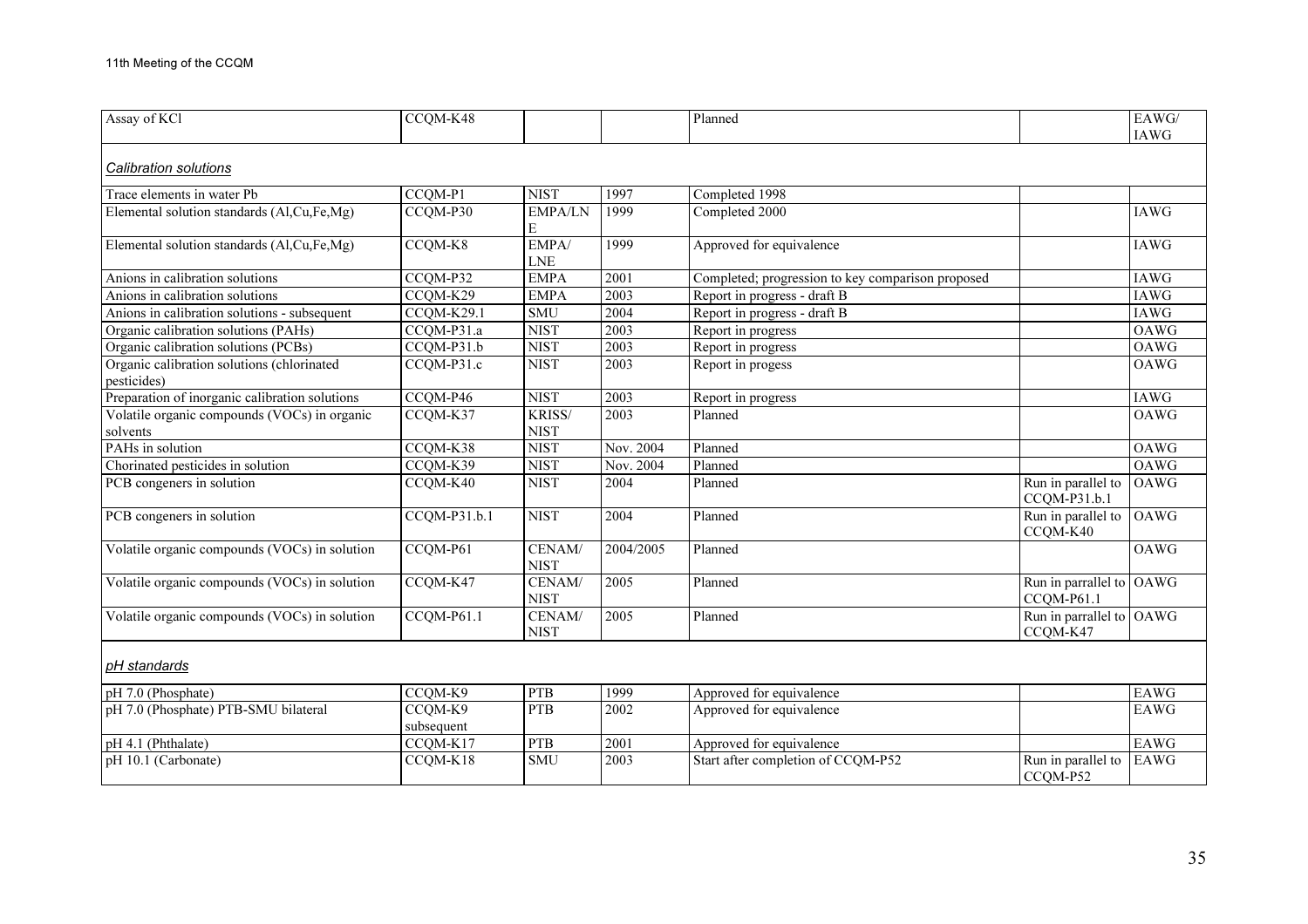| pH 10.1 (Carbonate)                              | CCOM-P52   | <b>SMU</b>   | 2003      | Report in progress | Run in parallel to | EAWG        |
|--------------------------------------------------|------------|--------------|-----------|--------------------|--------------------|-------------|
|                                                  |            |              |           |                    | CCOM-K18           |             |
| $pH$ 9.2 (Borate)                                | CCOM-K19   | <b>PTB</b>   | 2004      | Planned            | Run in parallel to | EAWG        |
|                                                  |            |              |           |                    | CCOM-P82           |             |
| pH 1.7 (Tetroxalate)                             | CCOM-K20   |              |           | Planned            |                    | EAWG        |
| Fundamental studies of pH standards              | CCOM-P37   | <b>SMU</b>   | 2002      | Completed          |                    | EAWG        |
| $pH$ 9.2 (Borate)                                | CCOM-P82   | <b>PTB</b>   | 2005      | Planned            | Run in parallel to | EAWG        |
|                                                  |            |              |           |                    | CCOM-K19           |             |
| Electrolytic conductivity                        | CCOM-P22   | <b>DFM</b>   | 2001      | Completed          |                    | EAWG        |
| Electrolytic conductivity (low level)            | CCOM-P47   | NMi          | 2003      | Report in progress |                    | EAWG        |
| Electrolytic conductivity $(0.5 \text{ S/m})$    | CCOM-K36.a | <b>DFM</b>   | 2005      | Planned            |                    | EAWG        |
| Electrolytic conductivity $(0.005 \text{ S/m})$  | CCQM-K36.b | <b>DFM</b>   | 2005      | Planned            |                    | EAWG        |
| Electrolytic conductivity $(0.5 \text{ mS/m})$   | CCOM-P83   | <b>DFM</b>   | 2005      | Planned            |                    | EAWG        |
|                                                  |            |              |           |                    |                    |             |
| <b>New proposals</b>                             |            |              |           |                    |                    |             |
| Uranium isotope ratio in synthetic saline matrix | CCOM-P48   | <b>IRMM</b>  | 2003      | Report in progress |                    | EAWG        |
| Chemical compoistion of clay                     | CCOM-P65   | <b>CENAM</b> | Oct. 2004 | Report in progress |                    | <b>IAWG</b> |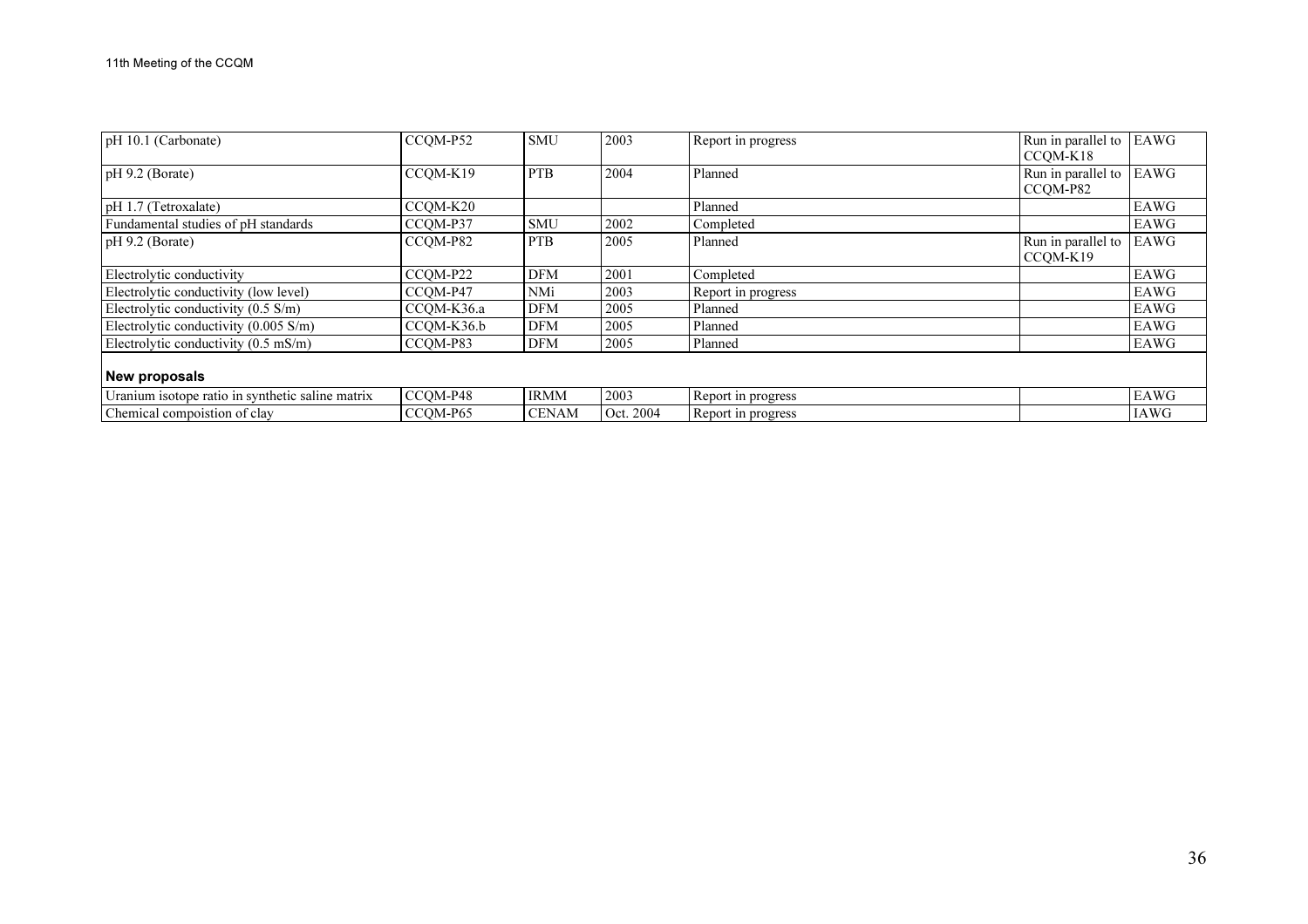# RECOMMANDATION DU COMITÉ CONSULTATIF POUR LA QUANTITÉ DE MATIÈRE : MÉTROLOGIE EN CHIMIE PRÉSENTÉE AU COMITÉ INTERNATIONAL DES POIDS ET MESURES

# RECOMMANDATION Q 1 (2005) : Sur une éventuelle nouvelle définition du kilogramme

Le Comité consultatif pour la quantité de matière : métrologie en chimie (CCQM),

#### considérant

- · la proposition récente d'établir, au moment de la 23<sup>e</sup> Conférence générale en 2007, une nouvelle définition du kilogramme fondée sur une valeur fixée, soit pour la constante de Planck, soit pour la constante d'Avogadro,
- que la réalisation de la définition du kilogramme exprimée en ces termes impliquerait obligatoirement la disponibilité permanente de techniques de mesure permettant de mesurer une masse en fonction de constantes fondamentales,
- les avantages qu'une telle définition apporterait à la communauté scientifique, liés à la réduction significative des incertitudes attachées aux valeurs, en unités SI, de nombreuses constantes fondamentales,
- qu'une nouvelle définition du kilogramme, fondée sur une valeur fixée pour la constante d'Avogadro aurait d'autres avantages pour la communauté scientifique, en particulier pour la métrologie en chimie,

rappelant la Résolution 7 de la 21<sup>e</sup> Conférence générale (1999) qui recommandait que les laboratoires nationaux continuent à perfectionner les expériences qui permettent de relier l'unité de masse à des constantes fondamentales ou atomiques, en vue d'une nouvelle définition du kilogramme,

#### notant

- l'écart relatif actuel d'environ un millionième entre les valeurs obtenues à l'aide de la balance du watt et celles résultant des mesures de masse volumique ou molaire de monocristaux à l'aide de rayons x,
- le fait que cet écart a une importance pratique significative et ne semble pas pouvoir être éliminé d'ici 2007,

#### recommande que

- toute décision en vue d'une nouvelle définition du kilogramme soit reportée jusqu'à la 24<sup>e</sup> Conférence générale en 2011, après consultation de tous les utilisateurs et décideurs concernés,
- les laboratoires poursuivent leurs efforts pour fournir des données en vue de l'ajustement des valeurs des constantes fondamentales par CODATA en 2010, afin d'étayer une éventuelle nouvelle définition du kilogramme au moment de la 24<sup>e</sup> Conférence générale,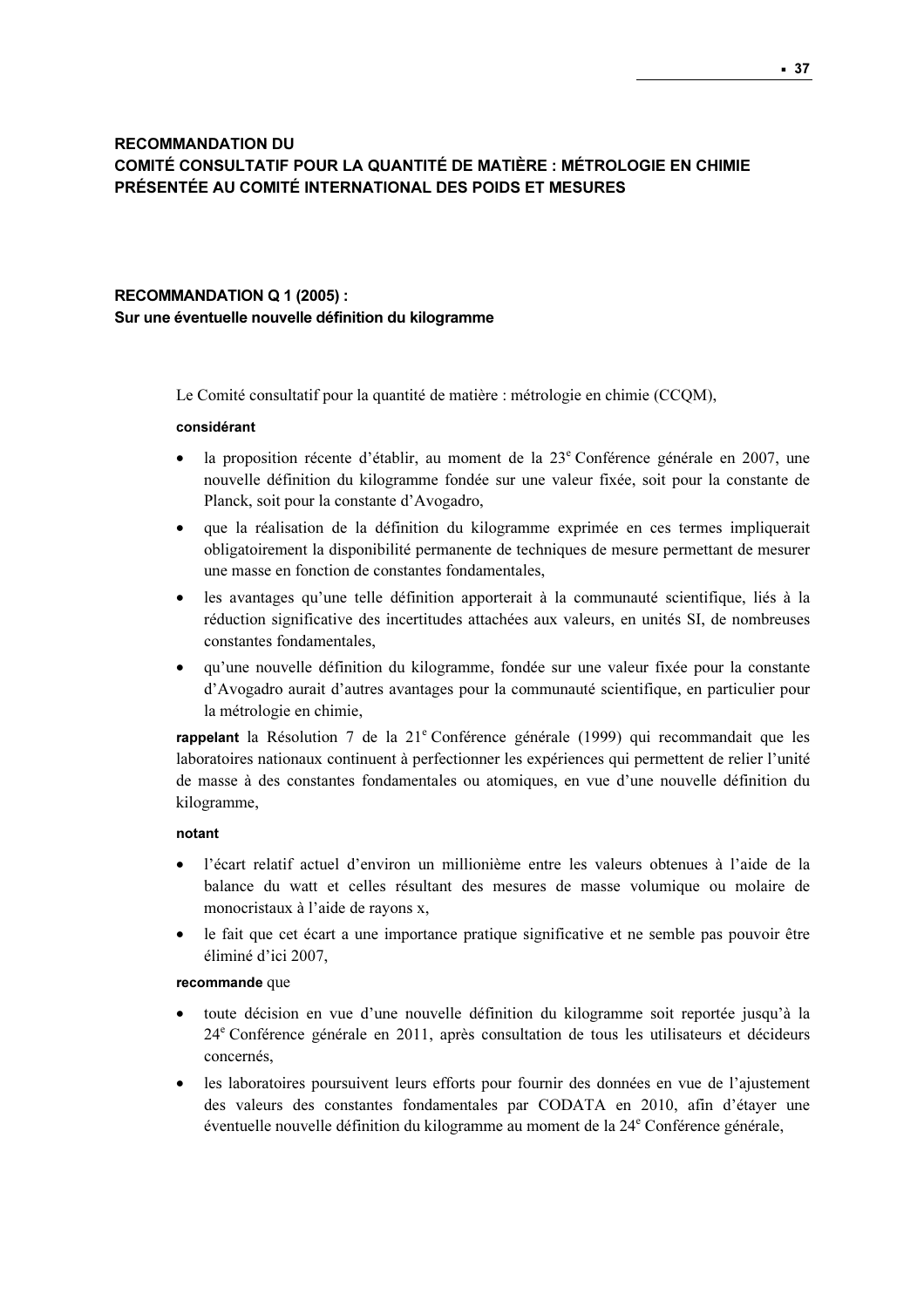- à cette occasion, on envisage de fixer la valeur, soit de la constante de Planck, soit de la constante d'Avogadro, en tenant compte des intérêts de la communauté de la métrologie en chimie au moment du choix,
- la nouvelle définition du kilogramme soit, si possible, facile à comprendre par le grand public.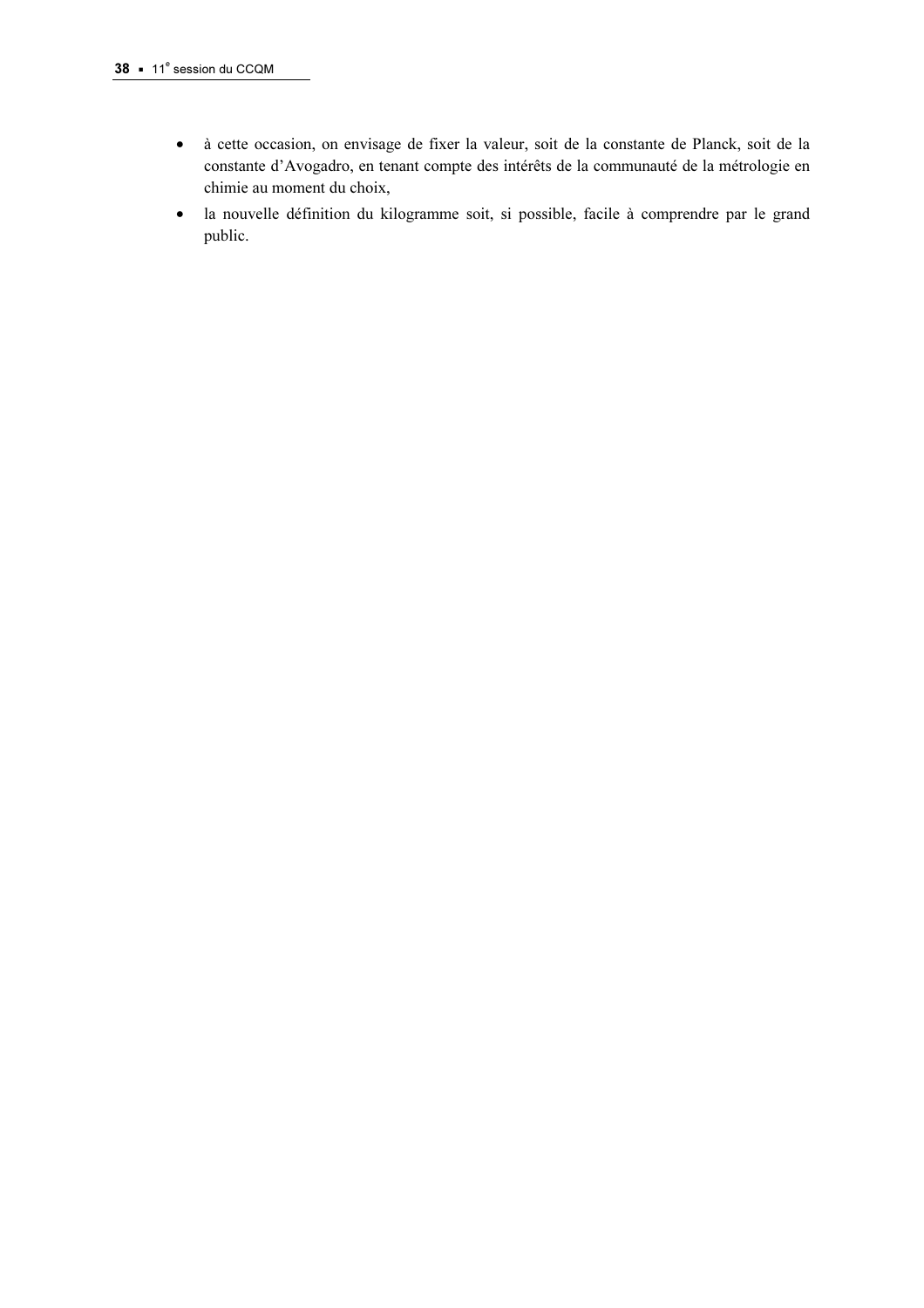# RECOMMENDATION OF THE CONSULTATIVE COMMITTEE FOR AMOUNT OF SUBSTANCE: METROLOGY IN CHEMISTRY SUBMITTED TO THE INTERNATIONAL COMMITTEE FOR WEIGHTS AND MEASURES

## RECOMMENDATION Q 1 (2005): On the possible redefinition of the kilogram

The Consultative Committee for Amount of Substance: metrology in chemistry (CCQM),

#### considering

- the recent proposal to redefine the kilogram in terms of a fixed value for either the Planck constant or the Avogadro constant at the 23rd General Conference in 2007,
- that the realization of a definition of the kilogram in these terms necessarily requires the permanent availability of measurement techniques that relate mass measurements to fundamental constants,
- the advantages that such a redefinition would bring to the scientific community through the significant reduction in the uncertainties of the SI values of many fundamental constants,
- that a redefinition based on a fixed value for the Avogadro constant would have further benefits for the scientific community, particularly for metrology in chemistry,

recalling Resolution 7 of the 21st General Conference (1999), which recommended that national laboratories continue their efforts to refine experiments that link the unit of mass to fundamental or atomic constants with a view to a future redefinition of the kilogram,

#### noting

- the existing discrepancy of about 1 part in 10<sup>6</sup> between the results from watt balance and xray crystal density/molar mass measurements,
- the fact that this discrepancy is significant at the practical level and is unlikely to be resolved by 2007,

#### recommends that

- any decision on redefining the kilogram be deferred until the 24th General Conference in 2011, and should be based on consultation with all users and stakeholders that would be affected,
- laboratories continue to make their best efforts to produce data for the 2010 CODATA adjustment of the values of the fundamental constants in order to support a possible redefinition of the kilogram at the 24th General Conference,
- at that time, full consideration be given to fixing the values of either the Planck constant or the Avogadro constant, and the interests of the chemical metrology community in this choice,
- any new definition of the kilogram should, if possible, be easily understood by the general public.